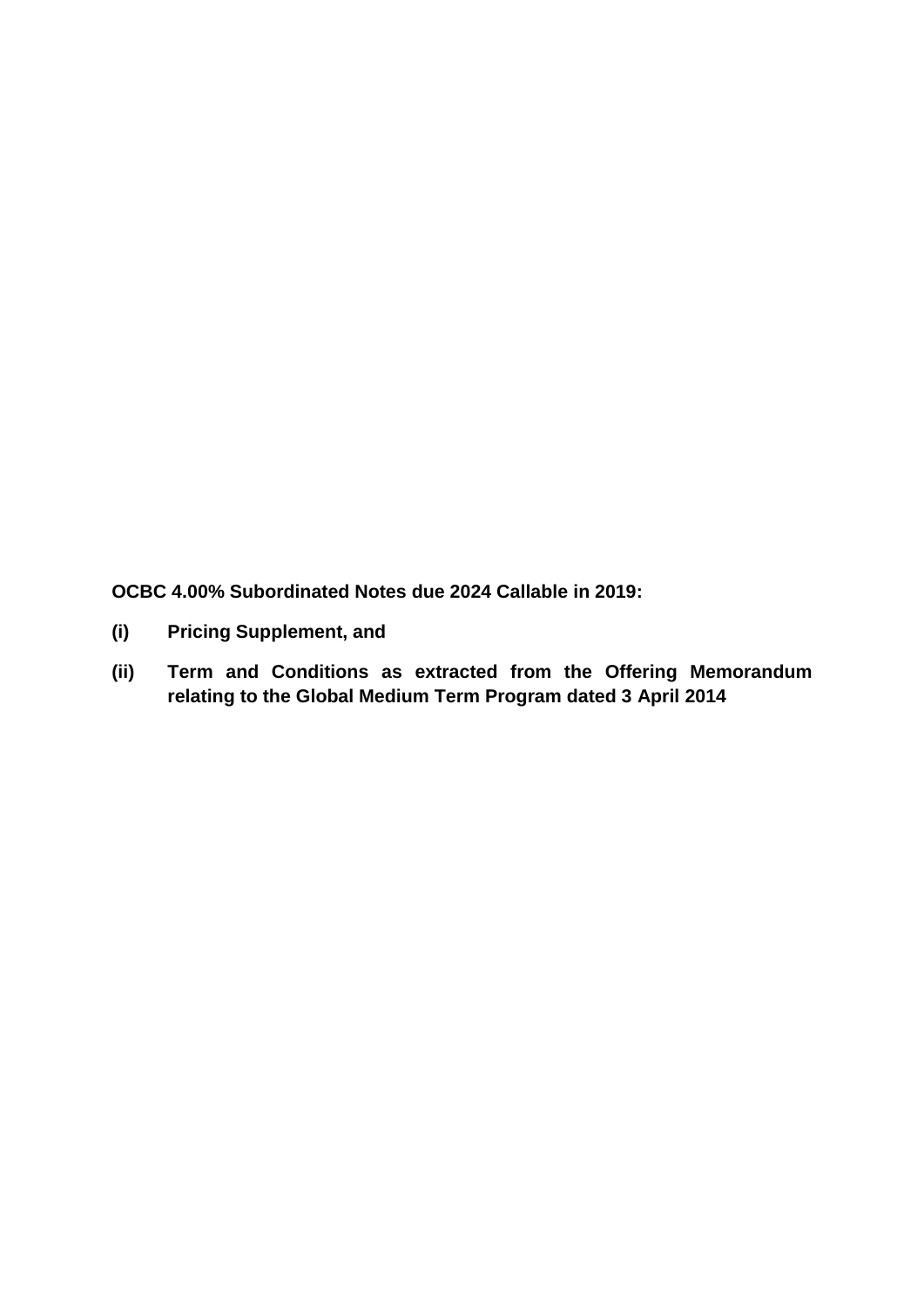Pricing Supplement dated April 8, 2014

#### OVERSEA-CHINESE BANKING CORPORATION LIMITED

Issue of U.S.\$1,000,000,000 4.00 per cent. Subordinated Notes due 2024 (the "Notes") under the Oversea-Chinese Banking Corporation Limited U.S.\$10,000,000,000 Global Medium Term Note Program

This document constitutes the Pricing Supplement relating to the issue of Notes described herein.

Terms used herein shall be deemed to be defined as such for the purposes of the Terms and Conditions of the Notes (the "Conditions") set forth in the Offering Memorandum dated April 3, 2014. This Pricing Supplement contains the final terms of the Notes and must be read in conjunction with such Offering Memorandum.

Where interest, discount income, prepayment fee, redemption premium or break cost is derived from any of the Notes or coupons (if applicable) by any person who is not resident in Singapore and who carries on any operations in Singapore through a permanent establishment in Singapore, the tax exemption available for qualifying debt securities (subject to certain conditions) under the Income Tax Act, Chapter 134 of Singapore (the "Income Tax Act"), shall not apply if such person acquires such Notes or coupons (if applicable) using the funds and profits of such person's operations through a permanent establishment in Singapore. Any person whose interest, discount income, prepayment fee, redemption premium or break cost derived from the Notes or coupons (if applicable) is not exempt from tax (including for the reasons described above) shall include such income in a return of income made under the Income Tax Act.

| 1 | Issuer:                     |                                          | Oversea-Chinese Banking Corporation<br>Limited                             |
|---|-----------------------------|------------------------------------------|----------------------------------------------------------------------------|
| 2 | (i)                         | Series Number:                           | 14                                                                         |
|   | (ii)                        | Tranche Number:                          | 1                                                                          |
| 3 |                             | <b>Specified Currency or Currencies:</b> | United States dollars ("U.S.\$")                                           |
| 4 | Aggregate Principal Amount: |                                          |                                                                            |
|   | (i)                         | Series:                                  | U.S.\$1,000,000,000                                                        |
|   | (ii)                        | Tranche:                                 | U.S.\$1,000,000,000                                                        |
| 5 | (i)                         | <b>Issue Price:</b>                      | 99.40% of the Aggregate Principal Amount                                   |
|   | (ii)                        | Net proceeds:                            | U.S.\$991,383,327.50                                                       |
| 6 | (i)                         | <b>Specified Denominations:</b>          | U.S.\$200,000 and, in excess thereof, integral<br>multiples of U.S.\$1,000 |
|   | (ii)                        | <b>Calculation Amount:</b>               | $U.S.$ \$1,000                                                             |
| 7 | (i)                         | <b>Issue Date:</b>                       | April 15, 2014                                                             |
|   | (ii)                        | Interest Commencement Date:              | April 15, 2014                                                             |
| 8 |                             | Maturity Date:                           | October 15, 2024                                                           |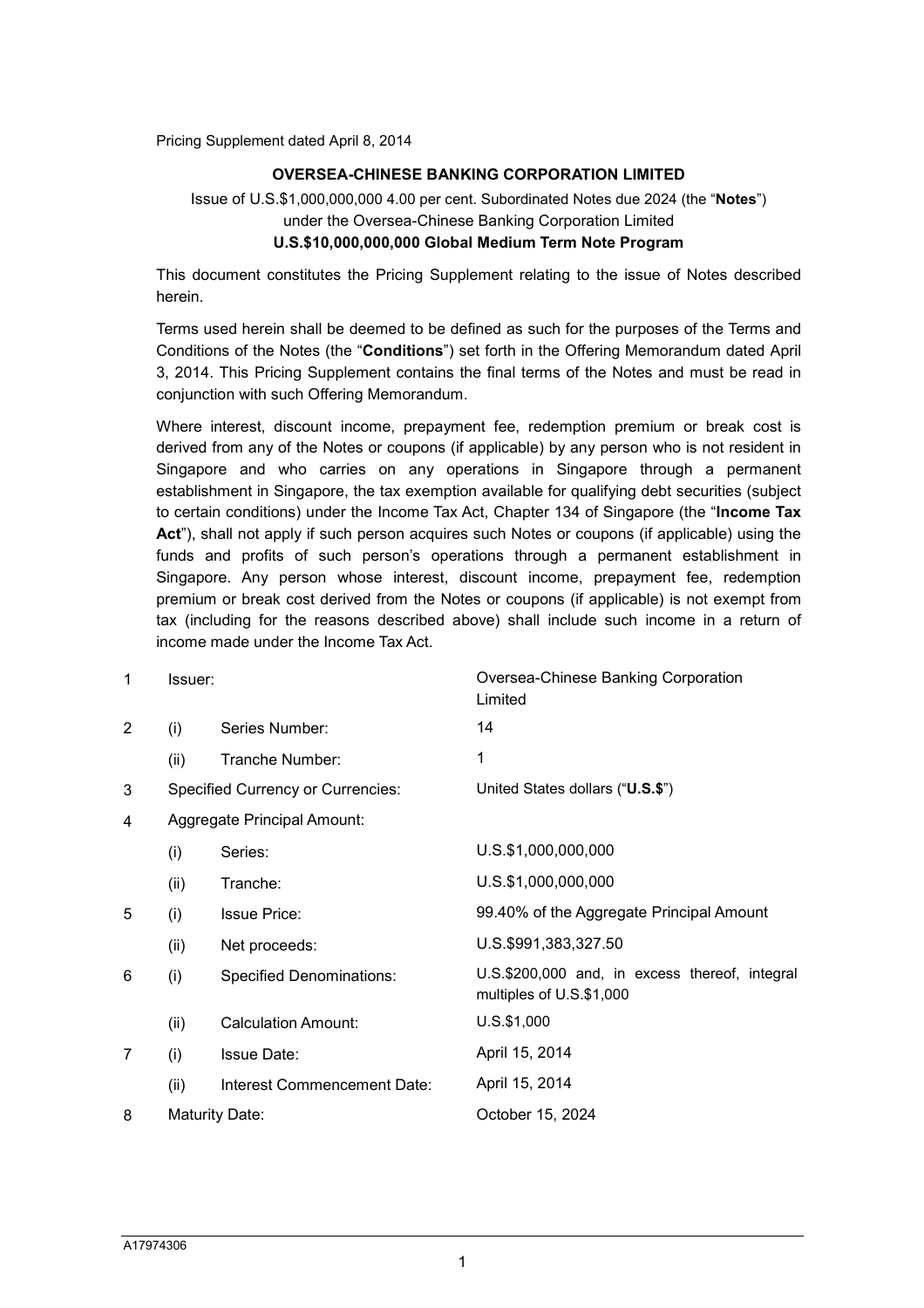| 9                                                | Interest Basis:                                     | 4.00% Fixed Rate per annum from (and<br>including) the Interest Commencement Date to<br>(but excluding) the Call Date (as defined below)<br>From (and including) the Call Date to (but<br>excluding) the Maturity Date, Fixed Rate per<br>annum (expressed as a percentage) equal to the<br>aggregate of (a) the then-prevailing U.S. Dollar<br>Swap Rate (as defined below) and (b) the Initial<br>Spread (as defined below) (further particulars<br>specified in paragraph 16 below) |  |
|--------------------------------------------------|-----------------------------------------------------|----------------------------------------------------------------------------------------------------------------------------------------------------------------------------------------------------------------------------------------------------------------------------------------------------------------------------------------------------------------------------------------------------------------------------------------------------------------------------------------|--|
| 10                                               | Redemption/Payment Basis:                           | Redemption at par                                                                                                                                                                                                                                                                                                                                                                                                                                                                      |  |
| 11                                               | Change of Interest or Redemption/<br>Payment Basis: | See paragraph 9 above                                                                                                                                                                                                                                                                                                                                                                                                                                                                  |  |
| $12 \overline{ }$                                | Put/Call Options:                                   | Issuer Call (further particulars specified below)                                                                                                                                                                                                                                                                                                                                                                                                                                      |  |
| 13                                               | Listing:                                            | Singapore Exchange Securities Trading Limited<br>$("SGX-ST")$                                                                                                                                                                                                                                                                                                                                                                                                                          |  |
| 14                                               | Status of Notes:                                    | Subordinated                                                                                                                                                                                                                                                                                                                                                                                                                                                                           |  |
| 15                                               | Method of distribution:                             | Syndicated                                                                                                                                                                                                                                                                                                                                                                                                                                                                             |  |
| PROVISIONS RELATING TO INTEREST (IF ANY) PAYABLE |                                                     |                                                                                                                                                                                                                                                                                                                                                                                                                                                                                        |  |
| 16                                               | <b>Fixed Rate Note Provisions</b>                   | Applicable                                                                                                                                                                                                                                                                                                                                                                                                                                                                             |  |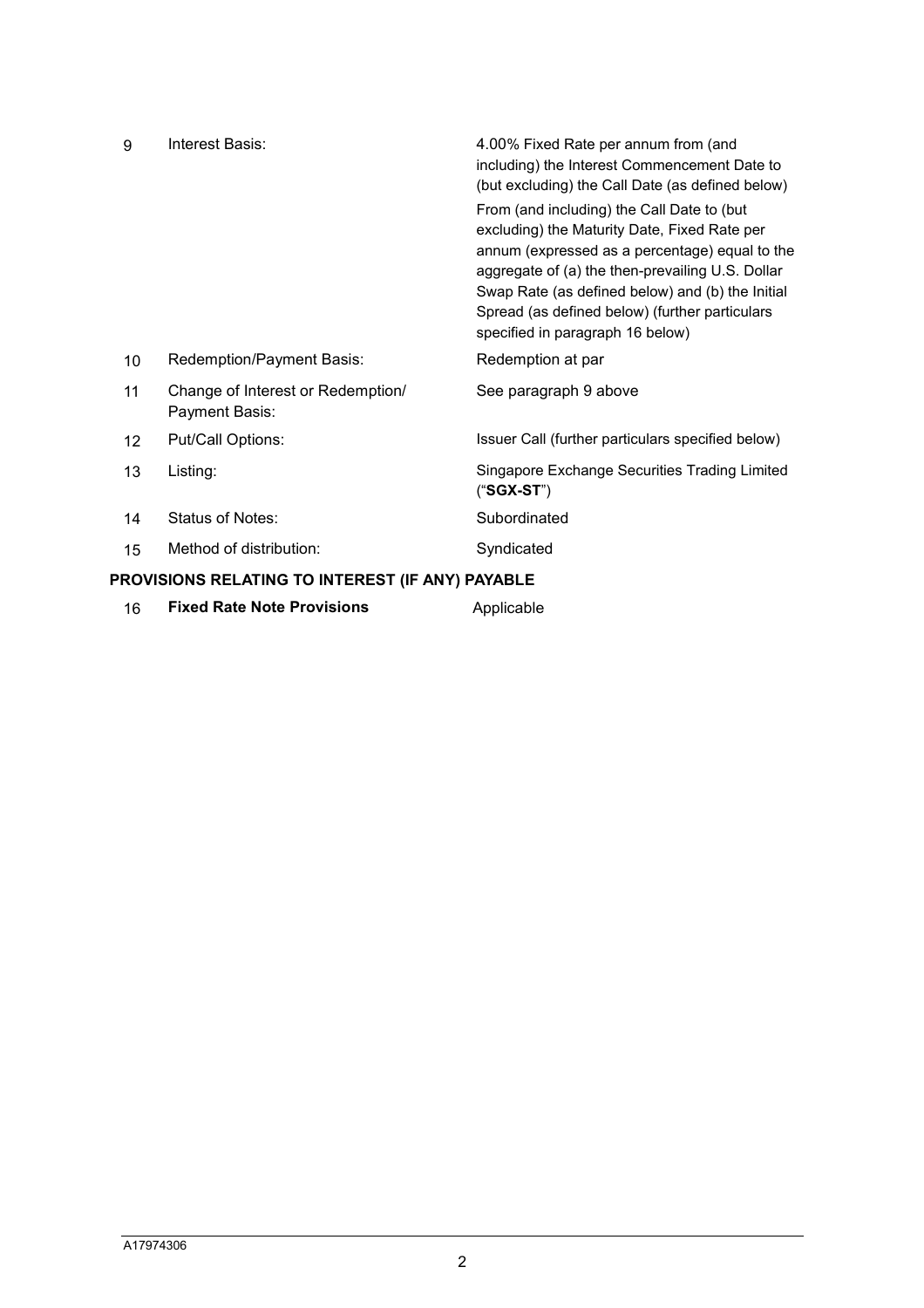| (i)<br>Rate(s) of Interest: |  |
|-----------------------------|--|
|-----------------------------|--|

4.00% per annum payable semi-annually in arrear from (and including) the Interest Commencement Date to (but excluding) the Call **Date** 

From (and including) the Call Date to (but excluding) the Maturity Date, Fixed Rate per annum (expressed as a percentage) equal to the aggregate of (a) the then-prevailing U.S. Dollar Swap Rate and (b) the Initial Spread

For the purposes of this Pricing Supplement:

"Bloomberg Screen IRSB 18 Page" means the display page on the Bloomberg (or any successor) service designated as "IRSB 18" or any other page that may replace the applicable page on that service for the purpose of displaying rates comparable to U.S. Dollar mid-swap rates

"Initial Spread" means (a) 4.123% per annum (being the yield on the Notes at the date of this Pricing Supplement) minus (b) 1.920%. For information purposes only, (b) is the five and a half year mid-swap rate in percent per annum equal to the linear interpolation of the U.S. Dollar mid-swap rates with a maturity of five years and six years as was displayed on Bloomberg Screen IRSB 18 Page as of 12.45 p.m. (New York time) on April 8, 2014

"U.S. Dollar Swap Rate" means USD-ISDAFIX3- Swap Rate, as defined in the 2006 ISDA Definitions as published by the International Swap and Derivatives Association, Inc. where:

(a) "Designated Maturity" means 5 years

(b) "Reset Date" means the Call Date

 (ii) Interest Payment Date(s): April 15 and October 15 in each year, provided that if any Interest Payment Date falls on a day which is not a Business Day, the Interest Payment Date will be the next succeeding Business Day. For the avoidance of doubt, Condition 7(j) applies to the Notes

(iii) Fixed Coupon Amount: Not Applicable

(iv) Broken Amount: Not Applicable

- (v) Day Count Fraction (Condition 4(l)):
- (vi) Interest Determination Date(s) (Condition 4(l)):
- (vii) Other terms relating to the method of calculating interest for Fixed Rate Notes:

30/360

Not Applicable

Not Applicable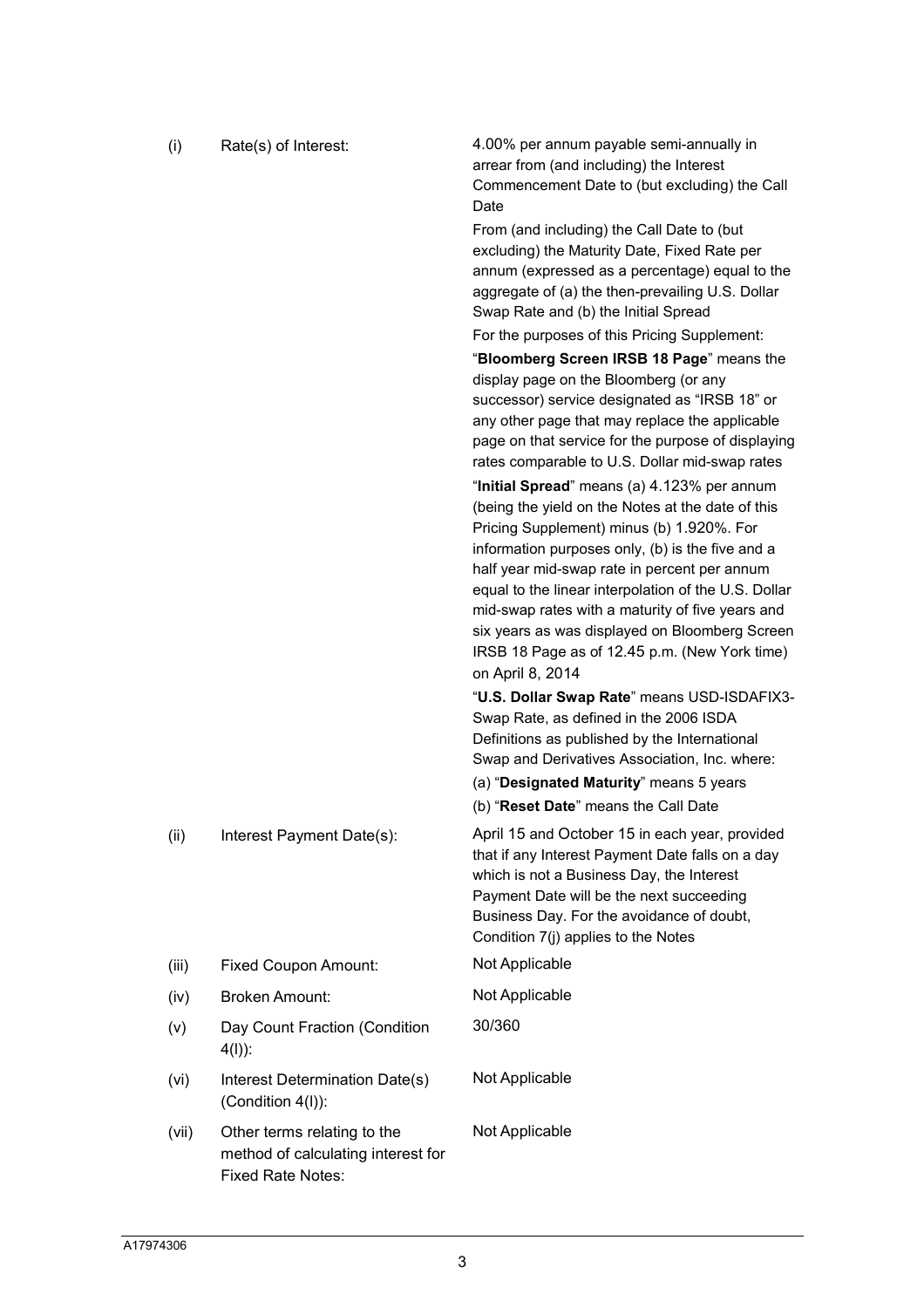| 17 | <b>Floating Rate Provisions</b>                                                                                                                                                                                                                                                                                                                                                             |                                                                                                                                  | Not Applicable                                                                                                                                                 |
|----|---------------------------------------------------------------------------------------------------------------------------------------------------------------------------------------------------------------------------------------------------------------------------------------------------------------------------------------------------------------------------------------------|----------------------------------------------------------------------------------------------------------------------------------|----------------------------------------------------------------------------------------------------------------------------------------------------------------|
| 18 | Zero Coupon Note Provisions                                                                                                                                                                                                                                                                                                                                                                 |                                                                                                                                  | Not Applicable                                                                                                                                                 |
| 19 | <b>Credit Linked Note Provisions</b>                                                                                                                                                                                                                                                                                                                                                        |                                                                                                                                  | Not Applicable                                                                                                                                                 |
| 20 | <b>Equity Linked Note Provisions</b>                                                                                                                                                                                                                                                                                                                                                        |                                                                                                                                  | Not Applicable                                                                                                                                                 |
| 21 |                                                                                                                                                                                                                                                                                                                                                                                             | <b>Bond Linked Note Provisions</b>                                                                                               | Not Applicable                                                                                                                                                 |
| 22 |                                                                                                                                                                                                                                                                                                                                                                                             | <b>Index Linked Interest Note Provisions</b>                                                                                     | Not Applicable                                                                                                                                                 |
| 23 |                                                                                                                                                                                                                                                                                                                                                                                             | <b>Dual Currency Note Provisions</b>                                                                                             | Not Applicable                                                                                                                                                 |
|    |                                                                                                                                                                                                                                                                                                                                                                                             | PROVISIONS RELATING TO REDEMPTION                                                                                                |                                                                                                                                                                |
| 24 | <b>Call Option</b>                                                                                                                                                                                                                                                                                                                                                                          |                                                                                                                                  | Applicable                                                                                                                                                     |
|    | (i)                                                                                                                                                                                                                                                                                                                                                                                         | Optional Redemption Date(s):                                                                                                     | October 15, 2019 (the "Call Date") only. For the<br>avoidance of doubt, the Notes shall not be<br>redeemed on any Interest Payment Date after<br>the Call Date |
|    | (ii)                                                                                                                                                                                                                                                                                                                                                                                        | Optional Redemption Amount(s) of<br>each Note and specified<br>denomination method, if any, of<br>calculation of such amount(s): | U.S.\$1,000 per Calculation Amount                                                                                                                             |
|    | (iii)                                                                                                                                                                                                                                                                                                                                                                                       | If redeemable in part:                                                                                                           |                                                                                                                                                                |
|    |                                                                                                                                                                                                                                                                                                                                                                                             | (a) Minimum Redemption Amount:<br>(b) Maximum Redemption<br>Amount:                                                              | Not Applicable<br>Not Applicable                                                                                                                               |
|    | (iv)                                                                                                                                                                                                                                                                                                                                                                                        | Notice period:                                                                                                                   | In accordance with Condition 5(d)(ii)                                                                                                                          |
| 25 | <b>Put Option</b>                                                                                                                                                                                                                                                                                                                                                                           |                                                                                                                                  | Not Applicable                                                                                                                                                 |
| 26 | Variation instead of Redemption<br>(Condition 5(h))                                                                                                                                                                                                                                                                                                                                         |                                                                                                                                  | Applicable                                                                                                                                                     |
| 27 | <b>Final Redemption Amount of each Note</b>                                                                                                                                                                                                                                                                                                                                                 |                                                                                                                                  | U.S.\$1,000 per Calculation Amount                                                                                                                             |
| 28 |                                                                                                                                                                                                                                                                                                                                                                                             | <b>Early Redemption Amount</b>                                                                                                   |                                                                                                                                                                |
|    | Early Redemption Amount(s) per<br>Calculation Amount payable on<br>redemption for taxation reasons<br>(Condition 5(c)), redemption for change of<br>qualification event in respect of<br>Subordinated Notes (Condition 5(g)) or an<br>event of default (Condition 10) and/or the<br>method of calculating the same (if<br>required or if different than that set out in<br>the Conditions): |                                                                                                                                  | U.S.\$1,000 per Calculation Amount                                                                                                                             |

# PROVISIONS RELATING TO LOSS ABSORPTION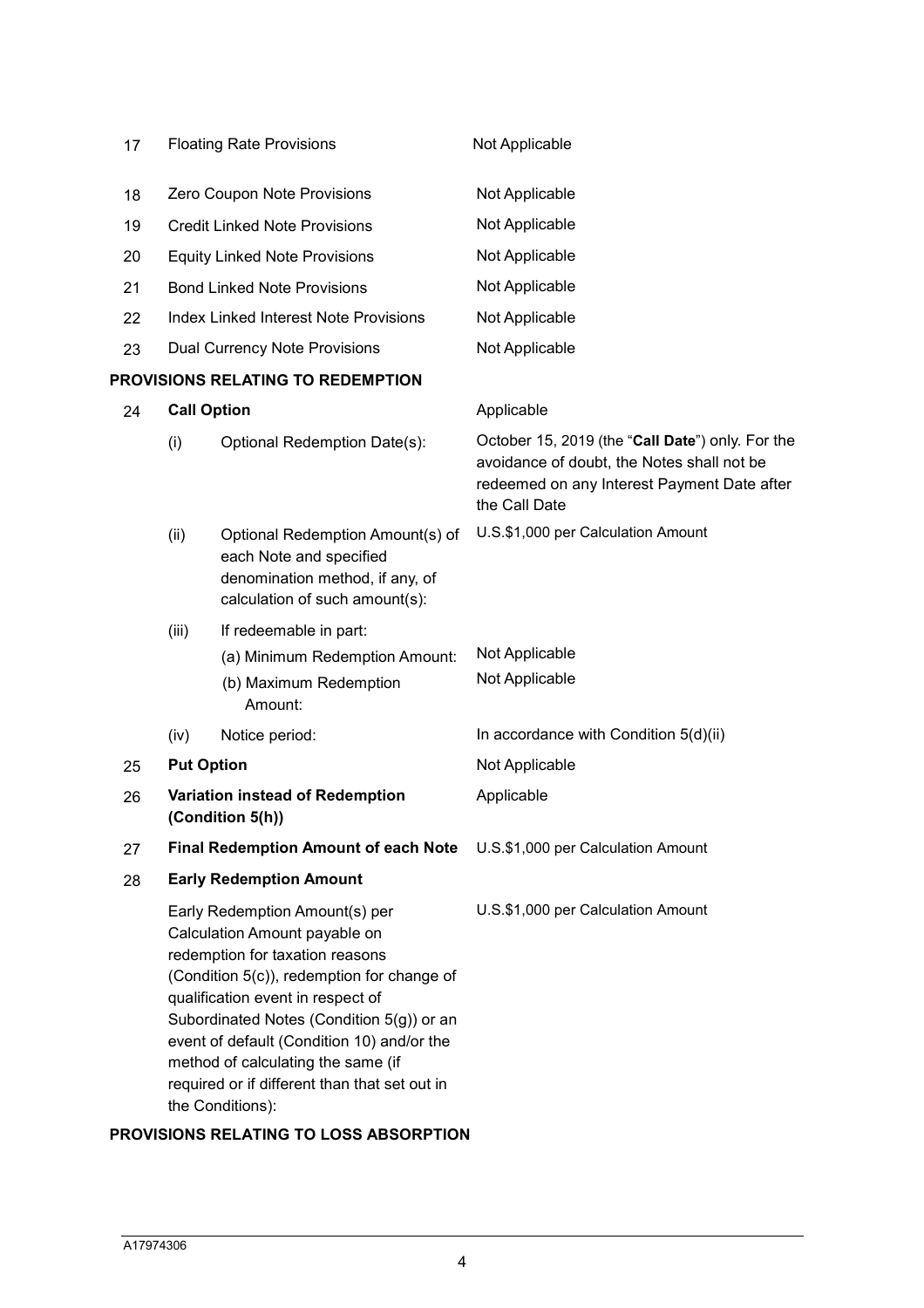| 29 |                                     | Loss Absorption Option: Write-off on a<br>Trigger Event (Condition 6(b)):                                                                                                                                                                                                                     | Applicable                                                                                                                                                                                                                     |
|----|-------------------------------------|-----------------------------------------------------------------------------------------------------------------------------------------------------------------------------------------------------------------------------------------------------------------------------------------------|--------------------------------------------------------------------------------------------------------------------------------------------------------------------------------------------------------------------------------|
| 30 | Loss Absorption Option: Conversion: |                                                                                                                                                                                                                                                                                               | Not Applicable                                                                                                                                                                                                                 |
|    |                                     | <b>GENERAL PROVISIONS APPLICABLE TO THE NOTES</b>                                                                                                                                                                                                                                             |                                                                                                                                                                                                                                |
| 31 |                                     | Form of Notes:                                                                                                                                                                                                                                                                                | <b>Registered Notes:</b><br>Regulation S Unrestricted Global Certificate<br>registered in the name of a nominee for DTC<br>Rule 144A Restricted Global Certificate<br>registered in the name of a nominee for DTC              |
| 32 |                                     | Financial Center(s) (Condition 7(j)) or<br>other special provisions relating to<br>Payment Dates:                                                                                                                                                                                             | New York City                                                                                                                                                                                                                  |
| 33 |                                     | Talons for future Coupons or Receipts to<br>be attached to Definitive Notes (and dates<br>on which such Talons mature):                                                                                                                                                                       | No                                                                                                                                                                                                                             |
| 34 |                                     | Details relating to Partly Paid Notes:<br>amount of each payment comprising the<br>Issue Price and date on which each<br>payment is to be made and consequences<br>(if any) of failure to pay, including any right<br>of the Issuer to forfeit the Notes and<br>interest due on late payment: | Not Applicable                                                                                                                                                                                                                 |
| 35 |                                     | Details relating to Installment Notes:<br>amount of each installment, date on which<br>each payment is to be made:                                                                                                                                                                            | Not Applicable                                                                                                                                                                                                                 |
| 36 |                                     | Redenomination, renominalization and<br>reconventioning provisions:                                                                                                                                                                                                                           | Not Applicable                                                                                                                                                                                                                 |
| 37 | Consolidation provisions:           |                                                                                                                                                                                                                                                                                               | Not Applicable                                                                                                                                                                                                                 |
| 38 |                                     | Other terms or special conditions:                                                                                                                                                                                                                                                            | Not Applicable                                                                                                                                                                                                                 |
|    | <b>DISTRIBUTION</b>                 |                                                                                                                                                                                                                                                                                               |                                                                                                                                                                                                                                |
| 39 | (i)                                 | If syndicated, names of Managers:                                                                                                                                                                                                                                                             | Oversea-Chinese Banking Corporation Limited<br>(only with respect to Regulation S Notes), The<br>Hongkong and Shanghai Banking Corporation<br>Limited, J.P. Morgan (S.E.A.) Limited and Merrill<br>Lynch (Singapore) Pte. Ltd. |
|    | (ii)                                | Stabilizing Manager (if any):                                                                                                                                                                                                                                                                 | Merrill Lynch (Singapore) Pte. Ltd.                                                                                                                                                                                            |
| 40 |                                     | If non-syndicated, name of Dealer:                                                                                                                                                                                                                                                            | Not Applicable                                                                                                                                                                                                                 |
| 41 |                                     | Whether TEFRA D or TEFRA C was<br>applicable or TEFRA rules not applicable:                                                                                                                                                                                                                   | <b>TEFRA not applicable</b>                                                                                                                                                                                                    |
| 42 |                                     | Additional selling restrictions:                                                                                                                                                                                                                                                              | Not Applicable                                                                                                                                                                                                                 |

# OPERATIONAL INFORMATION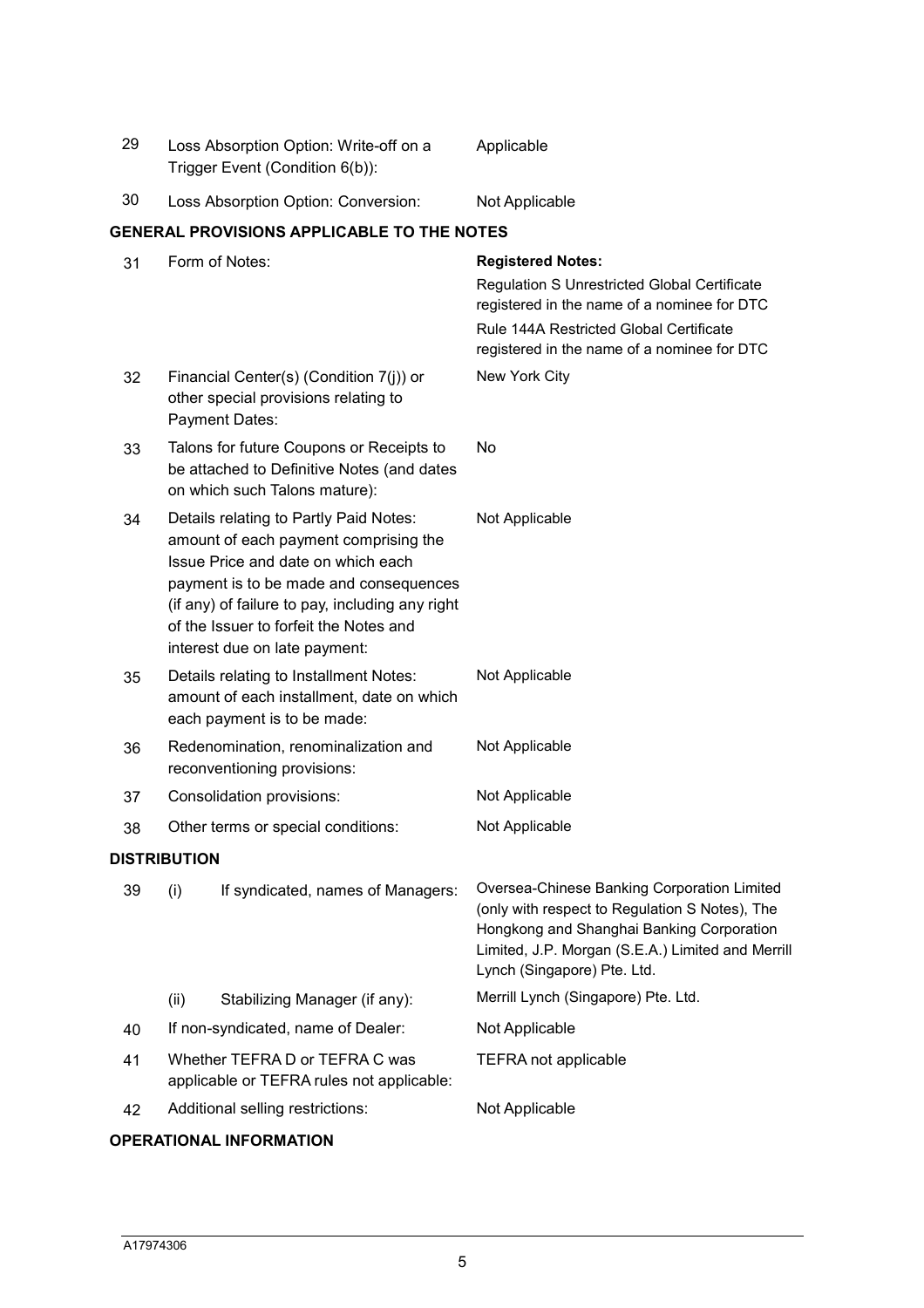| 43 | ISIN Code:                                                                                                                                                                                   | Restricted Global Certificate: US69033CAB54<br>Unrestricted Global Certificate: US69033DAB38                                                                                                                                                                                                                     |
|----|----------------------------------------------------------------------------------------------------------------------------------------------------------------------------------------------|------------------------------------------------------------------------------------------------------------------------------------------------------------------------------------------------------------------------------------------------------------------------------------------------------------------|
| 44 | Common Code:                                                                                                                                                                                 | Restricted Global Certificate: 105582013<br>Unrestricted Global Certificate: 105582021                                                                                                                                                                                                                           |
| 45 | CUSIP:                                                                                                                                                                                       | Restricted Global Certificate: 69033CAB5<br>Unrestricted Global Certificate: 69033DAB3                                                                                                                                                                                                                           |
| 46 | <b>CMU Instrument Number:</b>                                                                                                                                                                | Not Applicable                                                                                                                                                                                                                                                                                                   |
| 47 | Any clearing system(s) other than CDP,<br>the CMU, the Australian System,<br>Euroclear S.A./N.V. and Clearstream,<br>Luxembourg and/or DTC and the relevant<br>identification number(s):     | Not Applicable                                                                                                                                                                                                                                                                                                   |
| 48 | Delivery:                                                                                                                                                                                    | Free of payment                                                                                                                                                                                                                                                                                                  |
| 49 | Additional Paying Agent(s) (if any):                                                                                                                                                         | Not Applicable                                                                                                                                                                                                                                                                                                   |
| 50 | The Agents appointed in respect of the<br>Notes are:                                                                                                                                         | Calculation Agent: The Bank of New York<br>Mellon, London Branch                                                                                                                                                                                                                                                 |
|    | <b>GENERAL INFORMATION</b>                                                                                                                                                                   |                                                                                                                                                                                                                                                                                                                  |
| 51 | The aggregate principal amount of Senior<br>Notes issued has been translated into<br>U.S. dollars at the rate of [.], producing a<br>sum of Senior Notes not denominated in<br>U.S. dollars: | Not Applicable                                                                                                                                                                                                                                                                                                   |
| 52 | Governing law of Notes:                                                                                                                                                                      | English, save that the provisions of the<br>subordination, set-off and payment void,<br>default and enforcement Conditions in<br>Condition 3(b), Condition 3(c), Condition 3(d),<br>Condition 10(b)(ii) and Condition 10(b)(iii) are<br>governed by, and shall be construed in<br>accordance with, Singapore law |

# PURPOSE OF PRICING SUPPLEMENT

This Pricing Supplement comprises the final terms required for the issue and admission to trading on the SGX-ST of the Notes described herein pursuant to the U.S.\$10,000,000,000 Global Medium Term Note Program of Oversea-Chinese Banking Corporation Limited.

## RESPONSIBILITY

The Issuer accepts responsibility for the information contained in this Pricing Supplement.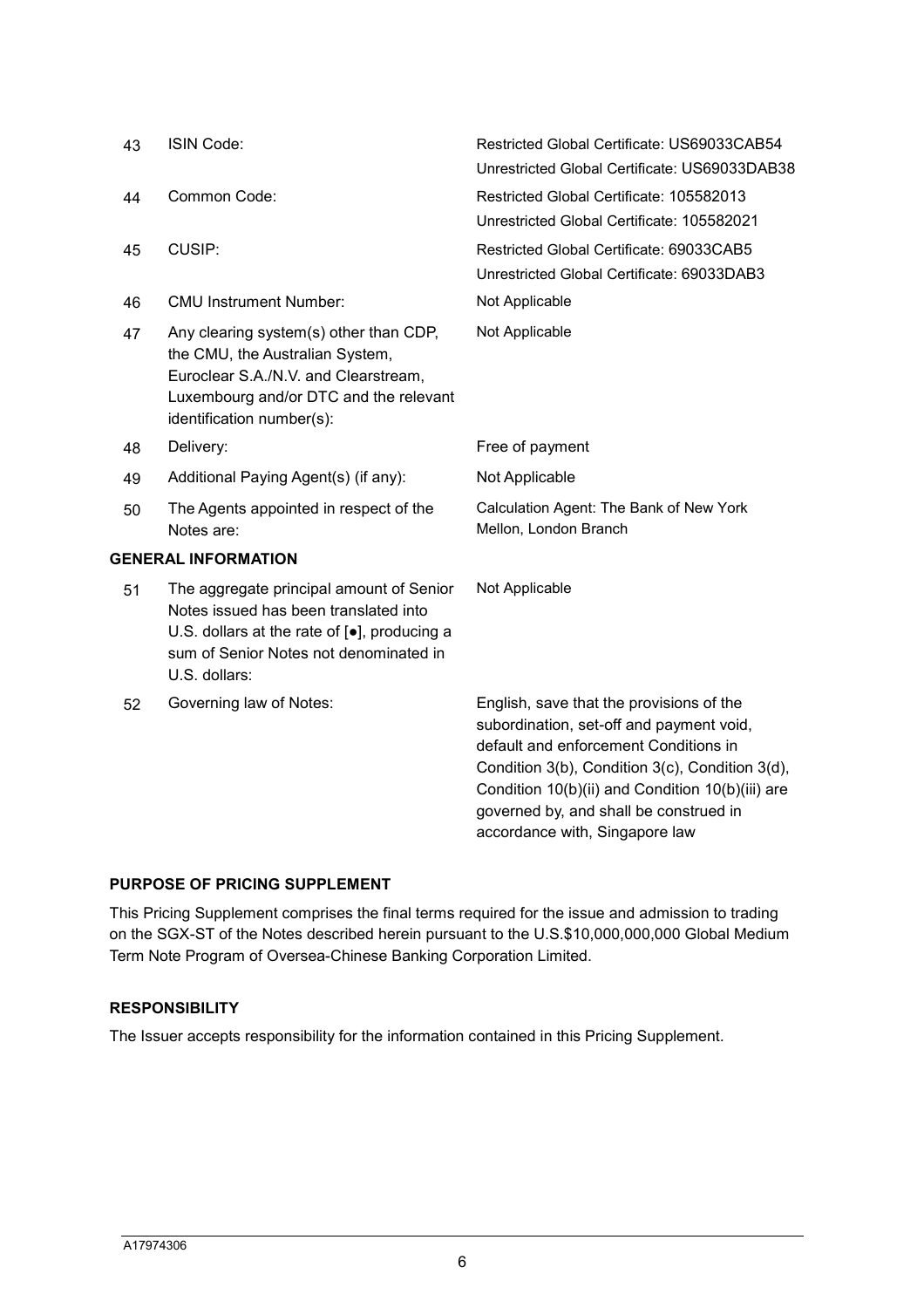Signed on behalf of the Issuer:

By: Duly authorized By:

Darren Tan Chief Financial Officer

Duly authorized

Ang Suat Ching<br>Head, Funding and Capital Management<br>OCBC Bank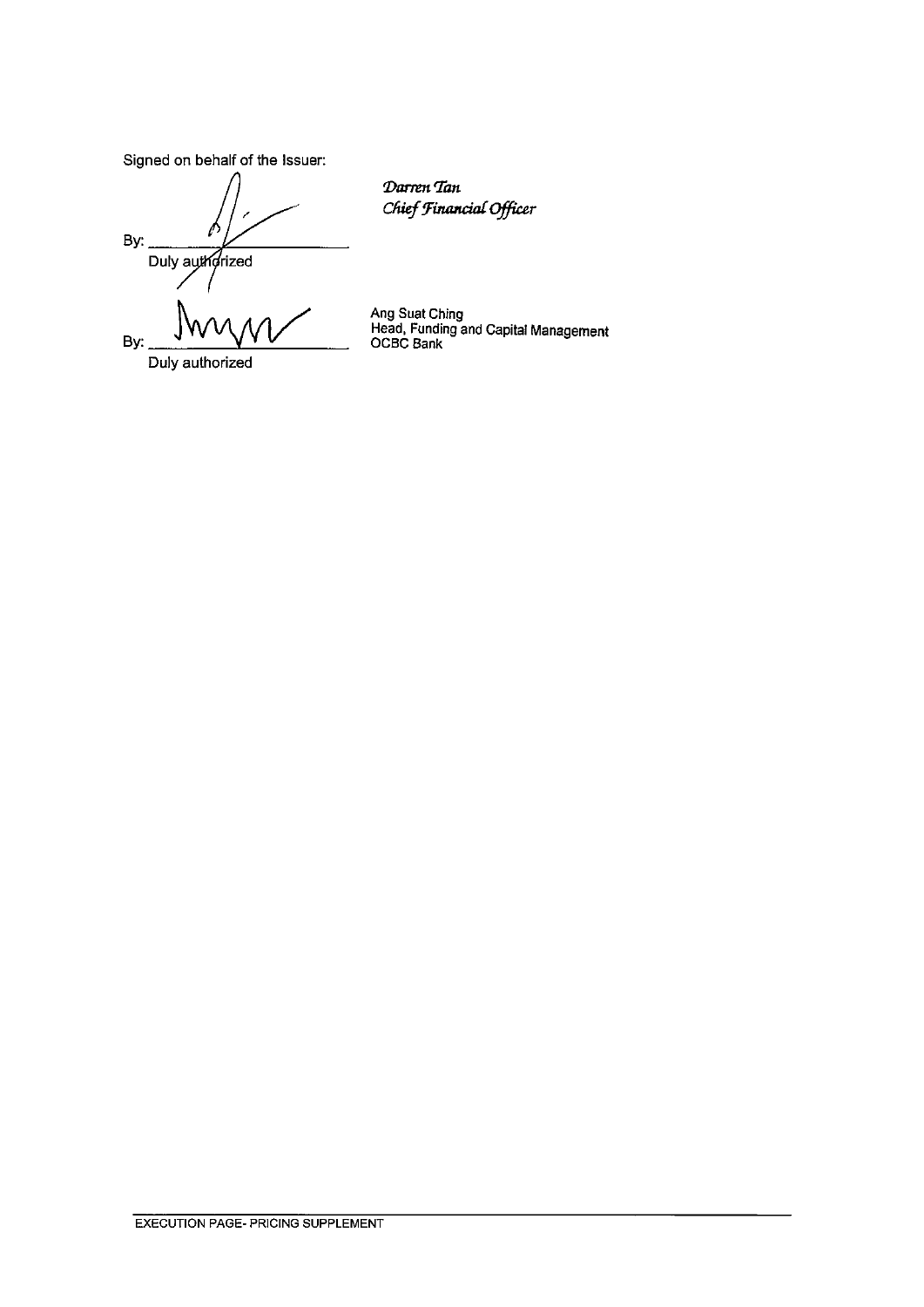# **TERMS AND CONDITIONS OF THE NOTES**

The following is the text of the terms and conditions that, save for the words in italics and, subject to completion and amendment and as supplemented or varied in accordance with the provisions of the applicable Pricing Supplement, shall be applicable to the Notes in definitive form (if any) issued in exchange for the Global Note(s) or Global Certificate(s) representing each Series and to AMTNs (as defined below). These terms and conditions, together with the relevant provisions of the applicable Pricing Supplement, as so completed, amended, supplemented or varied (and subject to simplification by the deletion of non-applicable provisions), shall be endorsed on such Bearer Notes or on the Certificates relating to such Registered Notes (other than AMTNs). All capitalized terms that are not defined in these Conditions will have the meanings given to them in the applicable Pricing Supplement. Those definitions will be endorsed on the definitive Notes or Certificates, as the case may be. References in these Conditions to "**Notes**" are to the Notes of one Series only, not to all Notes that may be issued under the Program. References in these Conditions to the "**Issuer**" are to the Issuer issuing Notes under one Series, which, in the case of any Senior Notes, is a reference to Oversea-Chinese Banking Corporation Limited ("**OCBC**") or any of its branches outside Singapore or certain other companies in and outside Singapore, each being a subsidiary of OCBC (as may be specified in the applicable Pricing Supplement) and in the case of any Subordinated Notes, is a reference to OCBC.

The Notes (other than Notes which are specified in the applicable Pricing Supplement as being denominated in Australian dollars, issued in the Australian domestic capital market and ranking as senior obligations of the Issuer ("**AMTNs**")) are constituted by an amended and restated trust deed (as amended or supplemented as at the date of issue of the Notes (the "**Issue Date**"), the "**Trust Deed**") dated April 3, 2014 between Oversea-Chinese Banking Corporation Limited ("**OCBC**") (as may be acceded to by any branch of OCBC outside Singapore and Specified Issuers (as defined below) from time to time by the execution of a deed of accession in respect of Senior Notes (as defined below) only) and The Bank of New York Mellon, London Branch (the "**Trustee**", which expression shall include all persons for the time being the trustee or trustees under the Trust Deed) as trustee for the Noteholders (as defined below) and, if the Notes are specified in the applicable Pricing Supplement as being governed by Singapore law, as supplemented by the Singapore supplemental trust deed (as amended or supplemented as at the Issue Date) dated April 3, 2014 between OCBC (as may be acceded to by any branch of OCBC outside Singapore and Specified Issuers from time to time by the execution of a deed of accession in respect of Senior Notes only) and the Trustee (the "**Singapore Supplemental Trust Deed**"), and where applicable, the Notes which are specified in the applicable Pricing Supplement to be held in and cleared through The Central Depository (Pte) Limited ("**CDP**") are issued with the benefit of a deed of covenant dated August 31, 2012 relating to the Notes executed by OCBC (as amended, varied or supplemented from time to time, the "**CDP Deed of Covenant**"). AMTNs will be constituted by the Deed Poll dated July 5, 2011 (as amended and supplemented from time to time, the "**Note (AMTN) Deed Poll**"). The provisions of these Conditions (as defined below) relating to Bearer Notes, Certificates, Receipts, Coupons and Talons do not apply to Notes specified in the Pricing Supplement as being AMTNs. The Trustee is not appointed in respect of AMTNs, therefore, to the extent that these Conditions relate to AMTNs, any reference herein to the agreement, opinion, approval, consent, satisfaction or any similar action or decision (however described) being specified or required of, from, by or on the part of the Trustee with respect to any Notes or documents, such agreement, opinion, approval, consent, satisfaction or any similar action or decision (however described) of the Trustee shall not be required in respect of any such AMTNs, the Note (AMTN) Deed Poll or any other document or agreement in connection with them and, where relevant, any other documents expressed to be applicable to a tranche of Notes.

These terms and conditions (the "**Conditions**") include summaries of, and are subject to, the detailed provisions of the Trust Deed, which includes the form of the Bearer Notes, Certificates, Receipts, Coupons and Talons defined and referred to below. OCBC (and any other branches of OCBC outside Singapore and Specified Issuers which may from time to time accede to the Agency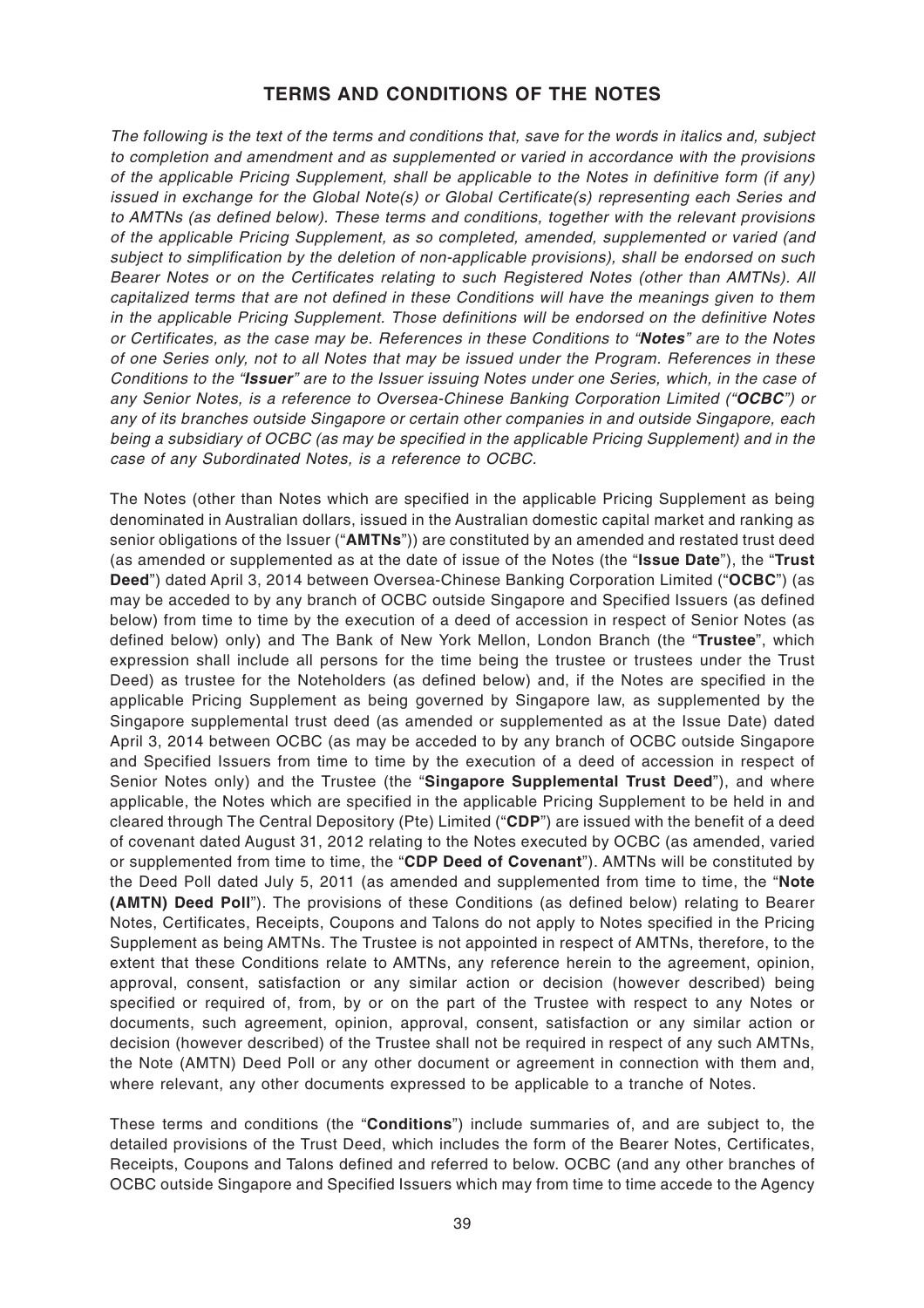Agreement (as defined below) by the execution of a deed of accession in respect of Senior Notes only), the Trustee, The Bank of New York Mellon, London Branch, as initial issuing and paying agent in relation to each Series of Notes other than Series of Notes to be held through CDP or in the Central Moneymarkets Unit Service operated by the Hong Kong Monetary Authority (the "**CMU**"), The Bank of New York Mellon, Hong Kong Branch as initial CMU lodging and paying agent in relation to each Series of Notes to be held in the CMU, The Bank of New York Mellon, Singapore Branch as initial CDP paying agent in relation to each Series of Notes to be held in CDP and the other agents named therein have entered into an amended and restated agency agreement (as amended or supplemented as at the Issue Date, the "**Agency Agreement**") dated April 3, 2014 in relation to the Notes (other than AMTNs) and, if the Notes are specified in the applicable Pricing Supplement as being governed by Singapore law, as supplemented by the Singapore supplemental agency agreement (as amended and supplemented as at the Issue Date) dated April 3, 2014 between the Issuer, the CDP paying agent and the other agents named therein (the "**Singapore Supplemental Agency Agreement**"). OCBC and BTA Institutional Services Australia Limited as registrar and issuing and paying agent in Australia (the "**Australian Agent**") have entered into an Agency and Registry Services Agreement (as amended and supplemented from time to time, the "**Australian Agency Agreement**") dated July 5, 2011 in relation to the AMTNs. The issuing and paying agent, the CMU lodging and paying agent, the CDP paying agent, the other paying agents, the registrar, the Australian agent, the transfer agents and the calculation agent(s) for the time being (if any) are referred to below respectively as the "**Issuing and Paying Agent**", the "**CMU Lodging and Paying Agent**", the "**CDP Paying Agent**", the "**Paying Agents**" (which expression shall include the Issuing and Paying Agent, the CMU Lodging and Paying Agent, the CDP Paying Agent and the Australian Agent), the "**Registrar**", the "**Australian Agent**", the "**Transfer Agents**" (which expression shall include the Registrar and the Australian Agent) and the "**Calculation Agent(s)**". For the purposes of these Conditions, all references (other than in relation to the determination of interest and other amounts payable in respect of the Notes) to the Issuing and Paying Agent shall (i) with respect to a Series of Notes to be held in the CMU, be deemed to be a reference to the CMU Lodging and Paying Agent and (ii) with respect to a Series of Notes to be held in CDP, be deemed to be a reference to the CDP Paying Agent and all such references shall be construed accordingly. Copies of the Trust Deed, the Singapore Supplemental Trust Deed, the Singapore Supplemental Agency Agreement, the CDP Deed of Covenant, the Note (AMTN) Deed Poll, the Agency Agreement and the Australian Agency Agreement referred to above are available for inspection free of charge during usual business hours at the principal office of the Trustee (presently at One Canada Square, 40th Floor, London, E14 5AL, United Kingdom) and at the specified offices of the Paying Agents and the Transfer Agents (other than the Australian Agent). The Note (AMTN) Deed Poll will be held by the Australian Agent and copies of the Note (AMTN) Deed Poll and the Australian Agency Agreement referred to above are available for inspection free of charge during usual business hours at the principal office of the Australian Agent (presently at Level 2, 35 Clarence Street, Sydney, NSW 2000, Australia).

The Noteholders, the holders of the interest coupons (the "**Coupons**") relating to interest bearing Notes in bearer form and, where specified in the applicable Pricing Supplement, talons for further Coupons (the "**Talons**") (the "**Couponholders**") and the holders of the receipts for the payment of installments of principal (the "**Receipts**") relating to Notes in bearer form of which the principal is payable in installments (the "**Receiptholders**") are entitled to the benefit of, are bound by, and are deemed to have notice of, these Conditions, (in respect of the holders of Notes (other than AMTNs)) all the provisions of the Trust Deed, the applicable Pricing Supplement and (in respect of the AMTN holders only) the Note (AMTN) Deed Poll, and, in the case of Notes specified in the applicable Pricing Supplement as being governed by Singapore law, the Singapore Supplemental Trust Deed, and are deemed to have notice of those provisions applicable to them of the Agency Agreement, the Australian Agency Agreement or the Singapore Supplemental Agency Agreement, as the case may be. The Pricing Supplement for any Notes (or the relevant provisions thereof) shall be attached to or endorsed on such Notes. References to "applicable Pricing Supplement" are to the Pricing Supplement (or relevant provisions thereof) attached to or endorsed on the relevant Notes.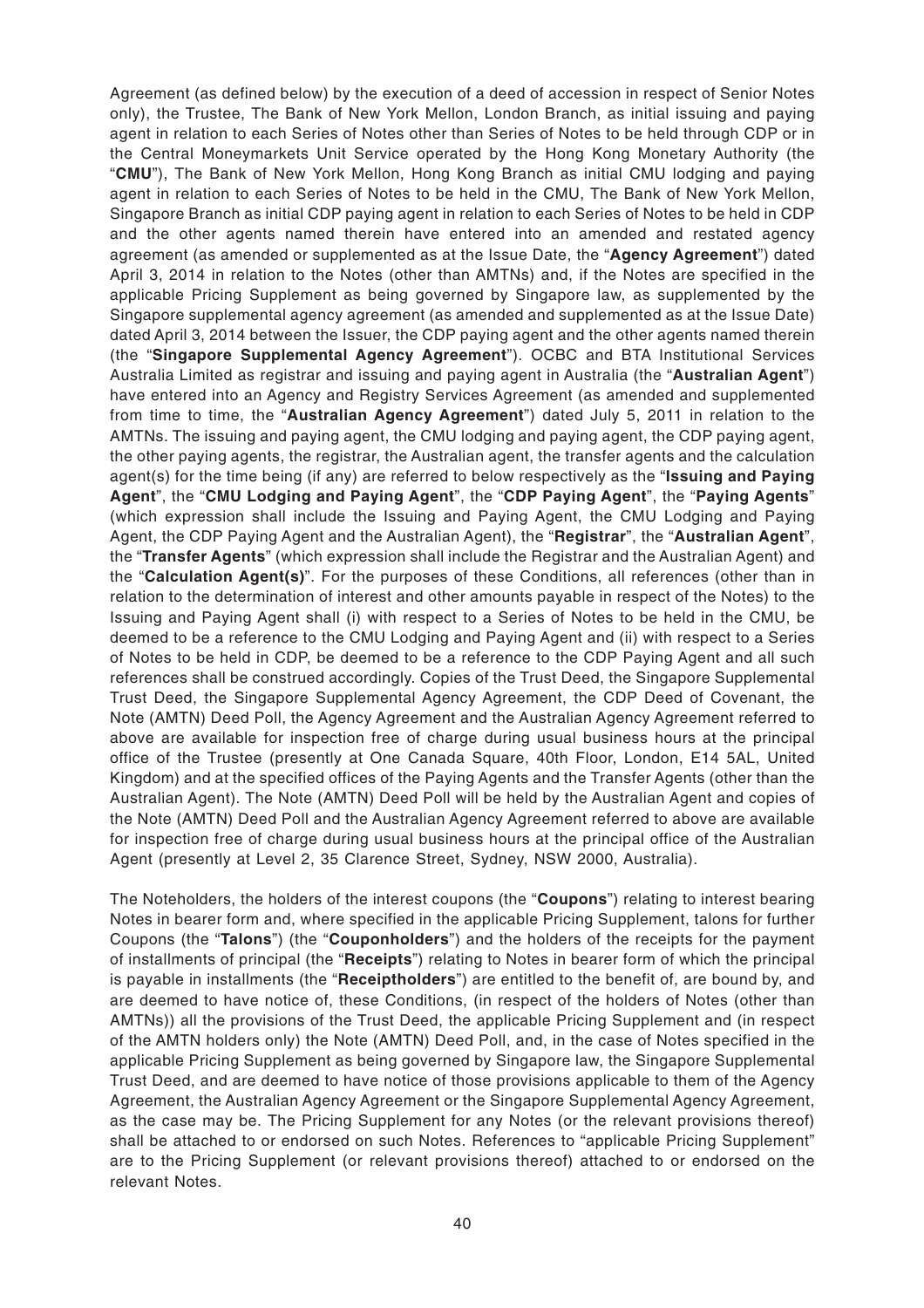As used in these Conditions, "**Tranche**" means Notes which are identical in all respects, "**Series**" means a series of Notes comprising one or more Tranches, whether or not issued on the same date, that (except in respect of the first payment of interest and their issue price) have identical terms on issue and are expressed to have the same Series Number specified in the applicable Pricing Supplement, "**Specified Issuer**" means, in respect of Senior Notes only, certain other companies in and outside Singapore, each being a subsidiary of OCBC, as may be specified in the applicable Pricing Supplement and "**subsidiary**" has the meaning given to this term under the Companies Act, Chapter 50 of Singapore.

# **1 Form, Denomination and Title**

The Notes are issued in bearer form ("**Bearer Notes**") or in registered form ("**Registered Notes**"), as specified in the applicable Pricing Supplement, in each case in the Specified Currency and Specified Denomination(s) shown in the applicable Pricing Supplement provided that the minimum Specified Denomination shall be U.S.\$200,000 (or its equivalent in any other currency as at the date of issue of the relevant Notes) and integral multiples of U.S.\$1,000 (or its equivalent in other currencies) in excess thereof. AMTNs and Subordinated Notes (as defined in Condition 3(b)) will only be issued in registered certificated form.

All Registered Notes shall have the same Specified Denomination. Unless otherwise permitted by the then current laws and regulations, Notes which have a maturity of less than one year and in respect of which the issue proceeds are to be accepted by the Issuer in the United Kingdom or whose issue otherwise constitutes a contravention of section 19 of the Financial Services and Markets Act 2000 will have a minimum denomination of £100,000 (or its equivalent in other currencies). Notes sold in reliance on Rule 144A will be in minimum denominations of U.S.\$200,000 (or its equivalent in other currencies) and integral multiples of U.S.\$1,000 (or its equivalent in other currencies) in excess thereof, subject to compliance with all legal and/or regulatory requirements applicable to the relevant currency. Notes which are listed on SGX-ST will be traded on the SGX-ST in a minimum board lot size of S\$200,000 (or its equivalent in other currencies) or such other amount as may be allowed or required from time to time. In the case of any Notes which are to be admitted to trading on a regulated market within the European Economic Area or offered to the public in a Member State of the European Economic Area in circumstances which require the publication of a prospectus under Directive 2003/71/EC, the minimum Specified Denomination shall be  $\epsilon$ 100,000 (or its equivalent in any other currency as at the date of issue of the relevant Notes).

Each Note may be a Fixed Rate Note, a Floating Rate Note, a Zero Coupon Note, a combination of any of the foregoing or any other kind of Note, depending upon the Interest and Redemption/Payment Basis specified in the applicable Pricing Supplement.

Bearer Notes are serially numbered and are issued with Coupons (and, where appropriate, a Talon) attached, save in the case of Notes that do not bear interest in which case references to interest (other than in relation to interest due after the Maturity Date), Coupons and Talons in these Conditions are not applicable. Any Bearer Note for which the applicable Pricing Supplement indicates such Notes are Installment Notes is issued with one or more Receipts attached.

Registered Notes (other than AMTNs) are represented by registered certificates ("**Certificates**") and, save as provided in Condition 2(c), each Certificate shall represent the entire holding of Registered Notes by the same holder.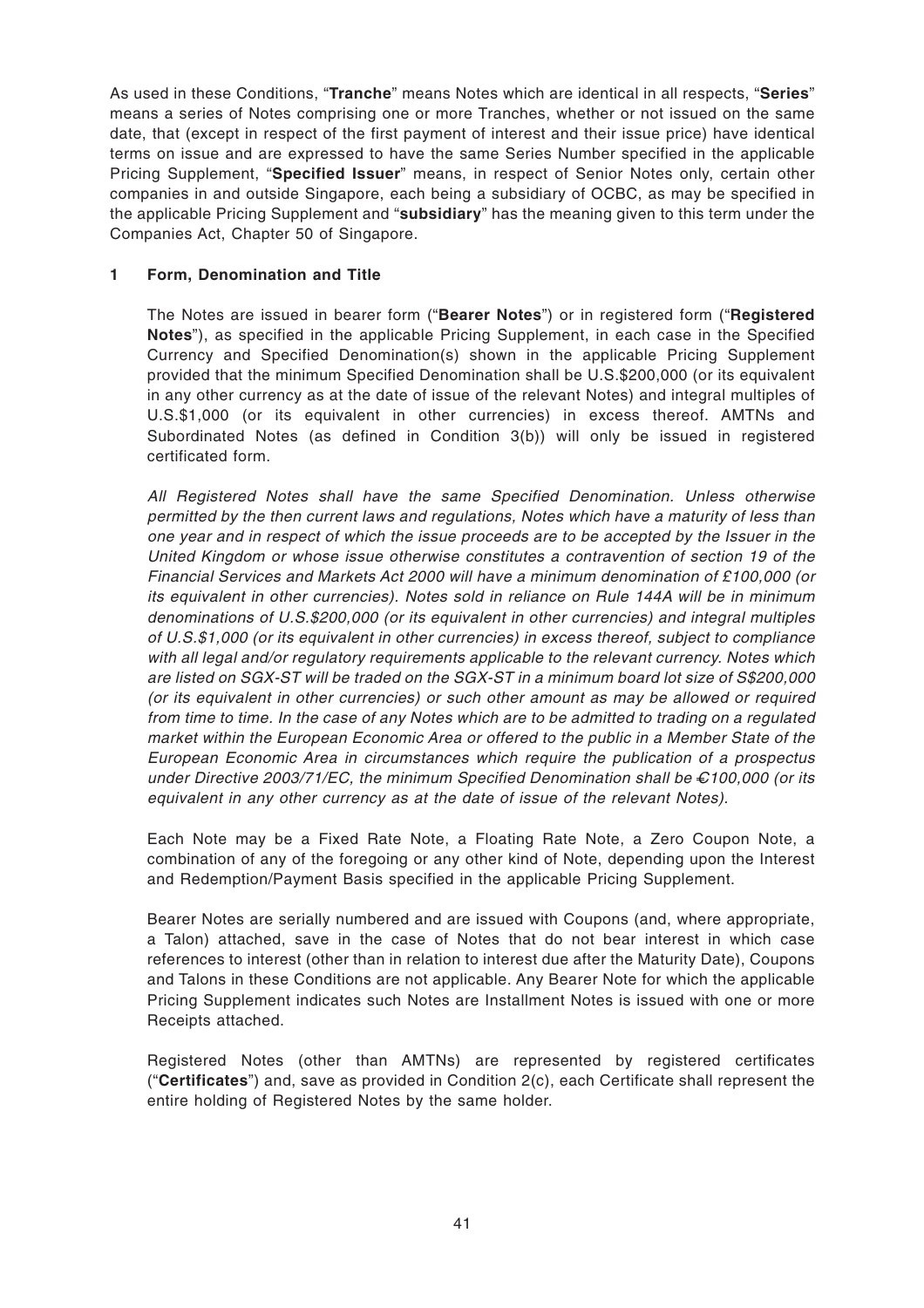Title to the Bearer Notes and the Receipts, Coupons and Talons shall pass by delivery. Title to the Registered Notes shall pass by registration in the register that the Issuer shall procure to be kept by the Registrar or the Australian Agent in accordance with the provisions of the Agency Agreement or the Australian Agency Agreement (the "**Register**"). Except as ordered by a court of competent jurisdiction or as required by law, the holder (as defined below) of any Note, Receipt, Coupon or Talon shall be deemed to be and may be treated as its absolute owner for all purposes whether or not it is overdue and regardless of any notice of ownership, trust or an interest in it, any writing on it (or on the Certificate representing it) or its theft or loss (or that of the related Certificate) and no person shall be liable for so treating the holder.

In these Conditions, "**Noteholder**" means the bearer of any Bearer Note and the Receipts, Coupons or Talons relating to it or the person in whose name a Registered Note is registered (as the case may be), "**holder**" (in relation to a Note, Receipt, Coupon or Talon) means the bearer of any Bearer Note, Receipt, Coupon or Talon or the person in whose name a Registered Note is registered (as the case may be) and capitalized terms have the meanings given to them in the applicable Pricing Supplement, the absence of any such meaning indicating that such term is not applicable to the Notes.

References in these Conditions to Coupons, Talons, Couponholders, Receipts and Receiptholders relate to Bearer Notes only.

In the case of AMTNs, the following provisions shall apply in lieu of the foregoing provisions of Condition 1 in the event of any inconsistency.

AMTNs will be debt obligations of the Issuer owing under the Note (AMTN) Deed Poll, will be represented by a certificate ("**AMTN Certificate**") and will take the form of entries in a Register to be established and maintained by the Australian Agent in Sydney unless otherwise agreed with the Australian Agent (pursuant to the Australian Agency Agreement). The Agency Agreement and any Singapore Supplemental Agency Agreement are not applicable to the AMTNs.

AMTNs will not be serially numbered. Each entry in the Register constitutes a separate and individual acknowledgement to the relevant Noteholder of the indebtedness of the Issuer to the relevant Noteholder. The obligations of the Issuer in respect of each AMTN constitute separate and independent obligations which the Noteholder is entitled to enforce in accordance with these Conditions and the Note (AMTN) Deed Poll. Other than an AMTN Certificate, no certificate or other evidence of title will be issued by or on behalf of the Issuer unless the Issuer determines that certificates should be made available or it is required to do so pursuant to any applicable law or regulation.

No AMTN will be registered in the name of more than four persons. AMTNs registered in the name of more than one person are held by those persons as joint tenants. AMTNs will be registered by name only, without reference to any trusteeship and an entry in the Register in relation to an AMTN constitutes conclusive evidence that the person so entered is the registered owner of such AMTN, subject to rectification for fraud or error.

Upon a person acquiring title to any AMTNs by virtue of becoming registered as the owner of that AMTN, all rights and entitlements arising by virtue of the Note (AMTN) Deed Poll in respect of that AMTN vest absolutely in the registered owner of the AMTN, such that no person who has previously been registered as the owner of the AMTN has or is entitled to assert against the Issuer or the Australian Agent or the registered owner of the AMTN for the time being and from time to time any rights, benefits or entitlements in respect of the AMTN.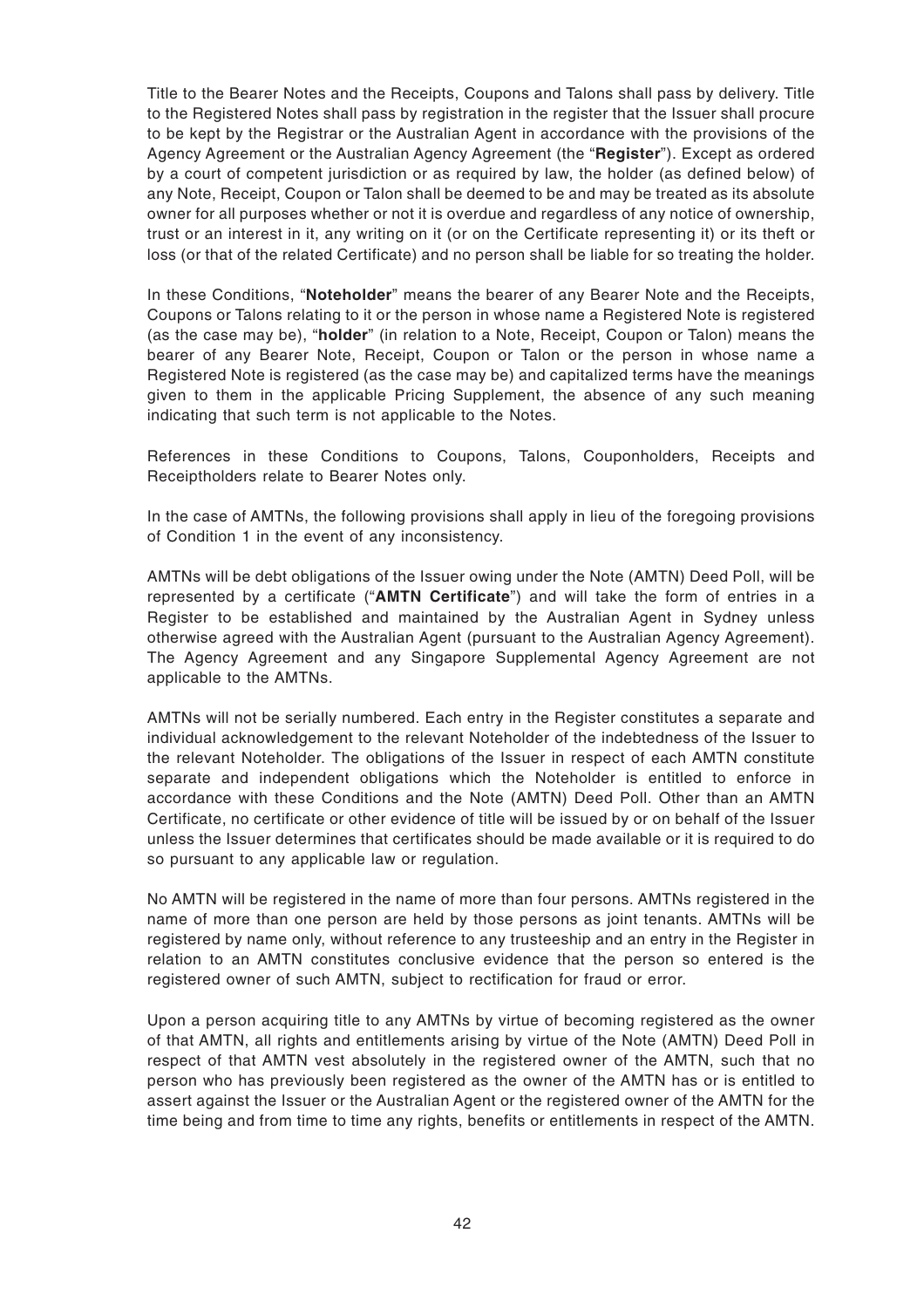Each Tranche of AMTNs will be represented by a single AMTN Certificate substantially in the form set out in the Note (AMTN) Deed Poll. The Issuer shall issue and deliver, and procure the authentication by the Australian Agent of, such number of AMTN Certificates as are required from time to time to represent all of the AMTNs of each Series. An AMTN Certificate is not a negotiable instrument nor is it a document of title in respect of any AMTNs represented by it. In the event of a conflict between any AMTN Certificate and the Register, the Register shall prevail (subject to correction for fraud or proven error).

## **2 No Exchange of Notes and Transfers of Registered Notes**

- (a) **No Exchange of Notes**: Registered Notes may not be exchanged for Bearer Notes. Bearer Notes may not be exchanged for Registered Notes. Bearer Notes of one Specified Denomination may not be exchanged for Bearer Notes of another Specified Denomination.
- (b) **Transfer of Registered Notes (other than AMTNs)**: This Condition 2(b) does not apply to AMTNs which are specified in the applicable Pricing Supplement to be Registered Notes. Subject to Condition 2(g), one or more Registered Notes may be transferred upon the surrender (at the specified office of the Registrar or any Transfer Agent) of the Certificate representing such Registered Notes to be transferred, together with the form of transfer endorsed on such Certificate, (or another form of transfer substantially in the same form and containing the same representations and certifications (if any), unless otherwise agreed by the Issuer), duly completed and executed and any other evidence as the Registrar or Transfer Agent may require without service charge and subject to payment of any taxes, duties and other governmental charges in respect of such transfer. In the case of a transfer of part only of a holding of Registered Notes represented by one Certificate, a new Certificate shall be issued to the transferee in respect of the part transferred and a further new Certificate in respect of the balance of the holding not transferred shall be issued to the transferor. All transfers of Notes and entries on the Register will be made subject to the detailed regulations concerning transfers of Notes scheduled to the Agency Agreement. The regulations may be changed by the Issuer, with the prior written approval of the Registrar and the Trustee. A copy of the current regulations will be made available by the Registrar to any Noteholder upon request.

Any transfer of interests in Notes evidenced by a Global Note or a Global Certificate will be effected in accordance with the rules of the relevant clearing systems.

Any transfer of interests in any Subordinated Notes that are the subject of a Trigger Event Notice issued in accordance with Condition 6 shall not be permitted during any Suspension Period (as defined below).

(c) **Exercise of Options or Partial Redemption, Write-off or Conversion in Respect of Registered Notes**: In the case of an exercise of an Issuer or Noteholder's option in respect of, or a partial redemption or (as the case may be) a partial Write-off (as defined in Condition  $6(b)(i)$  or conversion (if specified and as described in the applicable Pricing Supplement) of, a holding of Registered Notes represented by a single Certificate, a new Certificate shall be issued to the holder to reflect the exercise of such option or in respect of the balance of the holding not redeemed, Written-off or converted. In the case of a partial exercise of an option resulting in Registered Notes of the same holding having different terms, separate Certificates shall be issued in respect of those Notes of that holding that have the same terms. New Certificates shall only be issued against surrender of the existing Certificates to the Registrar or any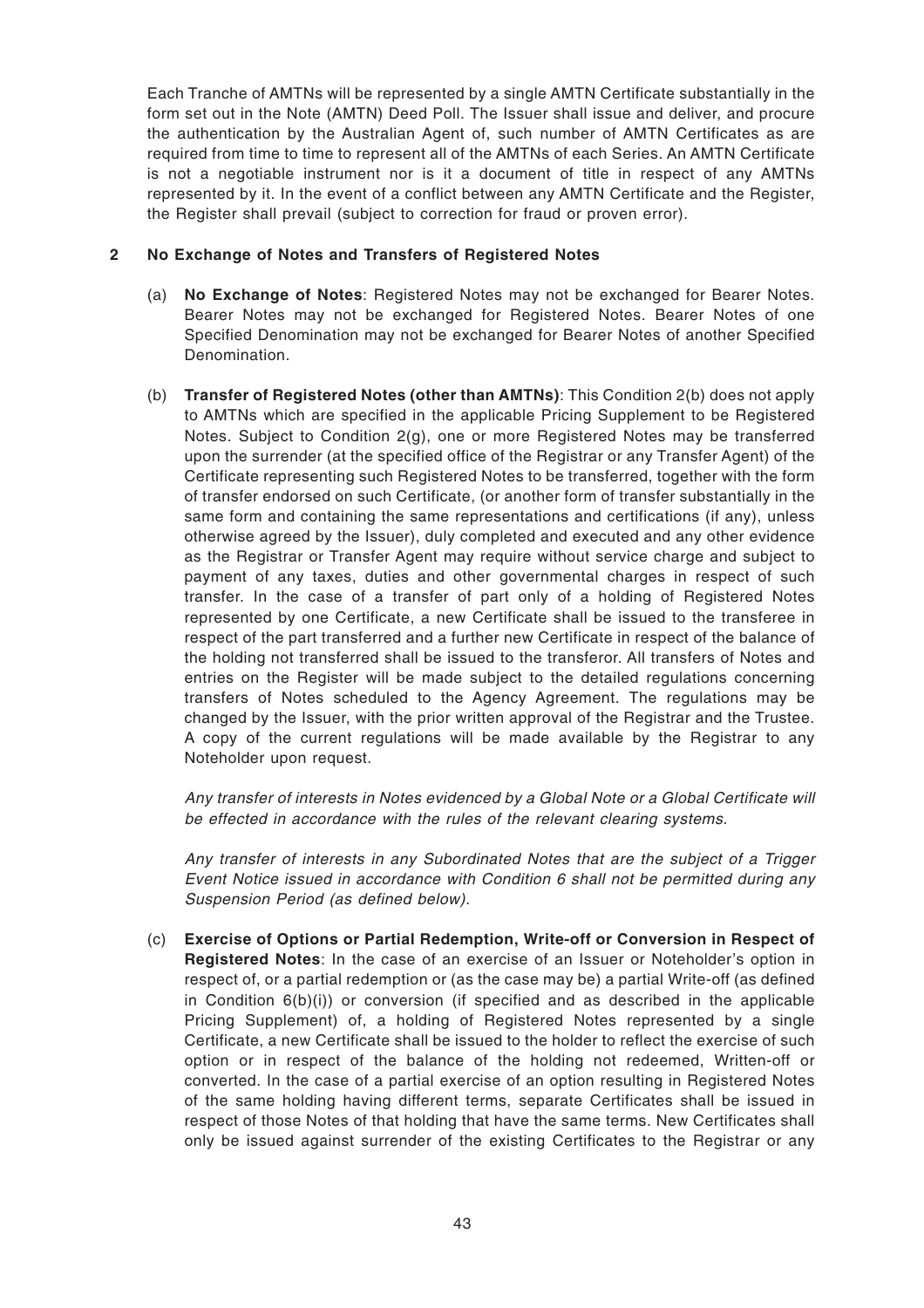Transfer Agent. In the case of a transfer of Registered Notes to a person who is already a holder of Registered Notes, a new Certificate representing the enlarged holding shall only be issued against surrender of the Certificate representing the existing holding.

- (d) **Delivery of New Certificates**: Each new Certificate to be issued pursuant to Condition 2(b) or Condition 2(c) shall be available for delivery within five business days of receipt of the request for transfer, exercise, redemption or exchange, form of transfer or Exercise Notice (as defined in Condition 5(e)) and surrender of the Certificate for transfer, exercise or redemption, except for any Write-off pursuant to Condition 6 or conversion (if specified and as described in the applicable Pricing Supplement) in which case any new Certificate to be issued shall be available for delivery as soon as reasonably practicable. Delivery of the new Certificate(s) shall be made at the specified office of the Transfer Agent or of the Registrar (as the case may be) to whom delivery or surrender of such request for transfer, exercise, redemption or exchange, form of transfer, Exercise Notice and/or Certificate shall have been made or, at the option of the holder making such delivery or surrender as aforesaid and as specified in the relevant form of transfer, Exercise Notice or otherwise in writing, be mailed by uninsured post at the risk of the holder entitled to the new Certificate to such address as may be so specified, unless such holder requests otherwise and pays in advance to the relevant Transfer Agent the costs of such other method of delivery and/or such insurance as it may specify. In this Condition 2(d), "**business day**" means a day, other than a Saturday or Sunday, on which banks are open for business in the place of the specified office of the relevant Transfer Agent or the Registrar (as the case may be).
- (e) **Transfers of AMTNs**: AMTNs may be transferred in whole but not part. Unless lodged in the clearing system operated by Austraclear Ltd ("**Austraclear**"), the AMTNs will be transferable by duly completed and (if applicable) stamped transfer and acceptance forms in the form specified by, and obtainable from, the Australian Agent or by any other manner approved by the Issuer and the Australian Agent. Each transfer and acceptance form must be accompanied by such evidence (if any) as the Australian Agent may require to prove the title of the transferor or the transferor's right to transfer the AMTNs and be signed by both the transferor and the transferee. AMTNs may only be transferred within, to or from Australia if (i) the aggregate consideration payable by the transferee at the time of transfer is at least A\$500,000 (or its equivalent in any other currency and, in either case, disregarding moneys lent by the transferor or its associates) or the offer or invitation giving rise to the transfer otherwise does not require disclosure to investors in accordance with Part 6D.2 or Chapter 7 of the Corporations Act 2001 of the Commonwealth of Australia (the "**Australian Corporations Act**"), (ii) the transfer is not to a "retail client" for the purposes of section 761G of the Australian Corporations Act, (iii) the transfer is in compliance with all applicable laws, regulations or directives (including, without limitation, in the case of a transfer to or from Australia, the laws of the jurisdiction in which the transfer takes place), and (iv) in the case of a transfer between persons outside Australia, if a transfer and acceptance form is signed outside Australia. A transfer to an unincorporated association is not permitted.

A person becoming entitled to an AMTN as a consequence of the death or bankruptcy of a Noteholder or of a vesting order or a person administering the estate of a Noteholder may, upon producing such evidence as to that entitlement or status as the Australian Agent considers sufficient, transfer such AMTN or, if so entitled, become registered as the holder of the AMTN.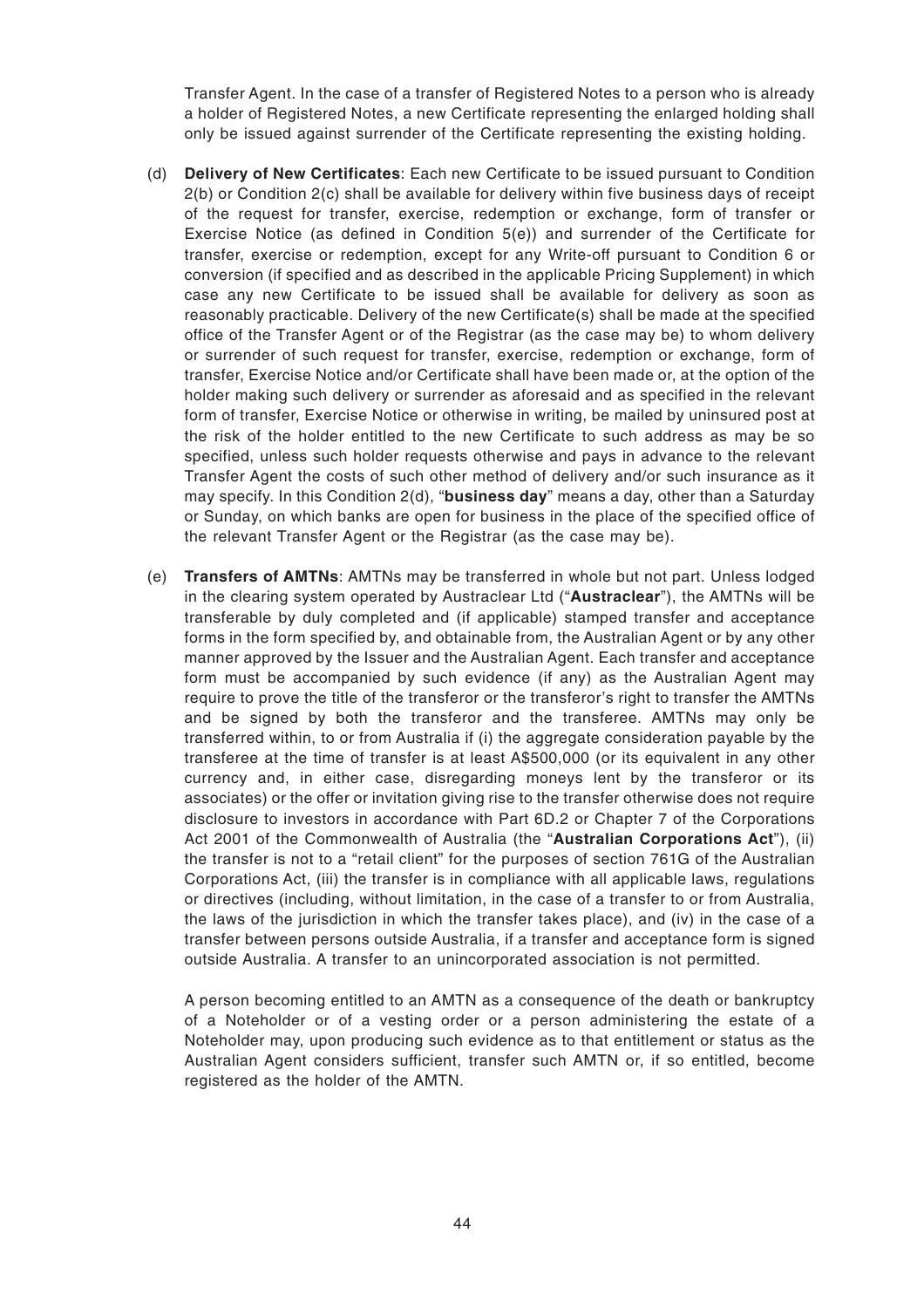Where the transferor executes a transfer of less than all of the AMTNs registered in its name, and the specific AMTNs to be transferred are not identified, the Australian Agent may register the transfer in respect of such of the AMTNs registered in the name of the transferor as the Australian Agent thinks fit, provided the aggregate nominal amount of the AMTNs registered as having been transferred equals the aggregate nominal amount of the AMTNs expressed to be transferred in the transfer.

- (f) **Transfers Free of Charge**: Transfers of Notes and Certificates on registration, transfer, exercise of an option or partial redemption, Write-off or conversion (if and as specified in the applicable Pricing Supplement) shall be effected without charge by or on behalf of the Issuer, the Registrar, the Australian Agent or the Transfer Agents, but upon payment by the relevant Noteholder of any tax or other governmental charges that may be imposed in relation to it (or the giving of such indemnity as the Registrar, the Australian Agent or the relevant Transfer Agent may require).
- (g) **Closed Periods**: No Noteholder may require the transfer of a Registered Note to be registered (i) during the period of 15 days ending on the due date for redemption of, or payment of any Installment Amount in respect of, that Note, (ii) during the period of 15 days before any date on which Notes may be called for redemption by the Issuer at its option pursuant to Condition 5(d), (iii) after any such Note has been called for redemption, (iv) during the period of seven days ending on (and including) any Record Date, or (v) in respect of any Subordinated Notes, during a Suspension Period.

In these Conditions, "**Suspension Period**" means the period commencing on the business day in Singapore immediately following the date of a Trigger Event Notice (as defined in Condition 6(d)) and ending on the earlier of the close of business in Singapore on:

- (i) the date on which the Registrar or any other Agent has (A) reflected the relevant Write-off or conversion (if and as specified in the applicable Pricing Supplement) in the Register or (B) issued a new Certificate (as the case may be) to such Noteholder in respect of the related Write-off or conversion (if and as specified in the applicable Pricing Supplement); and
- (ii) on the tenth business day in Singapore immediately following the date of any such notice.

In relation to any Suspension Period, "**business day**" means a day, other than a Saturday or Sunday, on which banks are open for business in the place of the specified office of the relevant Transfer Agent or the Registrar (as the case may be).

# **3 Status**

(a) **Status of Senior Notes**: The senior notes (being those Notes that specify their status as senior in the applicable Pricing Supplement (the "**Senior Notes**")) and the Receipts and Coupons relating to them constitute direct and unsecured obligations of the Issuer and shall at all times rank pari passu and without any preference among themselves. The payment obligations of the Issuer under the Senior Notes and the Receipts and Coupons relating to them shall, save for such exceptions as may be provided by applicable legislation, at all times rank at least equally with all other unsecured and unsubordinated indebtedness and monetary obligations of the Issuer, present and future.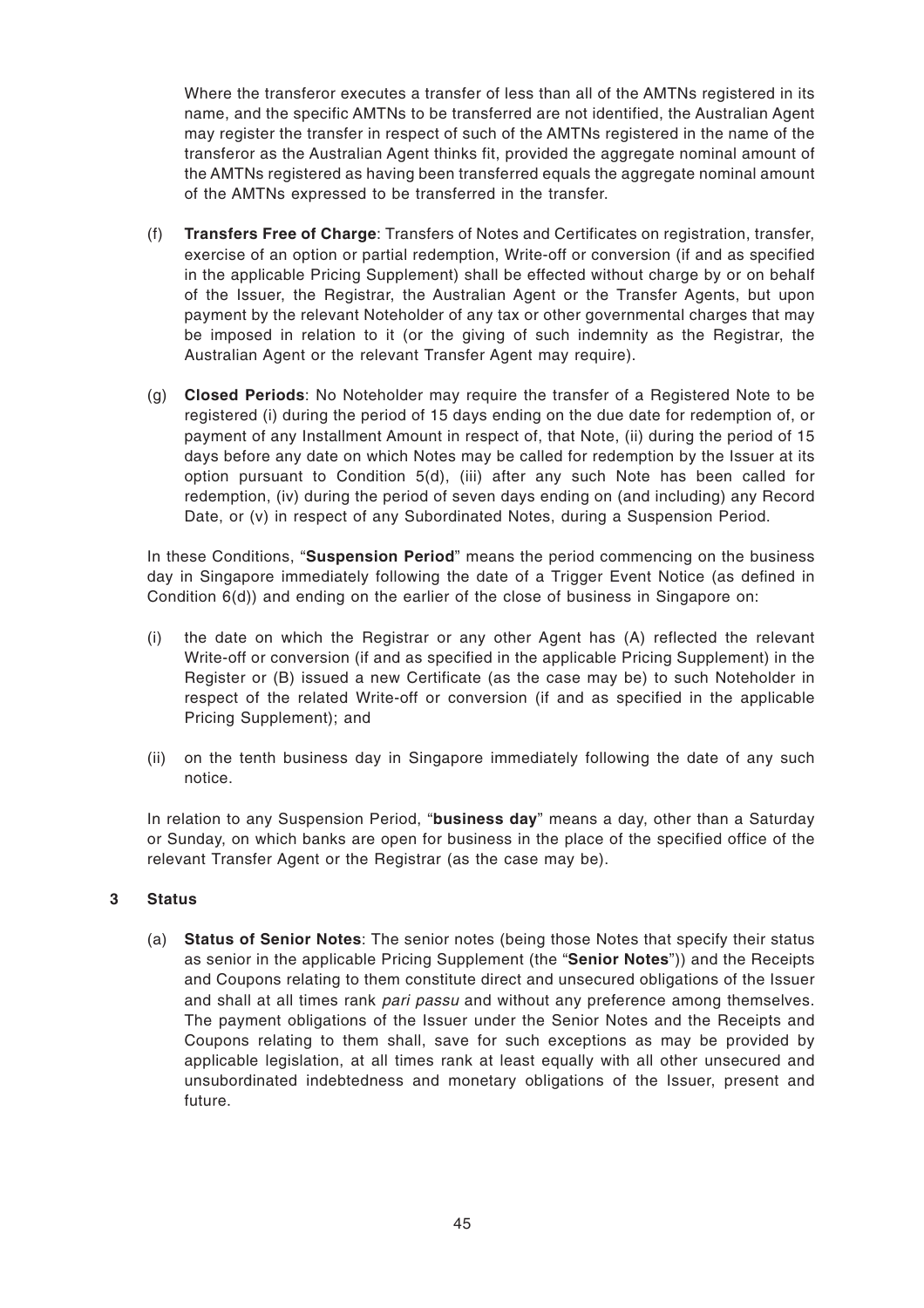- (b) **Status of Subordinated Notes**: The subordinated notes (being those Notes that specify their status as subordinated in the applicable Pricing Supplement) (the "**Subordinated Notes**") constitute direct, unsecured and subordinated obligations of the Issuer and rank pari passu and without any preference among themselves. The rights and claims of the Noteholders are subordinated as described below.
- (c) **Subordination**: Upon the occurrence of any winding-up proceeding, the rights of the Noteholders to the payment of the principal of, and interest on, the Subordinated Notes and any other obligations in respect of the Subordinated Notes are expressly subordinated and subject in right of payment to the prior payment in full of all claims of Senior Creditors and will rank senior to the claims of the holders of all share capital of the Issuer and Additional Tier I Capital Securities and/or as otherwise specified in the applicable Pricing Supplement or in a supplement to the Offering Memorandum. The Subordinated Notes will rank pari passu with Tier II Capital Securities and/or as otherwise specified in the applicable Pricing Supplement or in a supplement to the Offering Memorandum. In the event that (i) the Noteholders do not receive payment in full of the principal amount due and payable in respect of the Subordinated Notes plus interest thereon accrued to the date of repayment in any winding-up of the Issuer and (ii) the winding-up order or resolution passed for the winding-up of the Issuer or the dissolution of the Issuer is subsequently stayed, discharged, rescinded, avoided, annulled or otherwise rendered inoperative, then to the extent that such Noteholders did not receive payment in full of such principal of and interest on such Subordinated Notes, such unpaid amounts shall remain payable in full; provided that payment of such unpaid amounts shall be subject to the provisions under this Condition 3, Condition 6 and Condition 10(b)(ii) and Clause 5 and Clause 7.2 of the Trust Deed.

The Issuer has agreed, pursuant to the terms of the Trust Deed to indemnify the Noteholders against any loss incurred as a result of any judgment or order being given or made for any amount due under the Subordinated Notes and such judgment or order being expressed and paid in a currency other than the Specified Currency. Any amounts due under such indemnification will be similarly subordinated in right of payment with other amounts due on the Subordinated Notes and payment thereof shall be subject to the provisions under this Condition 3 and Condition 10(b)(ii) and Clause 7.2 of the Trust Deed.

On a winding-up of the Issuer, there may be no surplus assets available to meet the claims of the Noteholders after the claims of the parties ranking senior to the Noteholders (as provided in this Condition 3 and Clause 5 of the Trust Deed) have been satisfied.

The subordination provisions set out in this Condition  $3(c)$  are effective only upon the occurrence of any winding-up proceedings of the Issuer. In the event that a Trigger Event occurs, the rights of holders of Subordinated Notes shall be subject to Condition 6. This may not result in the same outcome for holders of Subordinated Notes as would otherwise occur under this Condition 3(c) upon the occurrence of any winding-up proceedings.

In these Conditions:

"**Additional Tier I Capital Securities**" means (i) any security issued by the Issuer or (ii) other similar instrument issued by any subsidiary of the Issuer that is guaranteed by the Issuer, that, in each case, constitutes additional Tier I capital instruments of the Issuer on an unconsolidated basis, pursuant to the relevant requirements set out in MAS Notice 637.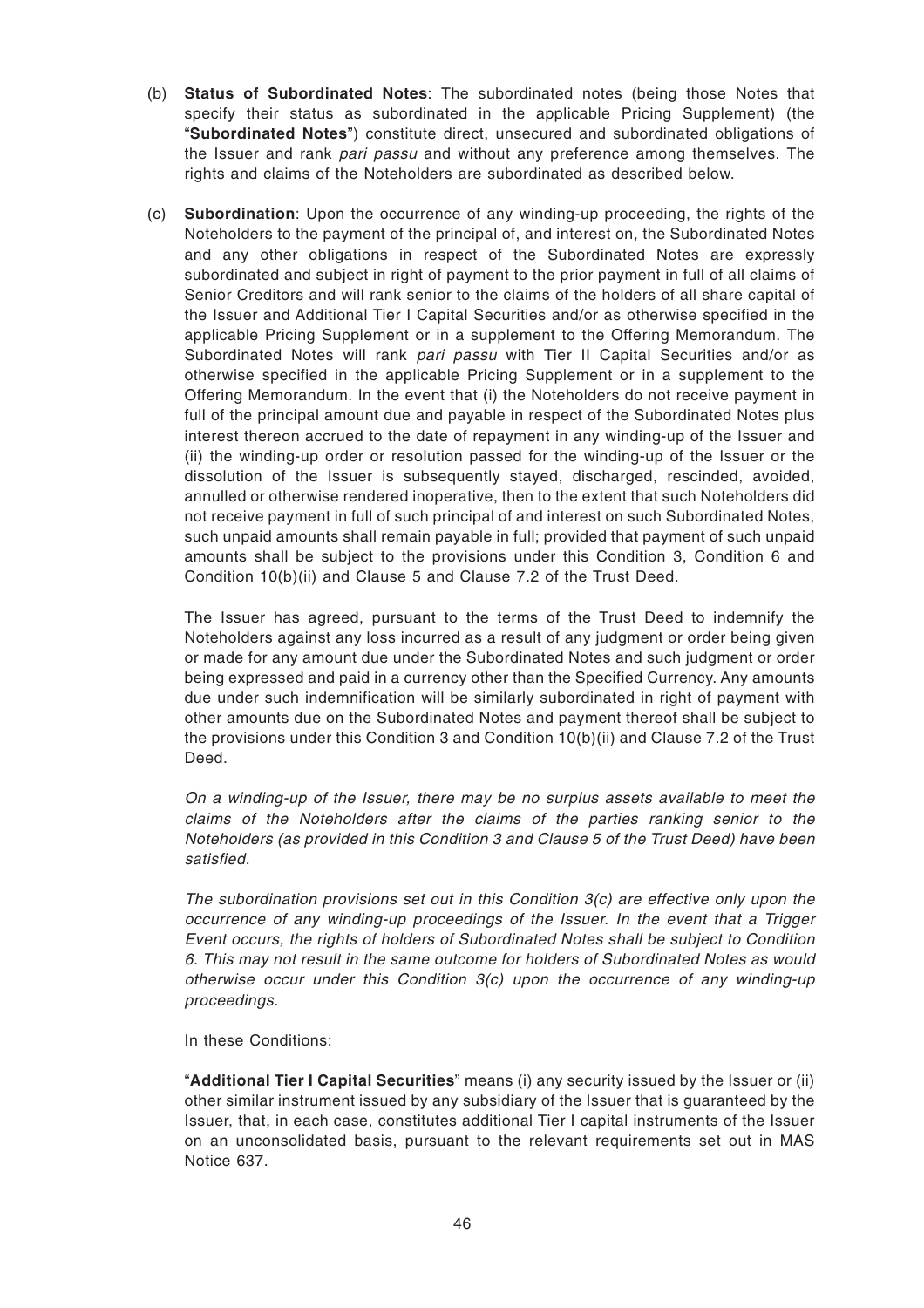"**MAS**" means the Monetary Authority of Singapore or such other governmental authority having primary bank supervisory authority with respect to the Issuer.

"**MAS Notice 637**" means the MAS Notice 637 – "Notice on Risk Based Capital Adequacy Requirements for Banks incorporated in Singapore" issued by MAS, as amended, replaced or supplemented from time to time.

"**Offering Memorandum**" means the offering memorandum dated April 3, 2014 relating to the Notes (which term shall include those documents incorporated in it by reference from time to time as provided in it) as from time to time amended, supplemented or replaced (but not including any information or documents replaced or superseded by any information so subsequently included or incorporated).

"**Senior Creditors**" means creditors of the Issuer (including the Issuer's depositors) other than those whose claims rank or are expressed to rank pari passu with or junior to the claims of the holders of the Subordinated Notes.

"**Tier II Capital Securities**" means any security or other similar instrument issued by the Issuer that constitutes a Tier II capital instrument of the Issuer pursuant to the relevant requirements set out in MAS Notice 637.

(d) **Set-off and Payment Void**: No Noteholder of Subordinated Notes, may exercise, claim or plead any right of set-off, counterclaim or retention in respect of any amount owed to it by the Issuer arising under or in connection with the Subordinated Notes. Each Noteholder shall, by acceptance of any Subordinated Note, be deemed to have waived all such rights of set-off, counterclaim or retention to the fullest extent permitted by law. If at any time any Noteholder receives payment or benefit of any sum in respect of the Subordinated Notes (including any benefit received pursuant to any such set-off, counter-claim or retention) other than in accordance with the provisions in the second paragraph of Condition 10(b)(ii) and Clause 7.2.2 of the Trust Deed, the payment of such sum or receipt of such benefit shall, to the fullest extent permitted by law, be deemed void for all purposes and such Noteholder, by acceptance of such Subordinated Note, shall agree as a separate and independent obligation that any such sum or benefit so received shall forthwith be paid or returned in full by such Noteholder to the Issuer upon demand by the Issuer or, in the event of the winding-up of the Issuer, the liquidator of the Issuer, whether or not such payment or receipt shall have been deemed void under the Trust Deed. Any sum so paid or returned shall then be treated for purposes of the Issuer's obligations as if it had not been paid by the Issuer, and its original payment shall be deemed not to have discharged any of the obligations of the Issuer under the Subordinated Notes.

## **4 Interest and other Calculations**

(a) **Interest on Fixed Rate Notes**: If a Note is specified in the applicable Pricing Supplement as a Fixed Rate Note, it shall bear interest on its outstanding nominal amount from and including the Interest Commencement Date at the rate per annum (expressed as a percentage) equal to the Rate of Interest (as defined in Condition 4(l) below), such interest being payable in arrear on each Interest Payment Date specified in the applicable Pricing Supplement. The amount of interest payable shall be determined in accordance with Condition  $4(a)$ . Condition  $4(h)$ . Condition  $4(i)$  and Condition 4(j).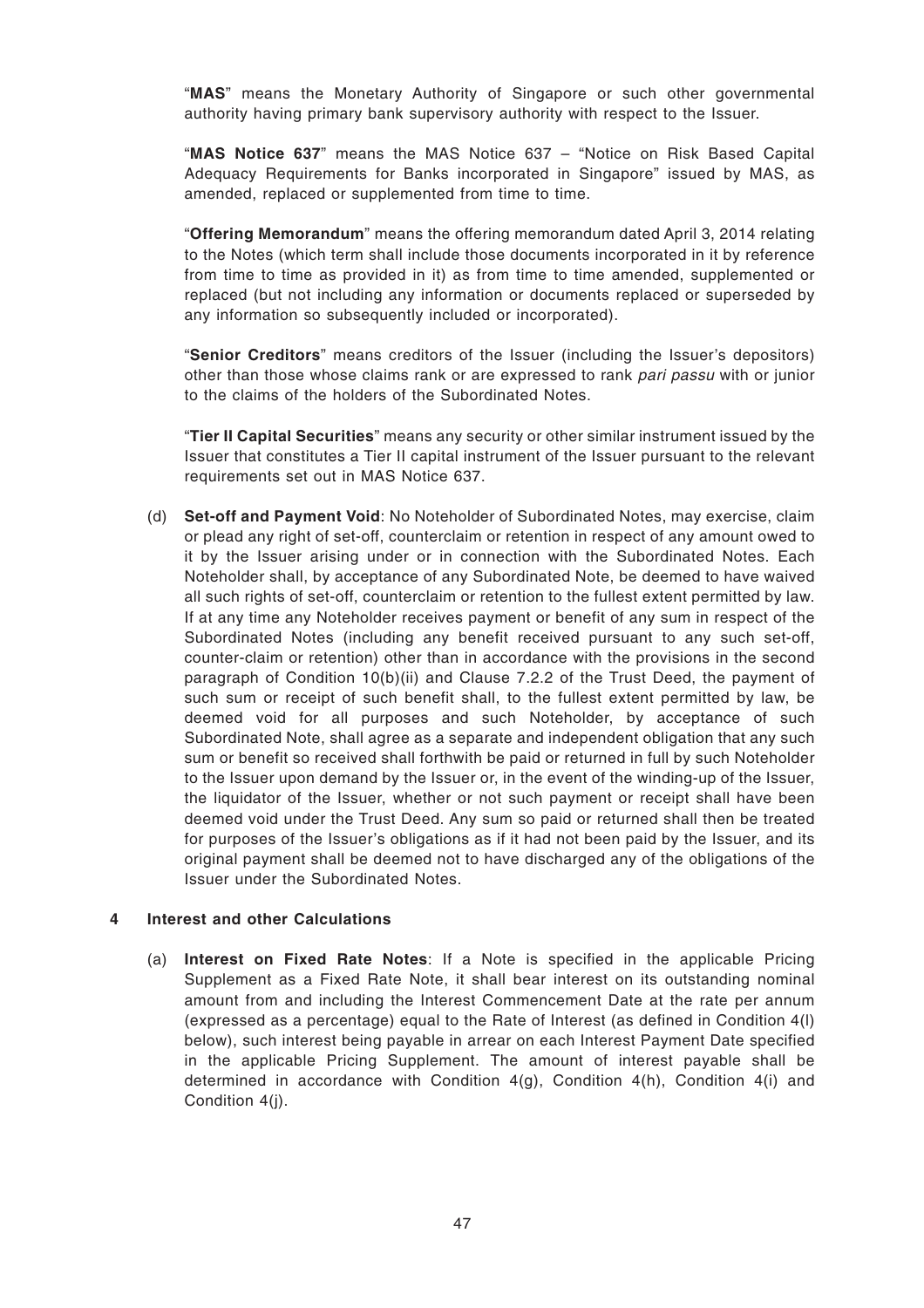#### (b) **Interest on Floating Rate Notes (for non-Singapore Dollar Notes) and Index Linked Interest Notes**:

(i) Interest Payment Dates: If a Note is specified in the applicable Pricing Supplement as being a Floating Rate Note or an Index Linked Note, it shall bear interest on its outstanding nominal amount from and including the Interest Commencement Date at the rate per annum (expressed as a percentage) equal to the Rate of Interest, such interest being payable in arrear on each Interest Payment Date. The amount of interest payable shall be determined in accordance with Condition  $4(q)$ , Condition 4(h), Condition 4(i) and Condition 4(j). Such Interest Payment Date(s) is/are either shown in the applicable Pricing Supplement as Specified Interest Payment Date(s) or, if no Specified Interest Payment Date(s) is/are shown in the applicable Pricing Supplement, Interest Payment Date shall mean each date which falls the number of months or other period shown in the applicable Pricing Supplement as the Interest Period after the preceding Interest Payment Date or, in the case of the first Interest Payment Date, after the Interest Commencement Date.

In this Condition 4(b), Floating Rate Note shall refer to a Floating Rate Note which is denominated in a currency other than Singapore dollars.

- (ii) Business Day Convention: If any date referred to in these Conditions that is specified to be subject to adjustment in accordance with a Business Day Convention would otherwise fall on a day that is not a Business Day (as defined in Condition 4(l)), then, if the Business Day Convention specified in the applicable Pricing Supplement is (A) the Floating Rate Business Day Convention, such date shall be postponed to the next day that is a Business Day unless it would thereby fall into the next calendar month, in which event (x) such date shall be brought forward to the immediately preceding Business Day and (y) each subsequent such date shall be the last Business Day of the month in which such date would have fallen had it not been subject to adjustment, (B) the Following Business Day Convention, such date shall be postponed to the next day that is a Business Day, (C) the Modified Following Business Day Convention, such date shall be postponed to the next day that is a Business Day unless it would thereby fall into the next calendar month, in which event such date shall be brought forward to the immediately preceding Business Day or (D) the Preceding Business Day Convention, such date shall be brought forward to the immediately preceding Business Day.
- (iii) Rate of Interest for Floating Rate Notes: The Rate of Interest in respect of Floating Rate Notes for each Interest Accrual Period shall be determined in the manner specified in the applicable Pricing Supplement and the provisions below relating to either ISDA Determination or Screen Rate Determination shall apply, depending upon which is specified in the applicable Pricing Supplement.
	- (A) ISDA Determination for Floating Rate Notes

Where ISDA Determination is specified in the applicable Pricing Supplement as the manner in which the Rate of Interest is to be determined, the Rate of Interest for each Interest Accrual Period shall be determined by the Calculation Agent as a rate equal to the relevant ISDA Rate. For the purposes of this Condition 4(b)(iii)(A), "**ISDA Rate**" for an Interest Accrual Period means a rate equal to the Floating Rate that would be determined by the Calculation Agent under a Swap Transaction under the terms of an agreement incorporating the ISDA Definitions and under which:

(x) the Floating Rate Option is as specified in the applicable Pricing Supplement;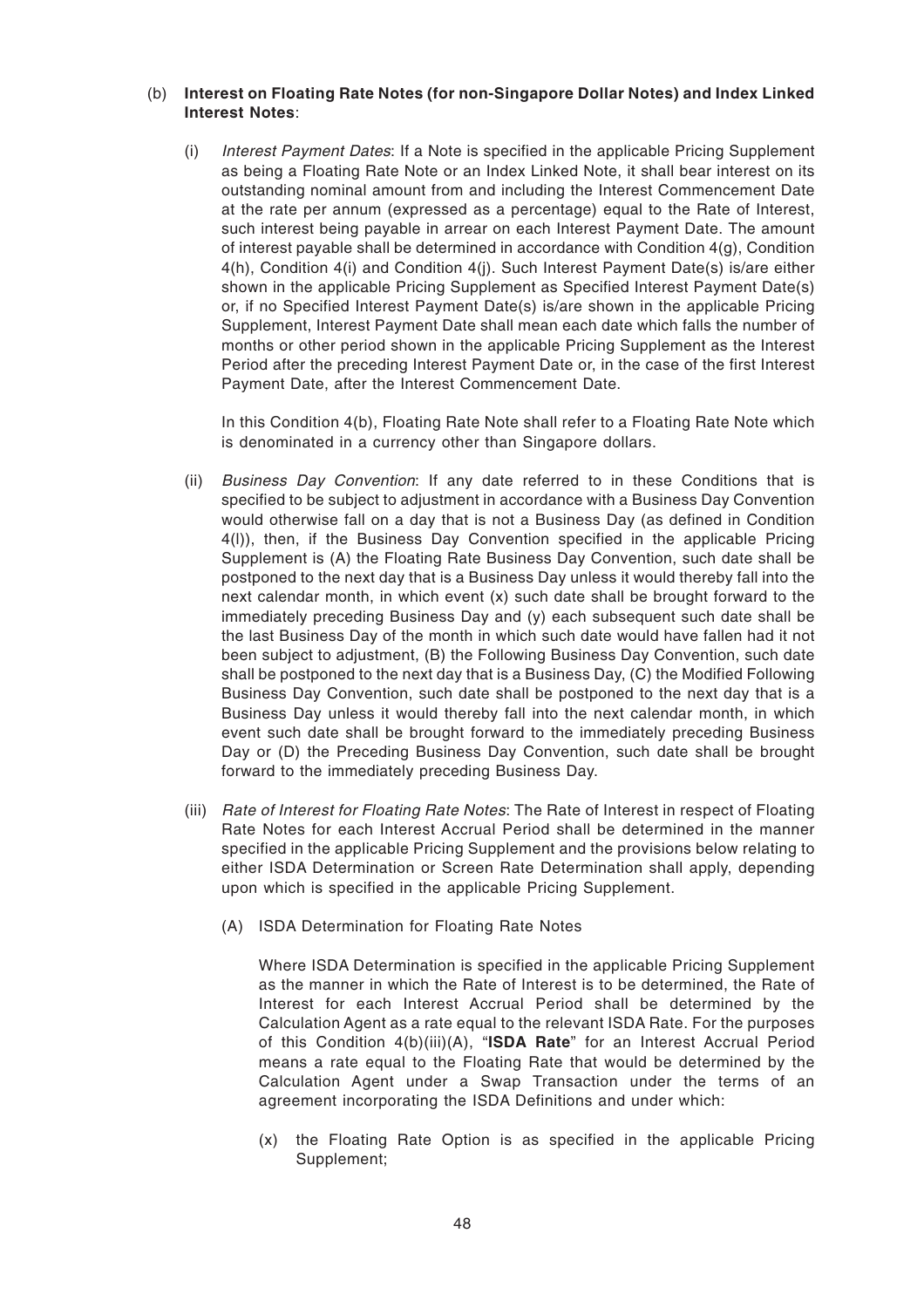- (y) the Designated Maturity is a period specified in the applicable Pricing Supplement; and
- (z) the relevant Reset Date is the first day of that Interest Accrual Period unless otherwise specified in the applicable Pricing Supplement.

For the purposes of this Condition 4(b)(iii)(A), "**Floating Rate**", "**Calculation Agent**", "**Floating Rate Option**", "**Designated Maturity**", "**Reset Date**" and "**Swap Transaction**" have the meanings given to those terms in the ISDA Definitions.

- (B) Screen Rate Determination for Floating Rate Notes
	- (x) Where Screen Rate Determination is specified in the applicable Pricing Supplement as the manner in which the Rate of Interest is to be determined, the Rate of Interest for each Interest Accrual Period will, subject as provided below, be either:
		- (1) the offered quotation; or
		- (2) the arithmetic mean of the offered quotations,

(expressed as a percentage rate per annum) for the Reference Rate which appears or appear, as the case may be, on the Relevant Screen Page as at either 11.00 a.m. (London time in the case of the London Interbank Offered Rate ("**LIBOR**") or Brussels time in the case of the Euro Interbank Offered Rate ("**EURIBOR**") or Hong Kong time in the case of the Hong Kong Interbank Offered Rate ("**HIBOR**")) on the Interest Determination Date in question as determined by the Calculation Agent. If five or more of such offered quotations are available on the Relevant Screen Page, the highest (or, if there is more than one such highest quotation, one only of such quotations) and the lowest (or, if there is more than one such lowest quotation, one only of such quotations) shall be disregarded by the Calculation Agent for the purpose of determining the arithmetic mean of such offered quotations.

If the Reference Rate from time to time in respect of Floating Rate Notes is specified in the applicable Pricing Supplement as being other than LIBOR, EURIBOR or HIBOR, the Rate of Interest in respect of such Notes will be determined as provided in the applicable Pricing Supplement.

(y) if the Relevant Screen Page is not available or if, Condition  $4(b)(iii)(B)(x)(1)$  applies and no such offered quotation appears on the Relevant Screen Page or if Condition  $4(b)(iii)(B)(x)(2)$  above applies and fewer than three such offered quotations appear on the Relevant Screen Page in each case as at the time specified above, subject as provided below, the Calculation Agent shall request, if the Reference Rate is LIBOR, the principal London office of each of the Reference Banks or, if the Reference Rate is EURIBOR, the principal Euro-zone office of each of the Reference Banks or, if the Reference Rate is HIBOR, the principal Hong Kong office of each of the Reference Banks, to provide the Calculation Agent with its offered quotation (expressed as a percentage rate per annum) for the Reference Rate if the Reference Rate is LIBOR, at approximately 11.00 a.m. (London time), or if the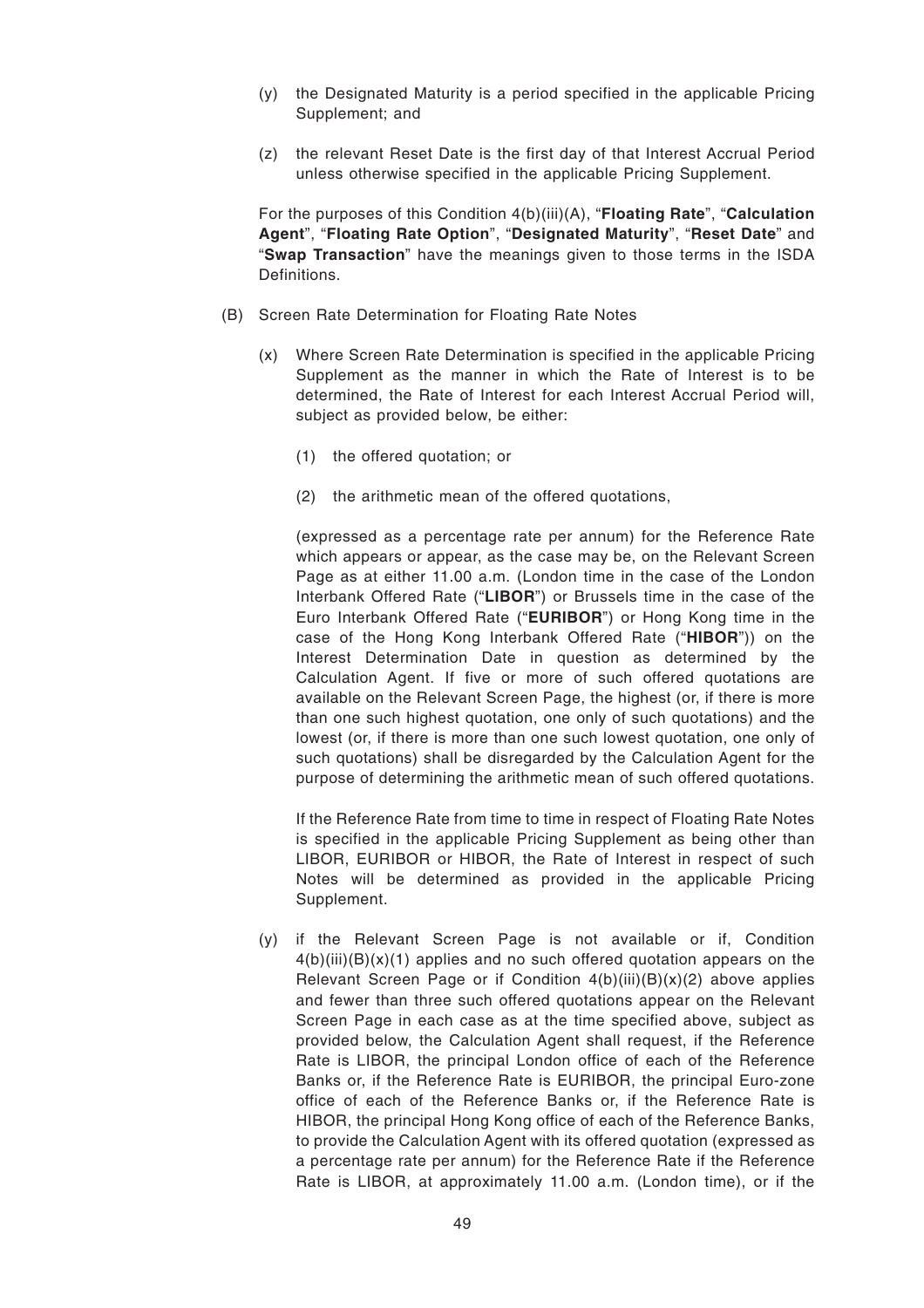Reference Rate is EURIBOR, at approximately 11.00 a.m. (Brussels time), or if the Reference Rate is HIBOR, at approximately 11.00 a.m. (Hong Kong time) on the Interest Determination Date in question. If two or more of the Reference Banks provide the Calculation Agent with such offered quotations, the Rate of Interest for such Interest Accrual Period shall be the arithmetic mean of such offered quotations as determined by the Calculation Agent; and

- (z) if Condition 4(b)(iii)(B)(y) above applies and the Calculation Agent determines that fewer than two Reference Banks are providing offered quotations, subject as provided below, the Rate of Interest shall be the arithmetic mean of the rates per annum (expressed as a percentage) as communicated to (and at the request of) the Calculation Agent by the Reference Banks or any two or more of them, at which such banks were offered, if the Reference Rate is LIBOR, at approximately 11.00 a.m. (London time) or, if the Reference Rate is EURIBOR, at approximately 11.00 a.m. (Brussels time) or, if the Reference Rate is HIBOR, at approximately 11.00 a.m. (Hong Kong time) on the relevant Interest Determination Date, deposits in the Specified Currency for a period equal to that which would have been used for the Reference Rate by leading banks in, if the Reference Rate is LIBOR, the London inter-bank market or, if the Reference Rate is EURIBOR, the Euro-zone inter-bank market or, if the Reference Rate is HIBOR, the Hong Kong inter-bank market, as the case may be, or, if fewer than two of the Reference Banks provide the Calculation Agent with such offered rates, the offered rate for deposits in the Specified Currency for a period equal to that which would have been used for the Reference Rate, or the arithmetic mean of the offered rates for deposits in the Specified Currency for a period equal to that which would have been used for the Reference Rate, at which, if the Reference Rate is LIBOR, at approximately 11.00 a.m. (London time) or, if the Reference Rate is EURIBOR, at approximately 11.00 a.m. (Brussels time) or, if the Reference Rate is HIBOR, at approximately 11.00 a.m. (Hong Kong time), on the relevant Interest Determination Date, any one or more banks (which bank or banks is or are in the opinion of the Trustee and the Issuer suitable for such purpose) informs the Calculation Agent it is quoting to leading banks in, if the Reference Rate is LIBOR, the London inter-bank market or, if the Reference Rate is EURIBOR, the Euro-zone inter-bank market or, if the Reference Rate is HIBOR, the Hong Kong inter-bank market, as the case may be, provided that, if the Rate of Interest cannot be determined in accordance with the foregoing provisions of this Condition  $4(b)(iii)(B)(z)$ , the Rate of Interest shall be determined as at the last preceding Interest Determination Date (though substituting, where a different Margin or Maximum or Minimum Rate of Interest is to be applied to the relevant Interest Accrual Period from that which applied to the last preceding Interest Accrual Period, the Margin or Maximum or Minimum Rate of Interest relating to the relevant Interest Accrual Period, in place of the Margin or Maximum or Minimum Rate of Interest relating to that last preceding Interest Accrual Period).
- (iv) Rate of Interest for Index Linked Interest Notes: The Rate of Interest in respect of Index Linked Interest Notes for each Interest Accrual Period shall be determined in the manner specified in the applicable Pricing Supplement and interest will accrue by reference to an Index or Formula as specified in the applicable Pricing Supplement.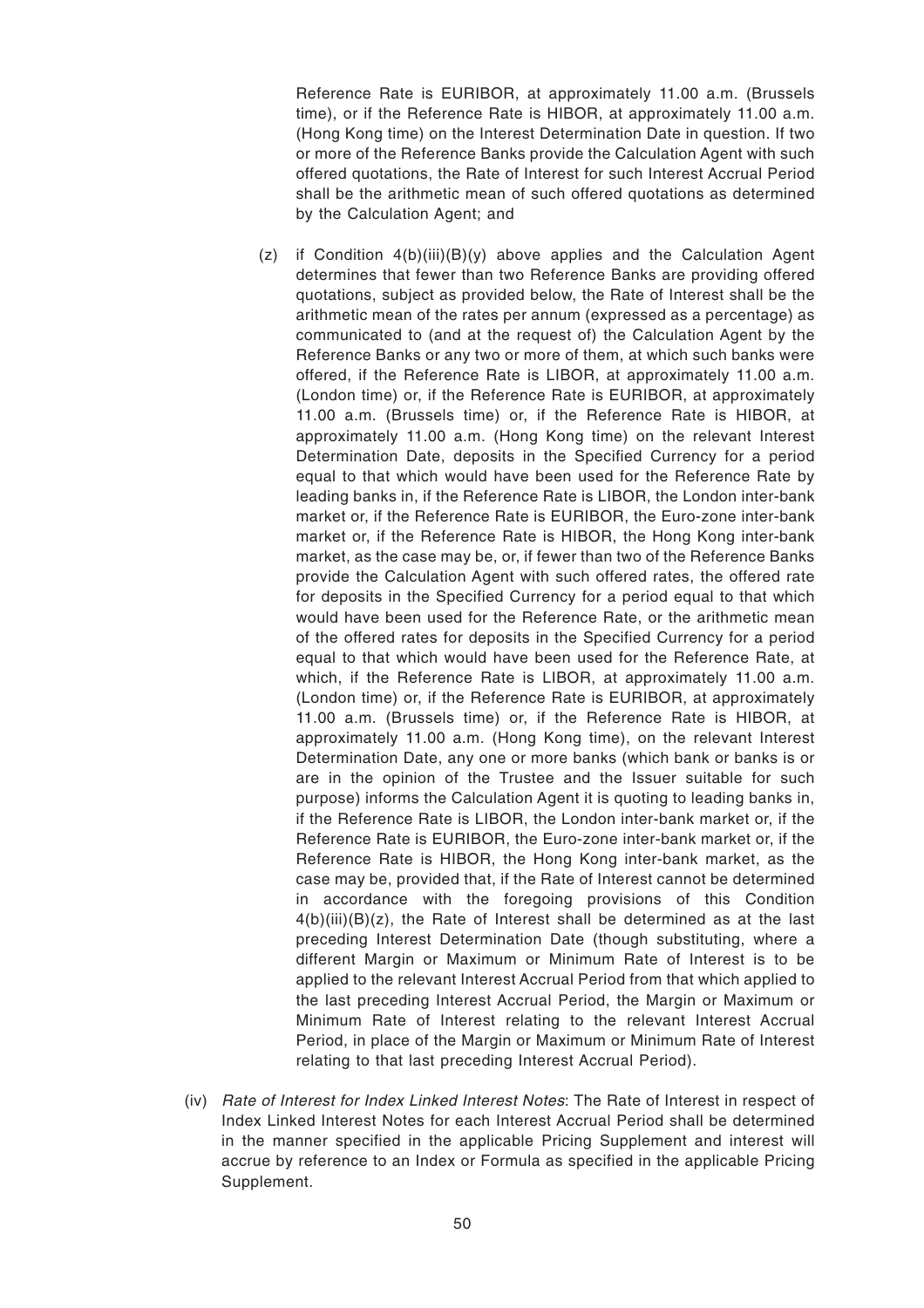- (c) **Zero Coupon Notes**: Where a Note the Interest Basis of which is specified in the applicable Pricing Supplement to be Zero Coupon is repayable prior to the Maturity Date and is not paid when due, the amount due and payable prior to the Maturity Date shall be the Early Redemption Amount of such Note specified in the applicable Pricing Supplement. As from the Maturity Date, the Rate of Interest for any overdue principal of such a Note shall be a rate per annum (expressed as a percentage) equal to the Amortization Yield (as described in Condition 5(b)(i)(B)).
- (d) **Credit Linked Notes, Equity Linked Notes and Bond Linked Notes**: In the case of Notes which are specified in the applicable Pricing Supplement as being Credit Linked Notes, Equity Linked Notes or Bond Linked Notes, the rate or amount of interest payable shall be determined in the manner specified in the applicable Pricing Supplement.
- (e) **Dual Currency Notes**: In the case of Notes which are specified in the applicable Pricing Supplement as being Dual Currency Notes, if the rate or amount of interest falls to be determined by reference to a Rate of Exchange or a method of calculating Rate of Exchange, the rate or amount of interest payable shall be determined in the manner specified in the applicable Pricing Supplement.
- (f) **Partly-Paid Notes**: In the case of Notes which are specified in the applicable Pricing Supplement as being Partly-Paid Notes (other than Partly-Paid Notes which are Zero Coupon Notes), interest will accrue as aforesaid on the paid-up nominal amount of such Notes and otherwise as specified in the applicable Pricing Supplement.
- (g) **Accrual of Interest**: Interest shall cease to accrue on each Note on the due date for redemption unless, upon due presentation, payment is improperly withheld or refused, in which event interest shall continue to accrue (both before and after judgment) at the Rate of Interest in the manner provided in this Condition 4 to the Relevant Date (as defined in Condition 8).
- (h) **Margin, Maximum/Minimum Rates of Interest, Installment Amounts and Redemption Amounts and Rounding**:
	- (i) If any Margin is specified in the applicable Pricing Supplement (either  $(x)$ ) generally, or (y) in relation to one or more Interest Accrual Periods), an adjustment shall be made to all Rates of Interest, in the case of (x), or the Rates of Interest for the specified Interest Accrual Periods, in the case of (y), calculated in accordance with Condition 4(b) above by adding (if a positive number) or subtracting (if a negative number) the absolute value of such Margin, subject always to Condition 4(h)(ii).
	- (ii) If any Maximum or Minimum Rate of Interest, Installment Amount or Redemption Amount is specified in the applicable Pricing Supplement, then any Rate of Interest, Installment Amount or Redemption Amount shall be subject to such maximum or minimum, as the case may be.
	- (iii) For the purposes of any calculations required pursuant to these Conditions (unless otherwise specified), (x) all percentages resulting from such calculations shall be rounded, if necessary, to the nearest one hundred-thousandth of a percentage point (with halves being rounded up), (y) all figures shall be rounded to seven significant figures (with halves being rounded up) and (z) all currency amounts that fall due and payable shall be rounded to the nearest unit of such currency (with halves being rounded up), save in the case of yen, which shall be rounded down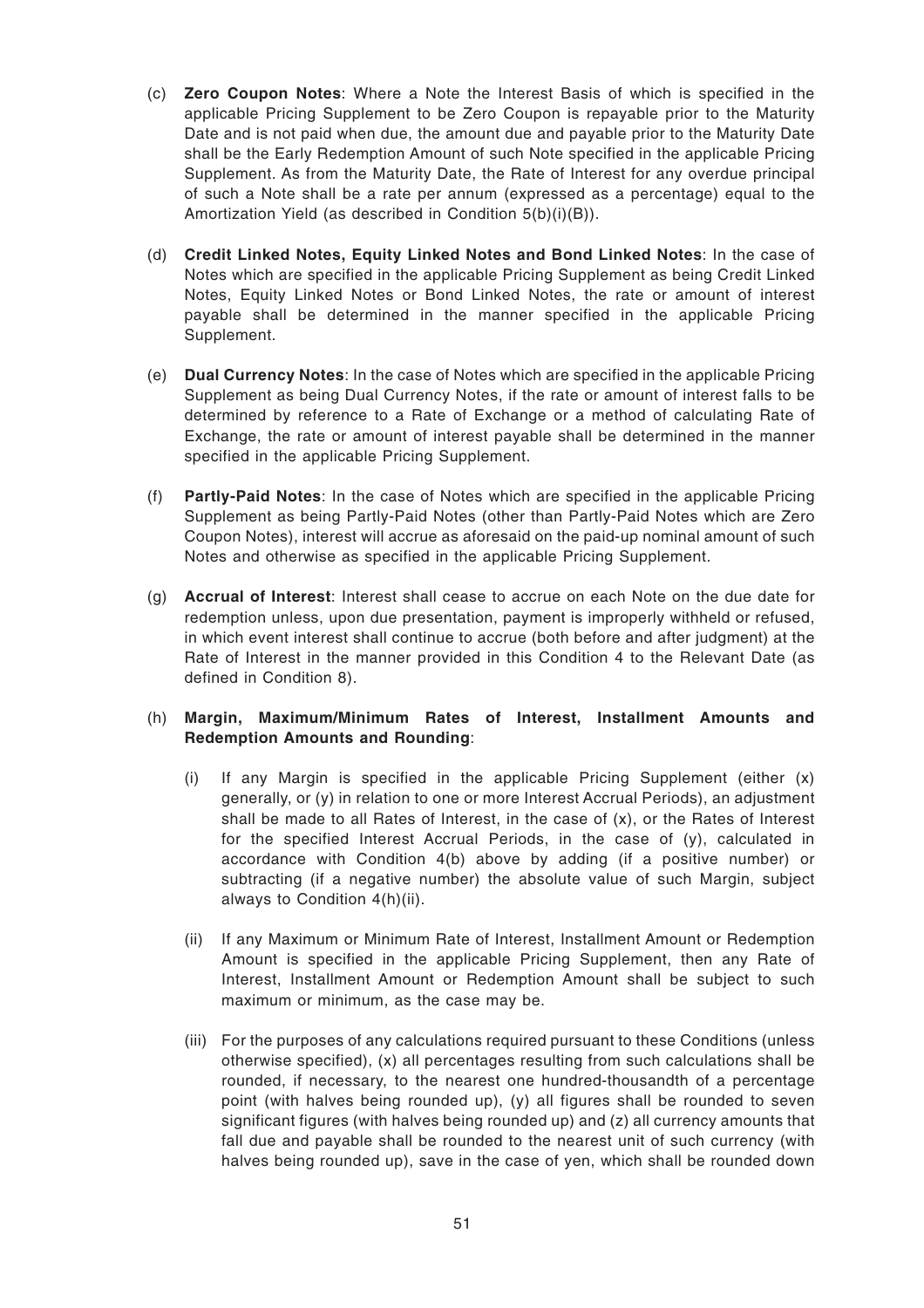to the nearest yen. For these purposes "**unit**" means the lowest amount of such currency that is available as legal tender in the country or countries of such currency.

- (i) **Calculations**: The amount of interest payable per calculation amount specified in the applicable Pricing Supplement (or, if no such amount is so specified, the Specified Denomination) (the "**Calculation Amount**") in respect of any Note for any Interest Accrual Period shall be equal to the product of the Rate of Interest, the Calculation Amount specified in the applicable Pricing Supplement, and the Day Count Fraction specified in the applicable Pricing Supplement for such Interest Accrual Period, unless an Interest Amount (or a formula for its calculation) is applicable to such Interest Accrual Period, in which case the amount of interest payable per Calculation Amount in respect of such Note for such Interest Accrual Period shall equal such Interest Amount (or be calculated in accordance with such formula). Where any Interest Period comprises two or more Interest Accrual Periods, the amount of interest payable per Calculation Amount in respect of such Interest Period shall be the sum of the Interest Amounts payable in respect of each of those Interest Accrual Periods. In respect of any other period for which interest is required to be calculated, the provisions above shall apply save that the Day Count Fraction shall be for the period for which interest is required to be calculated.
- (j) **Determination and Publication of Rates of Interest, Interest Amounts, Final Redemption Amounts, Early Redemption Amounts, Optional Redemption Amounts and Installment Amounts**: The Calculation Agent shall, as soon as practicable on each Interest Determination Date, or such other time on such date as the Calculation Agent may be required to calculate any rate or amount, obtain any quotation or make any determination or calculation, determine such rate and calculate the Interest Amounts for the relevant Interest Accrual Period, calculate the Final Redemption Amount, Early Redemption Amount, Optional Redemption Amount or Installment Amount specified in the applicable Pricing Supplement, obtain such quotation or make such determination or calculation, as the case may be, and cause the Rate of Interest and the Interest Amounts for the relevant Interest Accrual Period and, if required to be calculated, the Final Redemption Amount, Early Redemption Amount, Optional Redemption Amount or any Installment Amount to be notified to the Trustee, the Issuer, each of the Paying Agents, the Noteholders, any other Calculation Agent appointed in respect of the Notes that is to make a further calculation upon receipt of such information and, if the Notes are listed on a stock exchange and the rules of such exchange or other relevant authority so require, such exchange or other relevant authority as soon as possible after their determination but in no event later than (i) the commencement of the relevant Interest Period, if determined prior to such time, in the case of notification to such exchange of a Rate of Interest and Interest Amount, or (ii) in all other cases, the fourth Business Day after such determination. Where any Interest Payment Date or Interest Period Date is subject to adjustment pursuant to Condition 4(b)(ii), the Interest Amounts and the Interest Payment Date so published may subsequently be amended (or appropriate alternative arrangements made by way of adjustment) without notice in the event of an extension or shortening of the Interest Period. If the Notes become due and payable under Condition 10, the accrued interest and the Rate of Interest payable in respect of the Notes shall nevertheless continue to be calculated as previously in accordance with this Condition 4 but no publication of the Rate of Interest or the Interest Amount so calculated need be made. The determination of any rate or amount, the obtaining of each quotation and the making of each determination or calculation by the Calculation Agent(s) shall (in the absence of manifest error) be final and binding upon all parties.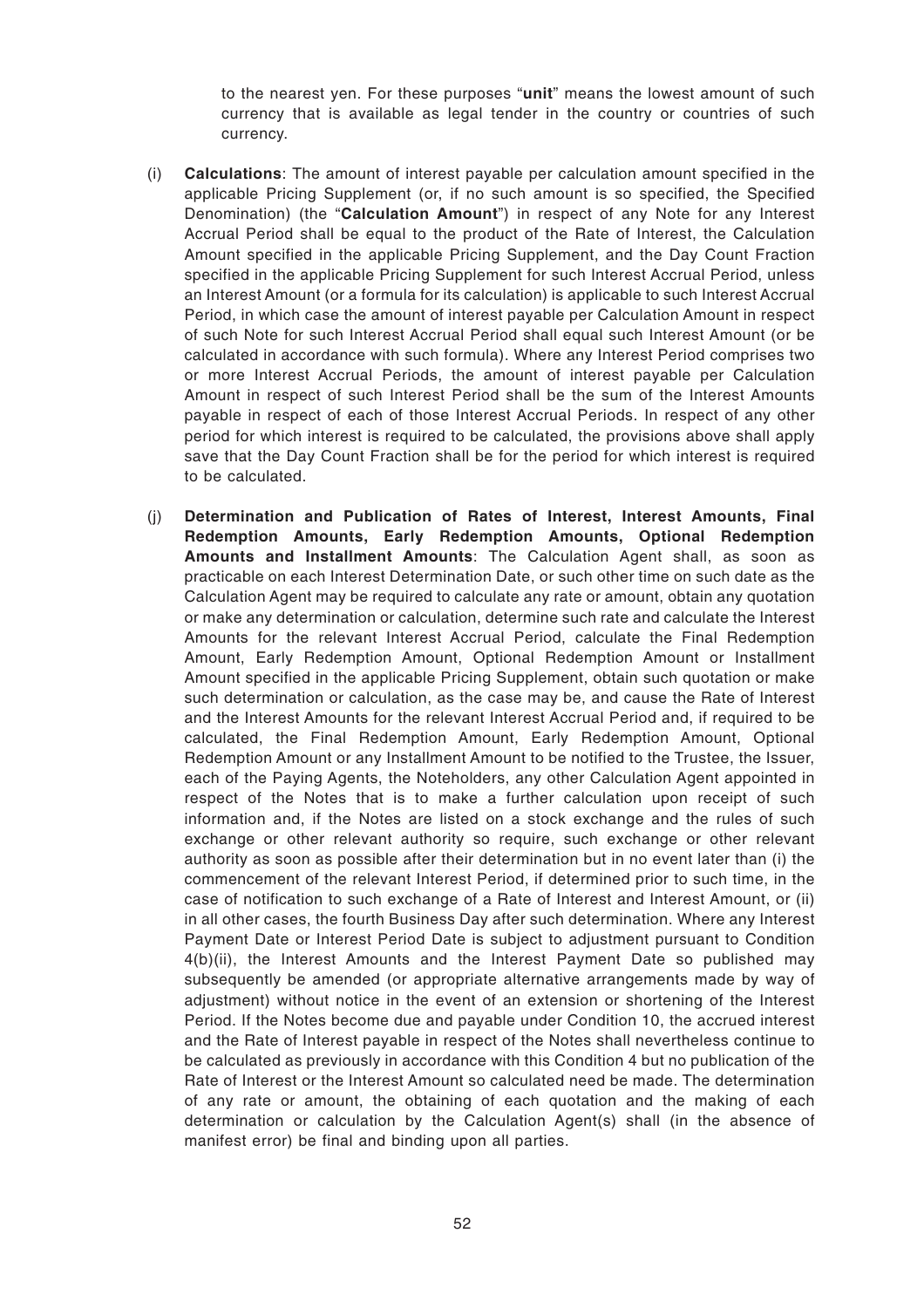- (k) **Determination or Calculation by the Trustee or its agent**: In the case of Notes other than AMTNs, if the Calculation Agent does not at any time for any reason determine or calculate the Rate of Interest for an Interest Accrual Period or any Interest Amount, Installment Amount, Final Redemption Amount, Early Redemption Amount or Optional Redemption Amount, the Trustee shall do so (but without any liability attaching to the Trustee as a result in the absence of any negligence, willful misconduct or fraud of which it may be guilty) (or shall appoint an agent on its behalf to do so at the expense of the Issuer) and such determination or calculation shall be deemed to have been made by the Calculation Agent. In doing so, the Trustee shall apply the foregoing provisions of this Condition 4, with any necessary consequential amendments, to the extent that, in its opinion, it can do so, and, in all other respects it shall do so in such manner as, in its absolute discretion, it shall deem fair and reasonable in all the circumstances. The determination of any rate or amount, the obtaining of each quotation and the making of each determination or calculation by the Trustee pursuant to this Condition 4(k) shall (in the absence of manifest error) be final and binding upon all parties.
- (l) **Definitions**: In these Conditions, unless the context otherwise requires, the following defined terms shall have the meanings set out below:

#### "**Business Day**" means:

- (i) if the Specified Currency is not Singapore dollars, Euro or Renminbi, a day (other than a Saturday or Sunday) on which commercial banks and foreign exchange markets settle payments in the principal financial center for such currency; and/or
- (ii) if the Specified Currency is Euro, a day on which the TARGET System is operating (a "**TARGET Business Day**"); and/or
- (iii) if the Specified Currency is Renminbi:
	- (A) and the Notes are cleared through the CMU, a day (other than a Saturday, Sunday or public holiday) on which commercial banks in Hong Kong are generally open for business and settlement of Renminbi payments in Hong Kong;
	- (B) and the Notes are cleared through CDP, a day (other than a Saturday, Sunday or gazetted public holiday) on which banks and foreign exchange markets are open for business and settlement of Renminbi payments in Singapore and Hong Kong; and
	- (C) the Notes are cleared through Euroclear Bank S.A./N.V. ("**Euroclear**") and Clearstream Banking, société anonyme ("**Clearstream, Luxembourg**"), a day (other than a Saturday or Sunday) on which commercial banks and foreign exchange markets settle payments in London;
- (iv) if the Specified Currency is Singapore dollars:
	- (A) and the Notes are cleared through The Central Depository (Pte) Limited ("**CDP**"), a day (other than a Saturday, Sunday or gazetted public holiday) on which commercial banks settle payments in Singapore; and
	- (B) the Notes are cleared through Euroclear and Clearstream, Luxembourg, a day (other than a Saturday or Sunday) on which commercial banks and foreign exchange markets settle payments in London; and/or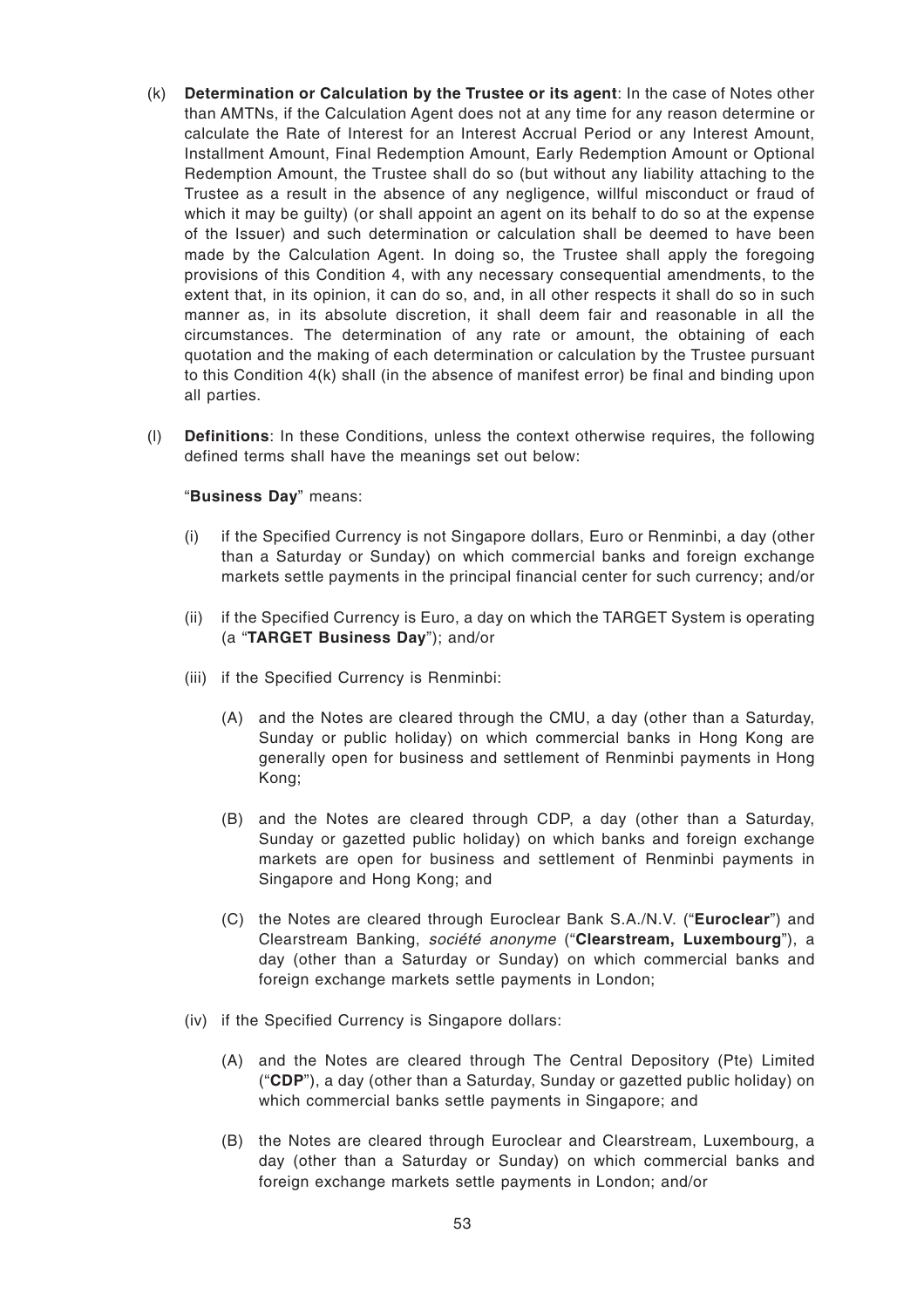(v) in the case of a Specified Currency and/or one or more Business Centers specified in the applicable Pricing Supplement a day (other than a Saturday or a Sunday) on which commercial banks and foreign exchange markets settle payments in such Specified Currency in the Business Center(s) or, if no Specified Currency is indicated, generally in each of the Business Centers.

"**Day Count Fraction**" means, in respect of the calculation of an amount of interest on any Note for any period of time (from and including the first day of such period to but excluding the last) (whether or not constituting an Interest Period or an Interest Accrual Period, the "**Calculation Period**"):

- (i) if "**Actual/Actual**" or "**Actual/Actual ISDA**" is specified in the applicable Pricing Supplement, the actual number of days in the Calculation Period divided by 365 (or, if any portion of that Calculation Period falls in a leap year, the sum of (A) the actual number of days in that portion of the Calculation Period falling in a leap year divided by 366 and (B) the actual number of days in that portion of the Calculation Period falling in a non-leap year divided by 365);
- (ii) if "**Actual/365 (Fixed)**" is specified in the applicable Pricing Supplement, the actual number of days in the Calculation Period divided by 365;
- (iii) if "**Actual/360**" is specified in the applicable Pricing Supplement, the actual number of days in the Calculation Period divided by 360;
- (iv) if "**30/360**", "**360/360**" or "**Bond Basis**" is specified in the applicable Pricing Supplement, the number of days in the Calculation Period divided by 360, calculated on a formula basis as follows:

Day Count Fraction = 
$$
\frac{[360 \times (Y_2 - Y_1)] + [30 \times (M_2 - M_1)] + (D_2 - D_1)}{360}
$$

where:

"**Y<sup>1</sup>** " is the year, expressed as a number, in which the first day of the Calculation Period falls;

"**Y<sup>2</sup>** " is the year, expressed as a number, in which the day immediately following the last day included in the Calculation Period falls;

"**M<sup>1</sup>** " is the calendar month, expressed as a number, in which the first day of the Calculation Period falls;

"**M<sup>2</sup>** " is the calendar month, expressed as a number, in which the day immediately following the last day included in the Calculation Period falls;

"**D<sup>1</sup>** " is the first calendar day, expressed as a number, of the Calculation Period, unless such number would be 31, in which case  $D_1$  will be 30; and

"**D<sup>2</sup>** " is the calendar day, expressed as a number, immediately following the last day included in the Calculation Period, unless such number would be 31 and D<sub>1</sub> is greater than 29, in which case D<sub>2</sub> will be 30;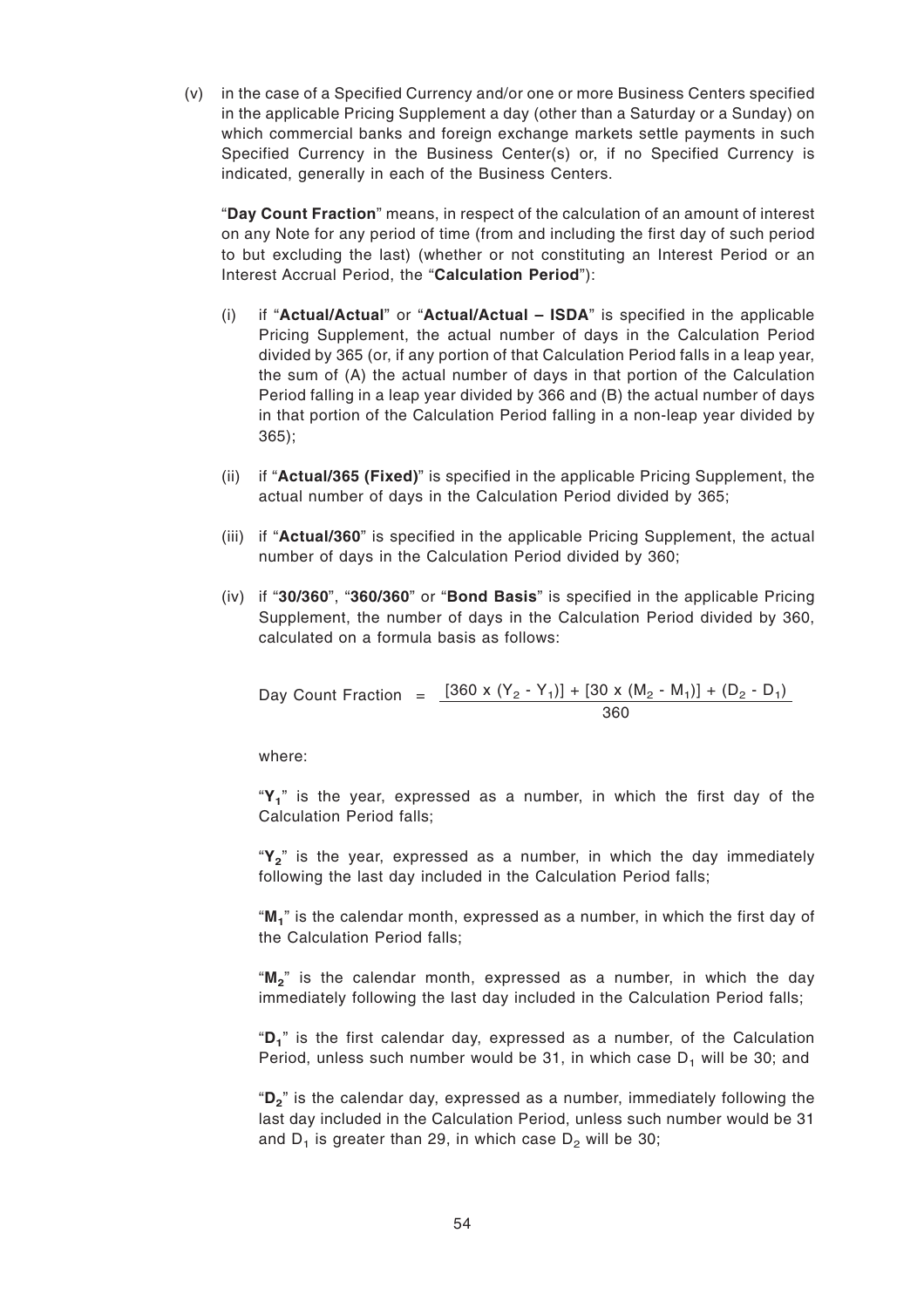(v) if "**30E/360**" or "**Eurobond Basis**" is specified in the applicable Pricing Supplement, the number of days in the Calculation Period divided by 360, calculated on a formula basis as follows:

Day Count Fraction = 
$$
\frac{[360 \times (Y_2 - Y_1)] + [30 \times (M_2 - M_1)] + (D_2 - D_1)}{360}
$$

where:

"**Y<sup>1</sup>** " is the year, expressed as a number, in which the first day of the Calculation Period falls;

"**Y<sup>2</sup>** " is the year, expressed as a number, in which the day immediately following the last day included in the Calculation Period falls;

"**M<sup>1</sup>** " is the calendar month, expressed as a number, in which the first day of the Calculation Period falls;

"**M<sup>2</sup>** " is the calendar month, expressed as a number, in which the day immediately following the last day included in the Calculation Period falls;

"**D<sup>1</sup>** " is the first calendar day, expressed as a number, of the Calculation Period, unless such number would be 31, in which case  $D_1$  will be 30; and

"**D<sup>2</sup>** " is the calendar day, expressed as a number, immediately following the last day included in the Calculation Period, unless such number would be 31, in which case  $D_2$  will be 30;

(vi) if "**30E/360 (ISDA)**" is specified in the applicable Pricing Supplement, the number of days in the Calculation Period divided by 360, calculated on a formula basis as follows:

Day Count Fraction = 
$$
\frac{[360 \times (Y_2 - Y_1)] + [30 \times (M_2 - M_1)] + (D_2 - D_1)}{360}
$$

where:

"**Y<sup>1</sup>** " is the year, expressed as a number, in which the first day of the Calculation Period falls;

"**Y<sup>2</sup>** " is the year, expressed as a number, in which the day immediately following the last day included in the Calculation Period falls;

"**M<sup>1</sup>** " is the calendar month, expressed as a number, in which the first day of the Calculation Period falls;

"**M<sup>2</sup>** " is the calendar month, expressed as a number, in which the day immediately following the last day included in the Calculation Period falls;

"**D<sup>1</sup>** " is the first calendar day, expressed as a number, of the Calculation Period, unless (i) that day is the last day of February or (ii) such number would be 31, in which case  $D_1$  will be 30; and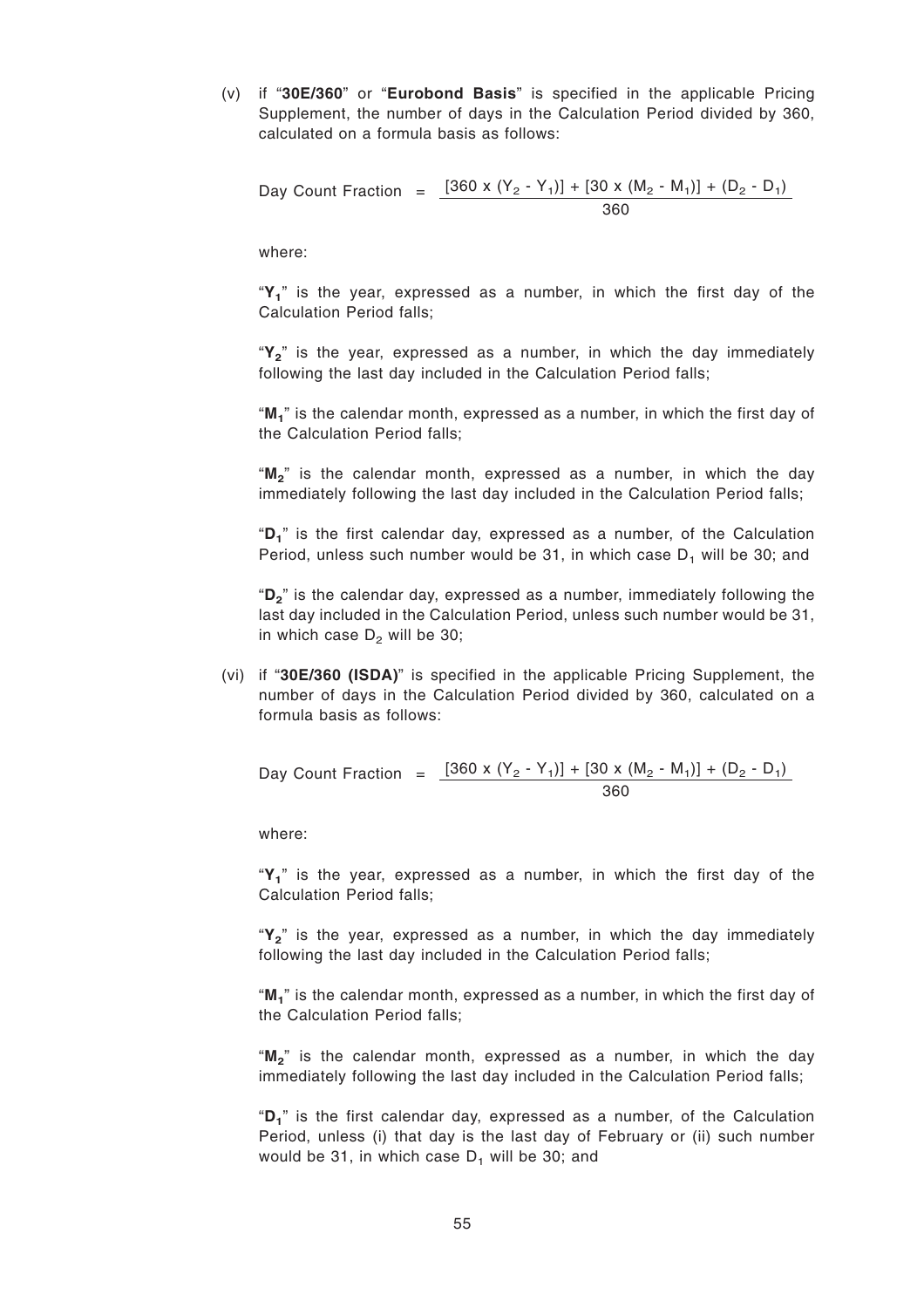"**D<sup>2</sup>** " is the calendar day, expressed as a number, immediately following the last day included in the Calculation Period, unless (i) that day is the last day of February but not the Maturity Date or (ii) such number would be 31, in which case  $D_2$  will be 30;

- (vii) if "**Actual/Actual ICMA**" is specified in the applicable Pricing Supplement,
	- (A) if the Calculation Period is equal to or shorter than the Determination Period during which it falls, the number of days in the Calculation Period divided by the product of (x) the number of days in such Determination Period and (y) the number of Determination Periods normally ending in any year; and
	- (B) if the Calculation Period is longer than one Determination Period, the sum of:
		- (x) the number of days in such Calculation Period falling in the Determination Period in which it begins divided by the product of (1) the number of days in such Determination Period and (2) the number of Determination Periods normally ending in any year; and
		- (y) the number of days in such Calculation Period falling in the next Determination Period divided by the product of (1) the number of days in such Determination Period and (2) the number of Determination Periods normally ending in any year

where:

"**Determination Date**" means the date(s) specified as such in the applicable Pricing Supplement or, if none is so specified, the Interest Payment Date(s); and

"**Determination Period**" means the period from and including a Determination Date in any year to but excluding the next Determination Date; and

- (viii) if "**RBA Bond Basis**" is specified in the applicable Pricing Supplement, means one divided by the number of Interest Payment Dates in a year (or where the Calculation Period does not constitute an Interest Period, the actual number of days in the Calculation Period divided by 365 (or, if any portion of the Calculation Period falls in a leap year, the sum of:
	- (A) the actual number of days in that portion of the Calculation Period falling in a leap year divided by 366; and
	- (B) the actual number of days in that portion of the Calculation Period falling in a non-leap year divided by 365)).

"**Euro**" means the currency of the member states of the European Union that adopt the single currency in accordance with the Treaty establishing the European Community, as amended from time to time.

"**Euro-zone**" means the region comprising member states of the European Union that adopts the single currency in accordance with the Treaty establishing the European Community, as amended.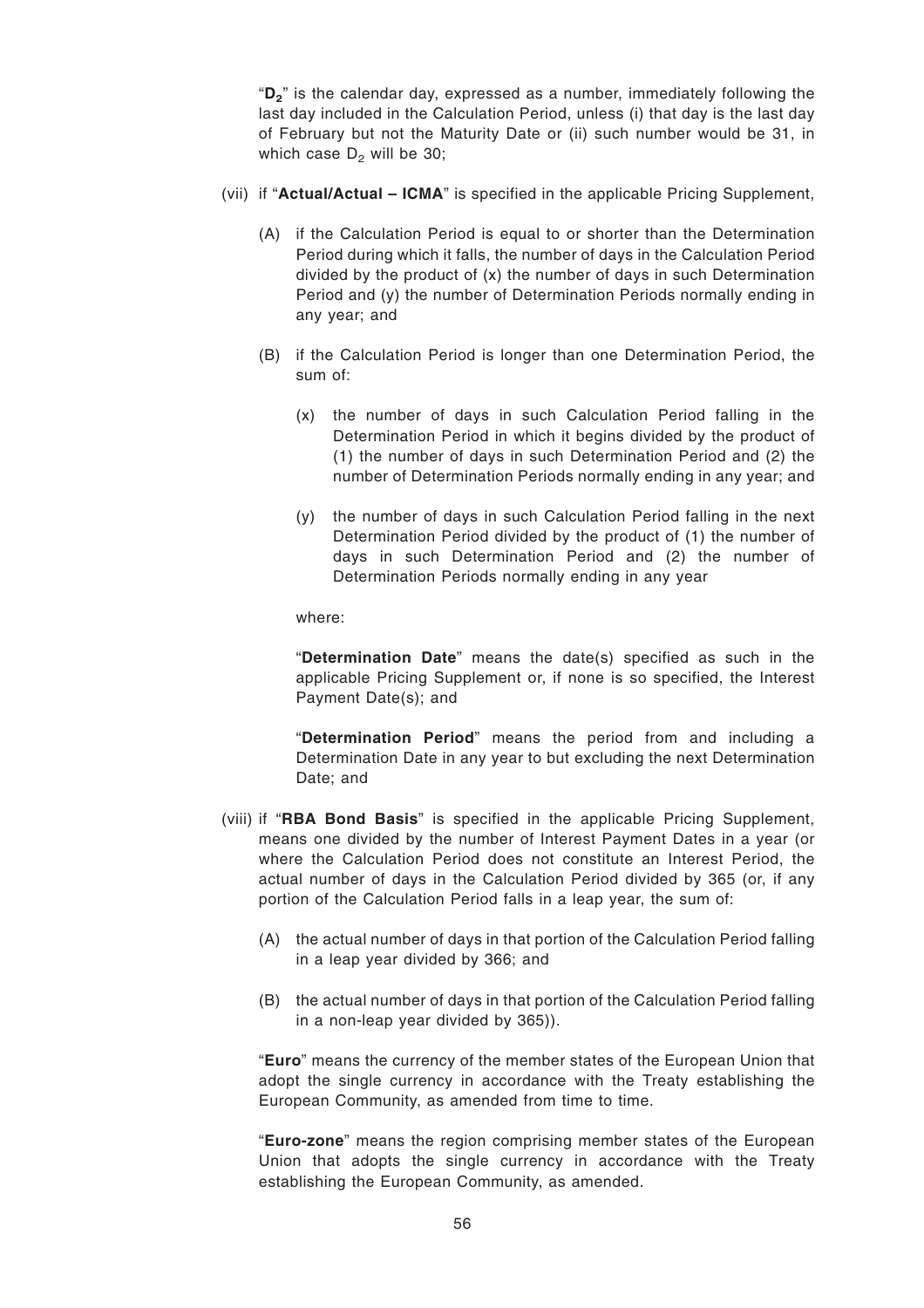"**Interest Accrual Period**" means the period beginning on (and including) the Interest Commencement Date and ending on (but excluding) the first Interest Period Date and each successive period beginning on (and including) an Interest Period Date and ending on (but excluding) the next succeeding Interest Period Date.

"**Interest Amount**" means:

- (i) in respect of an Interest Accrual Period, the amount of interest payable per Calculation Amount for that Interest Accrual Period and which, in the case of Fixed Rate Notes, and unless otherwise specified in the applicable Pricing Supplement, shall mean the Fixed Coupon Amount or Broken Amount specified in the applicable Pricing Supplement as being payable on the Interest Payment Date ending the Interest Period of which such Interest Accrual Period forms part; and
- (ii) in respect of any other period, the amount of interest payable per Calculation Amount for that period.

"**Interest Commencement Date**" means the Issue Date or such other date as may be specified in the applicable Pricing Supplement.

"**Interest Determination Date**" means with respect to a Rate of Interest and Interest Accrual Period, the date specified as such in the applicable Pricing Supplement or, if none is so specified, (i) the first day of such Interest Accrual Period if the Specified Currency is Sterling or Hong Kong dollars or Renminbi or (ii) the day falling two Business Days in the relevant Financial Center for the Specified Currency prior to the first day of such Interest Accrual Period if the Specified Currency is neither Sterling nor Euro nor Hong Kong dollars nor Renminbi or (iii) the day falling two TARGET Business Days prior to the first day of such Interest Accrual Period if the Specified Currency is Euro.

"**Interest Period**" means the period beginning on (and including) the Interest Commencement Date and ending on (but excluding) the first Interest Payment Date and each successive period beginning on (and including) an Interest Payment Date and ending on (but excluding) the next succeeding Interest Payment Date.

"**Interest Period Date**" means each Interest Payment Date unless otherwise specified in the applicable Pricing Supplement.

"**ISDA Definitions**" means the 2006 ISDA Definitions, as published by the International Swaps and Derivatives Association, Inc., unless otherwise specified in the applicable Pricing Supplement.

"**Rate of Interest**" means the rate of interest payable from time to time in respect of this Note and that is either specified or calculated in accordance with the provisions in the applicable Pricing Supplement.

"**Reference Banks**" means (i) in the case of a determination of LIBOR, the principal London office of four major banks in the London inter-bank market (ii) in the case of a determination of EURIBOR, the principal Euro-zone office of four major banks in the Euro-zone inter-bank market and (iii) in the case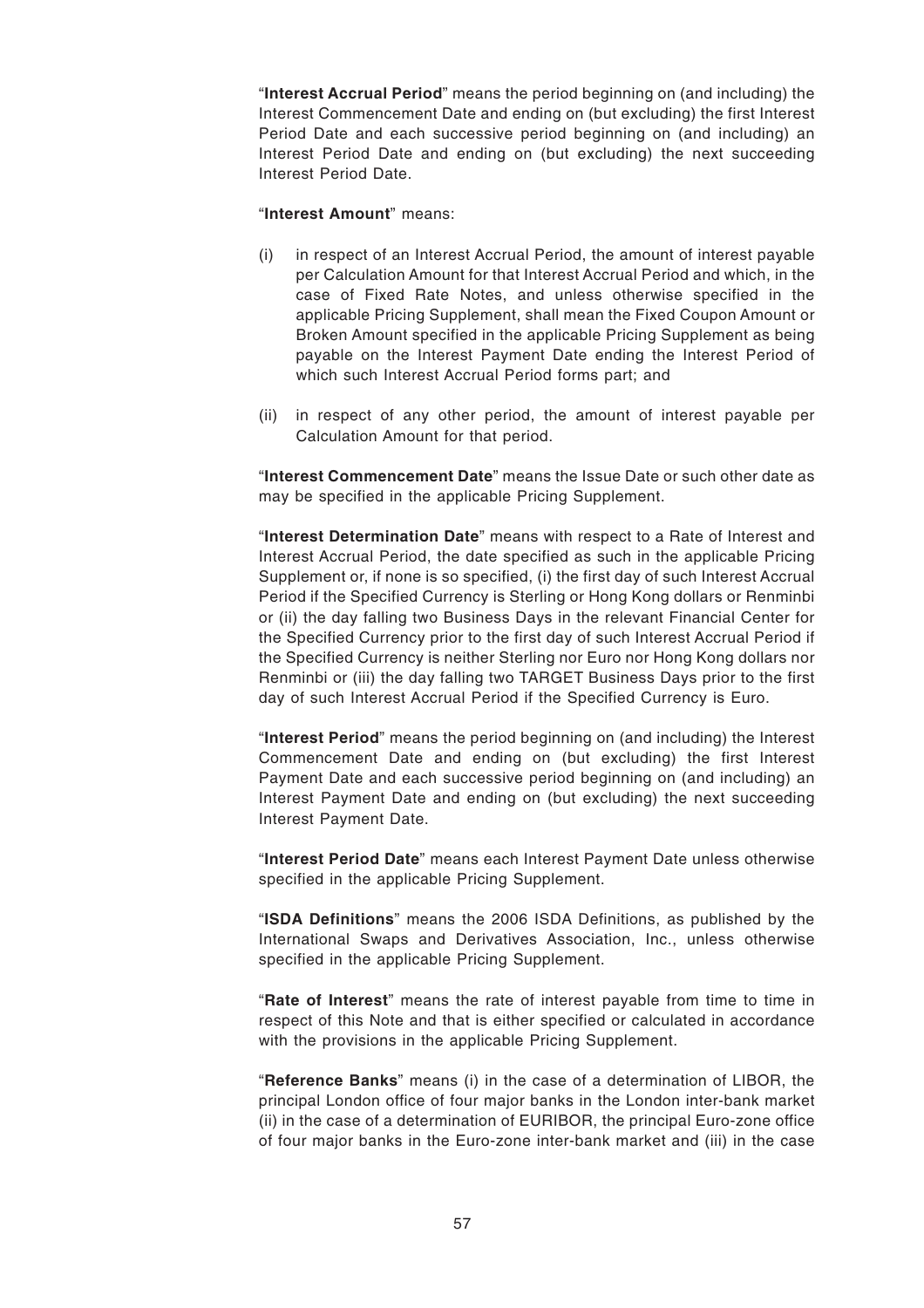of a determination of HIBOR, the principal Hong Kong office of four major banks in the Hong Kong inter-bank market, in each case selected by the Calculation Agent or as specified in the applicable Pricing Supplement.

"**Reference Rate**" means the rate specified as such in the applicable Pricing Supplement. "Relevant Screen Page" means such page, section, caption, column or other part of a particular information service as may be specified in the applicable Pricing Supplement or such other page, section, caption, column or other part as may replace it on that information service or such other information service, in each case, as may be nominated by the person providing or sponsoring the information appearing there for the purpose of displaying rates or prices comparable to the Reference Rate.

"**Relevant Time**" means, with respect to any Interest Determination Date, the local time in the relevant Financial Center specified in the applicable Pricing Supplement or, if none is specified, the local time in the relevant Financial Center at which it is customary to determine bid and offered rates in respect of deposits in the Relevant Currency in the interbank market in the relevant Financial Center or, if no such customary local time exists, 11:00 a.m. in the relevant Financial Center and, for the purpose of this definition "local time" means, with respect to the Euro-zone as a relevant Financial Center, Central European Time.

"**Specified Currency**" means the currency specified as such in the applicable Pricing Supplement or, if none is specified, the currency in which the Notes are denominated.

"**TARGET System**" means the Trans-European Automated Real-Time Gross Settlement Express Transfer (known as TARGET2) System which was launched on 19 November 2007 or any successor thereto.

- (m) **Calculation Agent**: The Issuer shall procure that there shall at all times be one or more Calculation Agents if provision is made for them in the applicable Pricing Supplement and for so long as any Note is outstanding (as defined, in the case of Notes other than AMTNs, in the Trust Deed and, in the case of AMTNs, in the Note (AMTN) Deed Poll). Where more than one Calculation Agent is appointed in respect of the Notes, references in these Conditions to the Calculation Agent shall be construed as each Calculation Agent performing its respective duties under these Conditions. If the Calculation Agent is unable or unwilling to act as such or if the Calculation Agent fails duly to establish the Rate of Interest for an Interest Accrual Period or to calculate any Interest Amount, Installment Amount, Final Redemption Amount, Early Redemption Amount or Optional Redemption Amount, as the case may be, or to comply with any other requirement, the Issuer shall (with the prior approval of the Trustee) appoint a leading bank or financial institution engaged in the inter-bank market (or, if appropriate, money, swap or over-the-counter index options market) that is most closely connected with the calculation or determination to be made by the Calculation Agent (acting through its principal London office or any other office actively involved in such market) to act as such in its place. The Calculation Agent may not resign its duties without a successor having been appointed as aforesaid.
- (n) **Interest on Floating Rate Notes or Variable Rate Notes (for Singapore Dollar Notes)**: Unless otherwise specified in the relevant Pricing Supplement, the following provisions will apply to Singapore Dollar Notes which are specified in the applicable Pricing Supplement as being either Floating Rate Notes or Variable Rate Notes. Terms used in this Condition 4(n) are defined in Condition 4(n)(vii) below.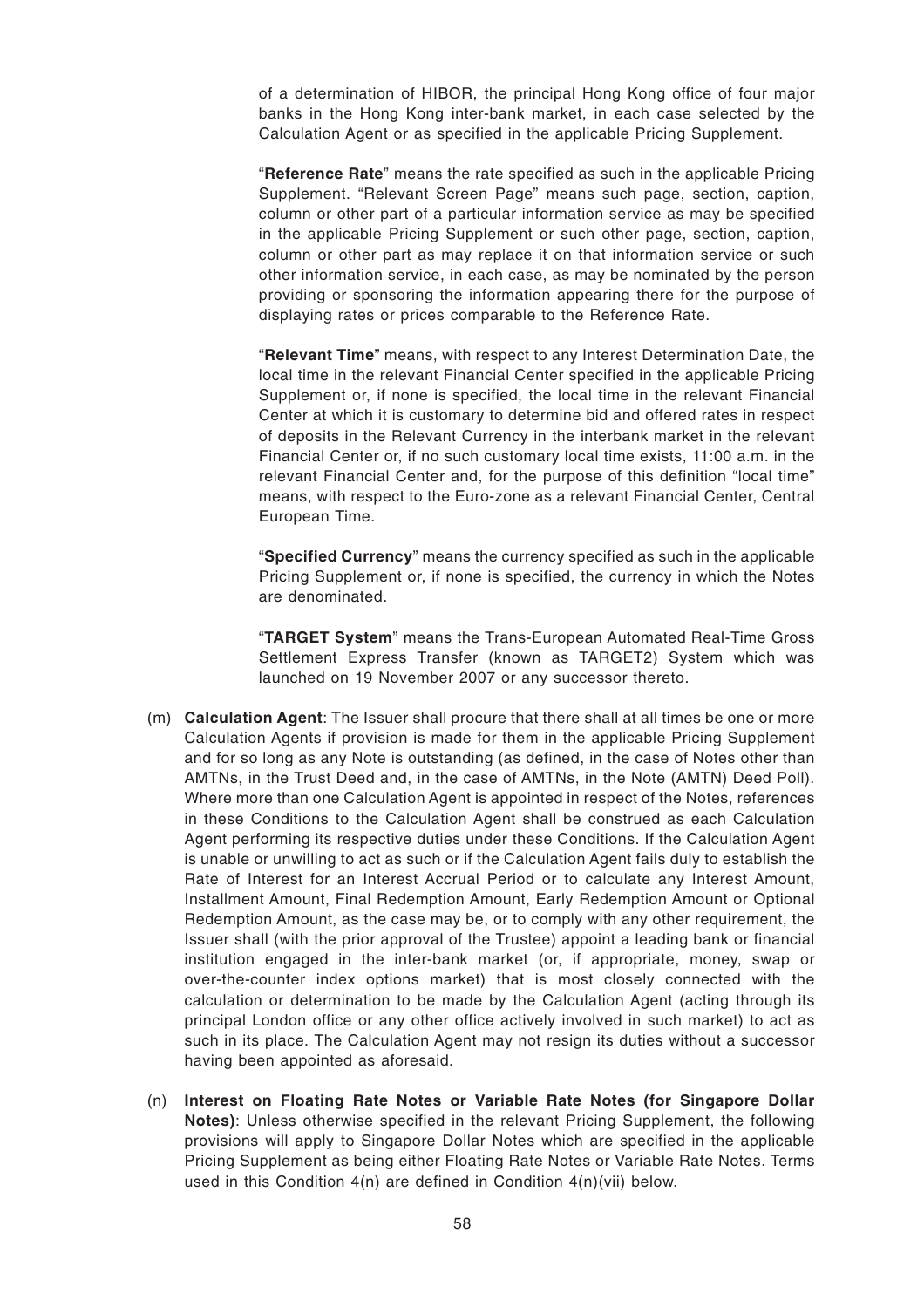(i) Interest Payment Dates: Each Floating Rate Note or Variable Rate Note bears interest on its Calculation Amount from and including the Interest Commencement Date in respect thereof and as shown on the face of such Note, and such interest will be payable in arrear on each date ("**Interest Payment Date**") which (save as mentioned in this Condition 4) falls the number of months specified as the Interest Period on the face of the Note (the "**Specified Number of Months**") after the preceding Interest Payment Date or, in the case of the first Interest Payment Date, after the Interest Commencement Date (and which corresponds numerically with such preceding Interest Payment Date or Interest Commencement Date, as the case may be), provided that the Agreed Yield (as defined in Condition  $4(n)(iii)$  in respect of any Variable Rate Note for any Interest Period (as defined below) relating to that Variable Rate Note shall be payable on the first day of that Interest Period. If any Interest Payment Date would otherwise fall on a day which is not a business day (as defined below), it shall be postponed to the next day which is a business day unless it would thereby fall into the next calendar month. In any such case as aforesaid or if there is no date in the relevant month which corresponds numerically with the preceding Interest Payment Date or, as the case may be, the Interest Commencement Date (a) the Interest Payment Date shall be brought forward to the immediately preceding business day and (b) each subsequent Interest Payment Date shall be the last business day of the month which is the last of the Specified Number of Months after the month in which the preceding Interest Payment Date or, as the case may be, the Interest Commencement Date shall have fallen.

The period beginning on (and including) the Interest Commencement Date and ending on (but excluding) the first Interest Payment Date and each successive period beginning on (and including) an Interest Payment Date and ending on (but excluding) the next succeeding Interest Payment Date is herein called an "Interest Period" and "**business day**" in this Condition 4(n) means a day (other than Saturday or Sunday) on which commercial banks are open for business in Singapore.

Interest will cease to accrue on each Floating Rate Note or Variable Rate Note from the due date for redemption thereof unless, upon due presentation thereof, payment of principal (or Redemption Amount, as the case may be) is improperly withheld or refused, in which event interest will continue to accrue (as well after as before judgment) at the rate and in the manner provided in this Condition  $4(n)$  and the Agency Agreement to the Relevant Date (as defined below).

- (ii) Rate of Interest-Floating Rate Notes:
	- (A) Each Floating Rate Note bears interest at a floating rate determined by reference to a benchmark as stated on the face of such Floating Rate Note and the applicable Pricing Supplement, being the Singapore Interbank Offered Rate ("**SIBOR**") (in which case such Note will be a SIBOR Note) or Swap Rate (in which case such Note will be a Swap Rate Note) or in any case such other benchmark as is set out on the face of such Note.

Such floating rate may be adjusted by adding or subtracting the Spread (if any) stated on the face of such Note. The "Spread" is the percentage rate per annum specified on the face of such Note as being applicable to the rate of interest for such Note. The rate of interest so calculated shall be subject to Condition 4(n)(iv) below.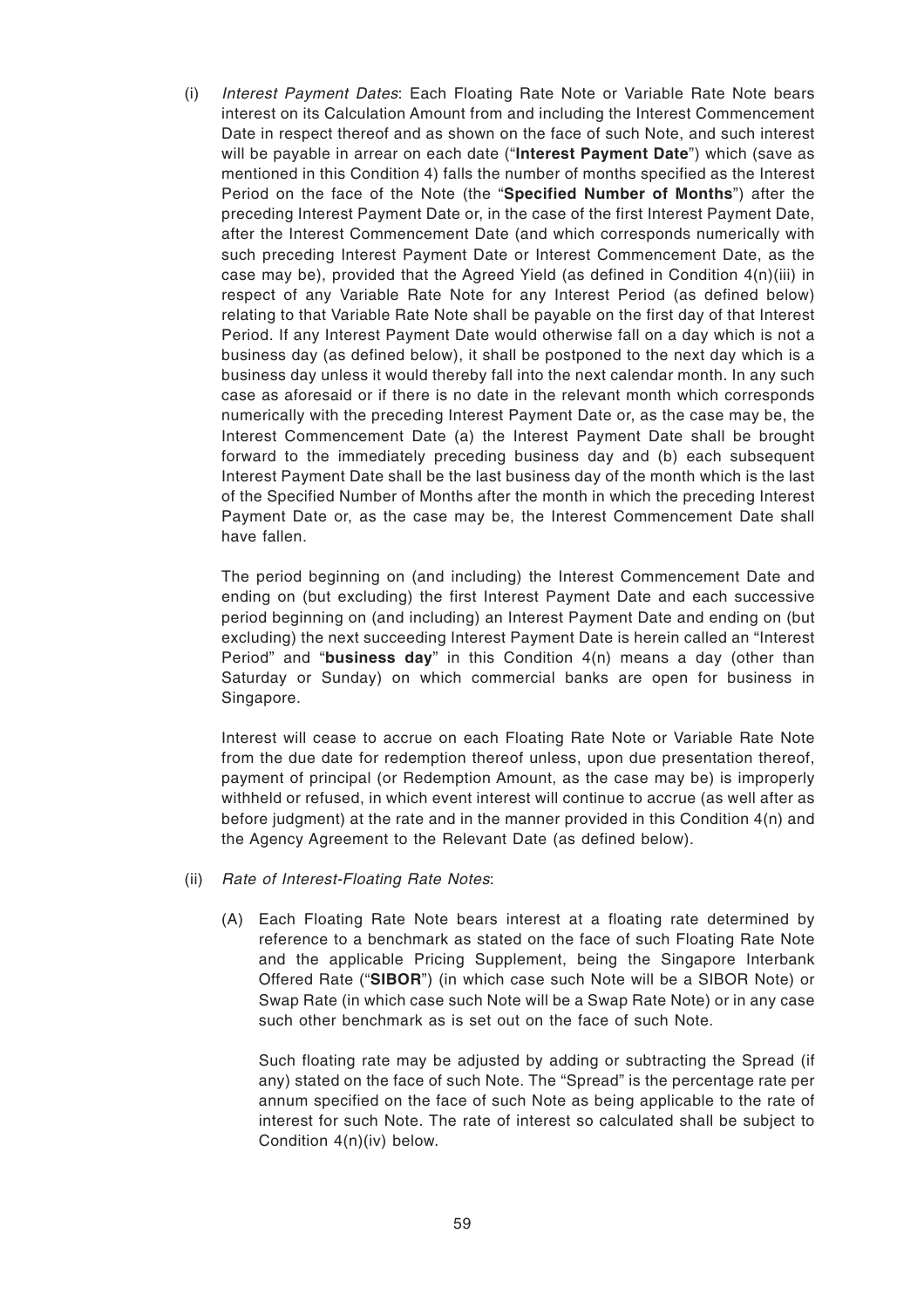- (B) The rate of interest payable in respect of a Floating Rate Note from time to time is referred to in this Condition 4 as the "**Rate of Interest**". The Rate of Interest payable from time to time in respect of each Floating Rate Note under this Condition 4(n) will be determined by the Calculation Agent on the basis of the following provisions:
	- (x) in the case of Floating Rate Notes which are specified in the applicable Pricing Supplement as being SIBOR Notes
		- (1) the Calculation Agent will, at or about the Relevant Time on the relevant Interest Determination Date in respect of each Interest Period, determine the Rate of Interest for such Interest Period which shall be the offered rate for deposits in Singapore dollars for a period equal to the duration of such Interest Period which appears on the Reuters Screen ABSFIX01 page under the caption "ASSOCIATION OF BANKS IN SINGAPORE – SIBOR AND SWAP OFFER RATES – RATES AT 11:00 A.M. SINGAPORE TIME" and the column headed "SGD SIBOR" (or such other Relevant Screen Page);
		- (2) if no such rate appears on the Reuters Screen ABSFIX01 page (or such other replacement page thereof), the Calculation Agent will, at or about the Relevant Time on such Interest Determination Date, determine the Rate of Interest for such Interest Period which shall be the rate which appears on the Reuters Screen SIBP page under the caption "SINGAPORE DOLLAR INTER-BANK OFFERED RATES – 11:00 A.M." and the row headed "SIBOR SGD" (or such other replacement page thereof), being the offered rate for deposits in Singapore dollars for a period equal to the duration of such Interest Period;
		- (3) if no such rate appears on the Reuters Screen SIBP page (or such other replacement page thereof or, if no rate appears, on such other Relevant Screen Page) or if Reuters Screen SIBP page (or such other replacement page thereof or such other Relevant Screen Page) is unavailable for any reason, the Calculation Agent will request the principal Singapore offices of each of the Reference Banks to provide the Calculation Agent with the rate at which deposits in Singapore dollars are offered by it at approximately the Relevant Time on the Interest Determination Date to prime banks in the Singapore inter-bank market for a period equivalent to the duration of such Interest Period commencing on such Interest Payment Date in an amount comparable to the aggregate nominal amount of the relevant Floating Rate Notes. The Rate of Interest for such Interest Period shall be the arithmetic mean (rounded up, if necessary, to the nearest 1/16%) of such offered quotations, as determined by the Calculation Agent;
		- (4) if on any Interest Determination Date two but not all the Reference Banks provide the Calculation Agent with such quotations, the Rate of Interest for the relevant Interest Period shall be determined in accordance with (3) above on the basis of the quotations of those Reference Banks providing such quotations; and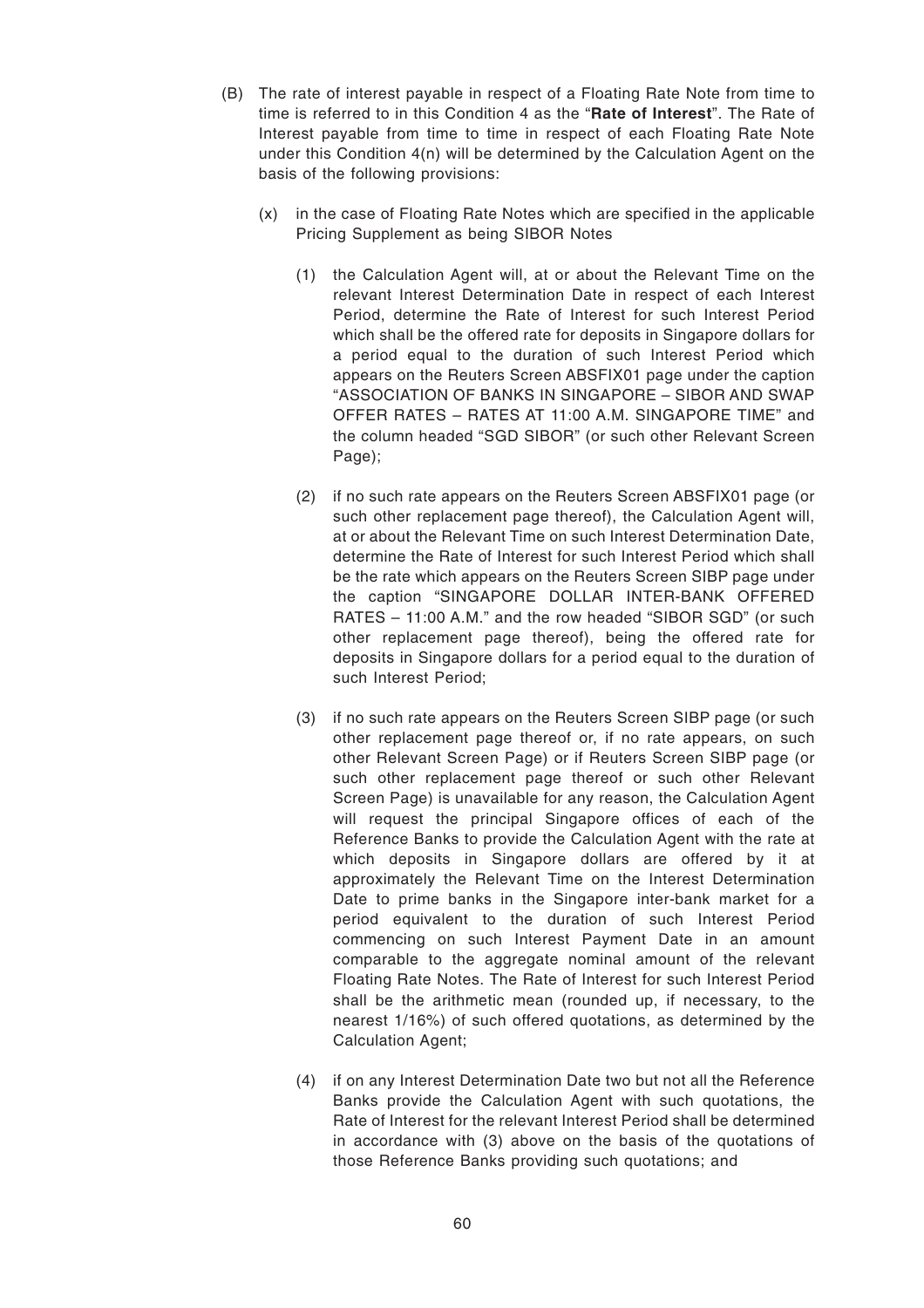- (5) if on any Interest Determination Date one only or none of the Reference Banks provides the Calculation Agent with such quotations, the Rate of Interest for the relevant Interest Period shall be the rate per annum which the Calculation Agent determines to be the arithmetic mean (rounded up, if necessary, to the nearest 1/16%) of the rates quoted by the Reference Banks or those of them (being at least two in number) to the Calculation Agent at or about the Relevant Time on such Interest Determination Date as being their cost (including the cost occasioned by or attributable to complying with reserves, liquidity, deposit or other requirements imposed on them by any relevant authority or authorities) of funding, for the relevant Interest Period, an amount equal to the aggregate nominal amount of the relevant Floating Rate Notes for such Interest Period by whatever means they determine to be most appropriate or if on such Interest Determination Date one only or none of the Reference Banks provides the Calculation Agent with such quotation, the rate per annum which the Calculation Agent determines to be arithmetic mean (rounded up, if necessary, to the nearest 1/16%) of the prime lending rates for Singapore dollars quoted by the Reference Banks at or about the Relevant Time on such Interest Determination Date.
- (y) in the case of Floating Rate Notes which are specified in the applicable Pricing Supplement as being Swap Rate Notes
	- (1) the Calculation Agent will, at or about the Relevant Time on the relevant Interest Determination Date in respect of each Interest Period, determine the Rate of Interest for such Interest Period which shall be the Average Swap Rate for such Interest Period (determined by the Calculation Agent as being the rate which appears on the Reuters Screen ABSFIX01 page under the column headed "SGD SOR RATES" (or such other page as may replace Reuters Screen ABSFIX01 page for the purpose of displaying the swap rates of leading reference banks) at or about the Relevant Time on such Interest Determination Date and for a period equal to the duration of such Interest Period);
	- (2) if on any Interest Determination Date, no such rate is quoted on Reuters Screen ABSFIX01 page (or such other replacement page as aforesaid) or Reuters Screen ABSFIX01 page (or such other replacement page as aforesaid) is unavailable for any reason, the Calculation Agent will determine the Average Swap Rate (which shall be rounded up to the nearest 1/16%) as the rate for such Interest Period published by a recognized industry body where such rate is widely used (after taking into account the industry practice at that time), or by such other relevant authority as the Calculation Agent may select;
	- (3) if on any Interest Determination Date the Calculation Agent is unable to determine the Average Swap Rate under  $4(n)(ii)(B)(v)(3)$ (2) above, the Average Swap Rate shall be determined by the Calculation Agent to be the rate per annum equal to the arithmetic mean (rounded up, if necessary, to the nearest 1/16%) of the rates quoted by the Reference Banks or those of them (being at least two in number) to the Calculation Agent at or about the Relevant Time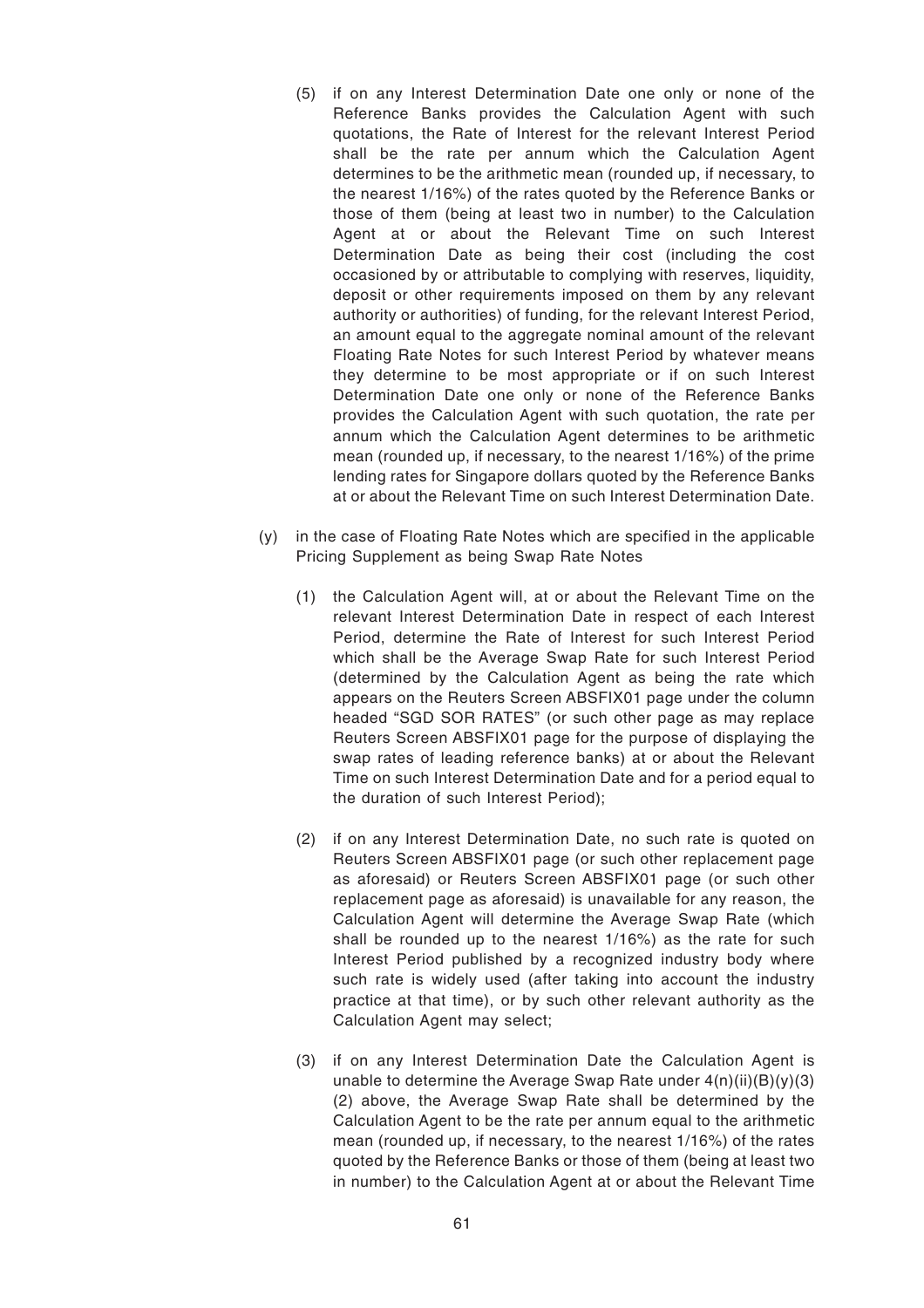on such Interest Determination Date as being their cost (including the cost occasioned by or attributable to complying with reserves, liquidity, deposit or other requirements imposed on them by any relevant authority or authorities) of funding, for the relevant Interest Period, in an amount equal to the aggregate nominal amount of the relevant Floating Rate Notes for such Interest Period by whatever means they determine to be most appropriate and the Rate of Interest for the relevant Interest Period shall be the Average Swap Rate (as so determined by the Calculation Agent), or if on such Interest Determination Date one only or none of the Reference Banks provides the Calculation Agent with such quotation, the Rate of Interest for the relevant Interest Period shall be the rate per annum equal to the arithmetic mean (rounded up, if necessary, to the nearest 1/16%) of the prime lending rates for Singapore dollars quoted by the Reference Banks at or about the Relevant Time on such Interest Determination Date.

- (C) On the last day of each Interest Period, the Issuer will pay interest on each Floating Rate Note to which such Interest Period relates at the Rate of Interest for such Interest Period.
- (iii) Agreed Yield Variable Rate Notes
	- (A) Each Variable Rate Note bears interest at a variable rate determined in accordance with the provisions of this Condition  $4(n)(iii)$ . The interest payable in respect of a Variable Rate Note for each Interest Period relating to that Variable Rate Note, which shall be payable on the first day of such Interest Period, is referred to in this Condition 4(n)(iii) as the "**Agreed Yield**".
	- (B) The Agreed Yield payable from time to time in respect of each Variable Rate Note for each Interest Period relating to such Variable Rate Note shall be determined as follows:
		- (x) not earlier than 9.00 a.m. (Singapore time) on the ninth business day nor later than 3.00 p.m. (Singapore time) on the fifth business day prior to the commencement of each Interest Period, the Issuer and the Relevant Dealer (as defined below) shall endeavor to agree on an Agreed Yield in respect of such Variable Rate Note for such Interest Period; and
		- (y) if the Issuer and the Relevant Dealer shall not have agreed an Agreed Yield in respect of such Variable Rate Note for such Interest Period by 3.00 p.m. (Singapore time) on the fifth business day prior to the commencement of such Interest Period, or if there shall be no Relevant Dealer during the period for agreement referred to in Condition 4(n)(iii)(B)(x), the Agreed Yield for such Variable Rate Note for such Interest Period shall be zero.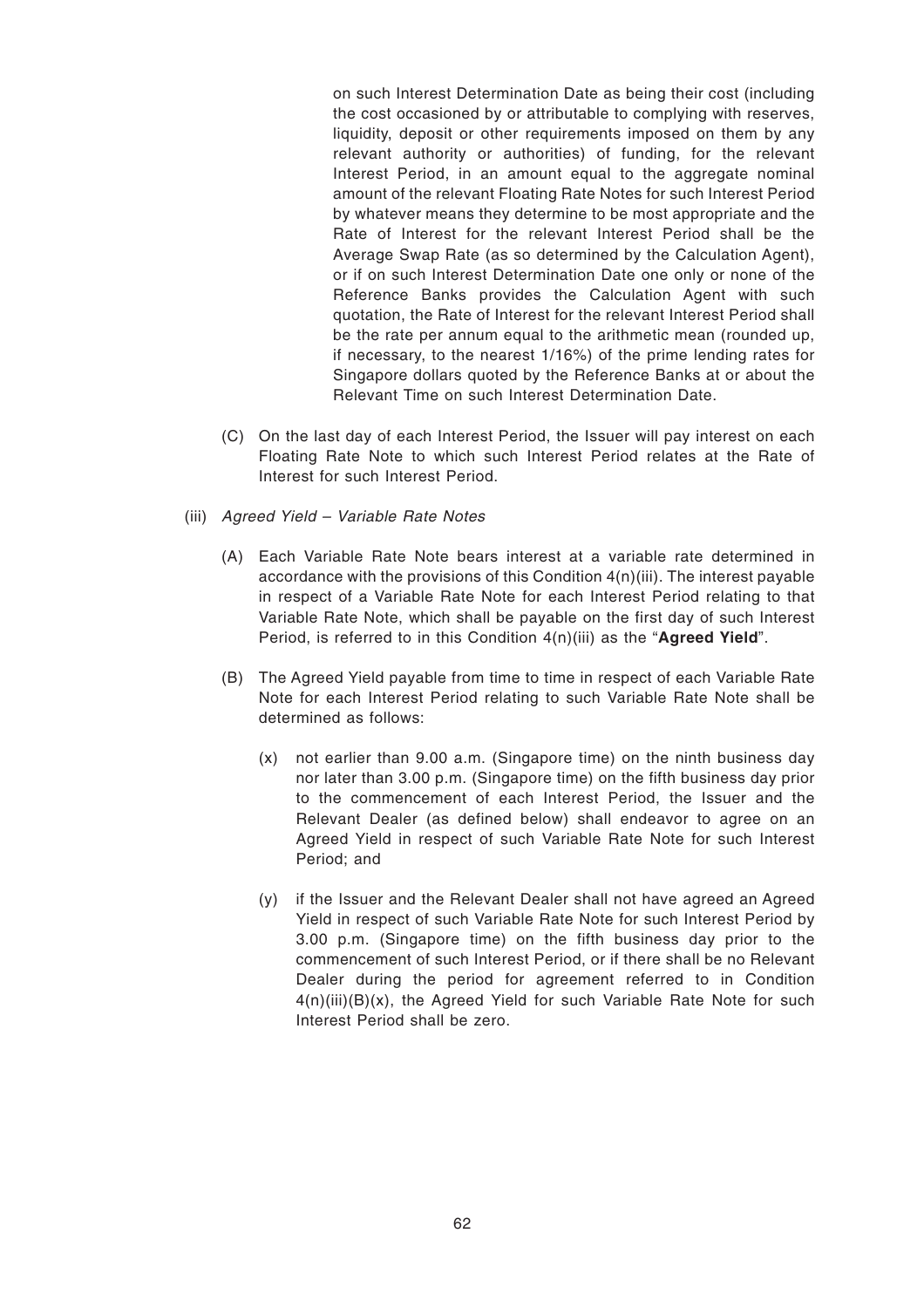- (C) The Issuer has undertaken to the Issuing and Paying Agent and the Calculation Agent that it will as soon as possible after the Agreed Yield in respect of any Variable Rate Note is determined but not later than 10.30 a.m. (Singapore time) on the next following business day:
	- (x) notify the Issuing and Paying Agent and the Calculation Agent in writing of the Agreed Yield for such Variable Rate Note for such Interest Period; and
	- (y) cause such Agreed Yield for such Variable Rate Note to be notified by the Issuing and Paying Agent to the relevant Noteholder at its request.
- (D) The Issuer will pay the Agreed Yield applicable to each Variable Rate Note for each Interest Period relating to such Variable Rate Note on the first day of such Interest Period.
- (iv) Determination of Rate of Interest and Calculation of Interest Amounts

The Calculation Agent will, at the Relevant Time on each Interest Determination Date, determine the Rate of Interest and calculate the amount of interest payable (the "**Interest Amounts**") in respect of each denomination of the relevant Floating Rate Notes for the relevant Interest Period. The Interest Amounts shall be calculated by applying the Rate of Interest to the Calculation Amount, multiplying such product by the actual number of days in the Interest Period concerned, divided by the FRN Day Basis shown on the face of such Note and rounding the resultant figure to the nearest cent. The determination of the Rate of Interest and the Interest Amounts by the Calculation Agent shall (in the absence of manifest error) be final and binding upon all parties.

(v) Duration of Rate of Interest and Interest Amounts

The Calculation Agent will cause the Rate of Interest and the Interest Amounts for each Interest Period and the relevant Interest Payment Date to be notified to the Issuing and Paying Agent, the Issuer and each of the Paying Agents and to be notified to Noteholders and, if the Notes are listed on a stock exchange and the rules of such exchange or other relevant authority so require, such exchange or other relevant authority as soon as possible after their determination but in no event later than (i) the commencement of the relevant Interest Period, if determined prior to such time, in the case of notification to such exchange or other relevant authority, or (ii) in all other cases the fourth Relevant Business Day thereafter. The Interest Amounts and the Interest Payment Date so published may subsequently be amended (or appropriate alternative arrangements made by way of adjustment) without notice in the event of an extension or shortening of the Interest Period.

(vi) Calculation Agent and Reference Banks

The Issuer will procure that, so long as any relevant Floating Rate Note remains outstanding, there shall at all times be three Reference Banks and a Calculation Agent. If any Reference Bank (acting through its relevant office) is unable or unwilling to continue to act as a Reference Bank or the Calculation Agent is unable or unwilling to act as such or if the Calculation Agent fails duly to establish the Rate of Interest for any Interest Period or to calculate the Interest Amounts or the Redemption Amount, the Issuer will appoint the Singapore office of a leading bank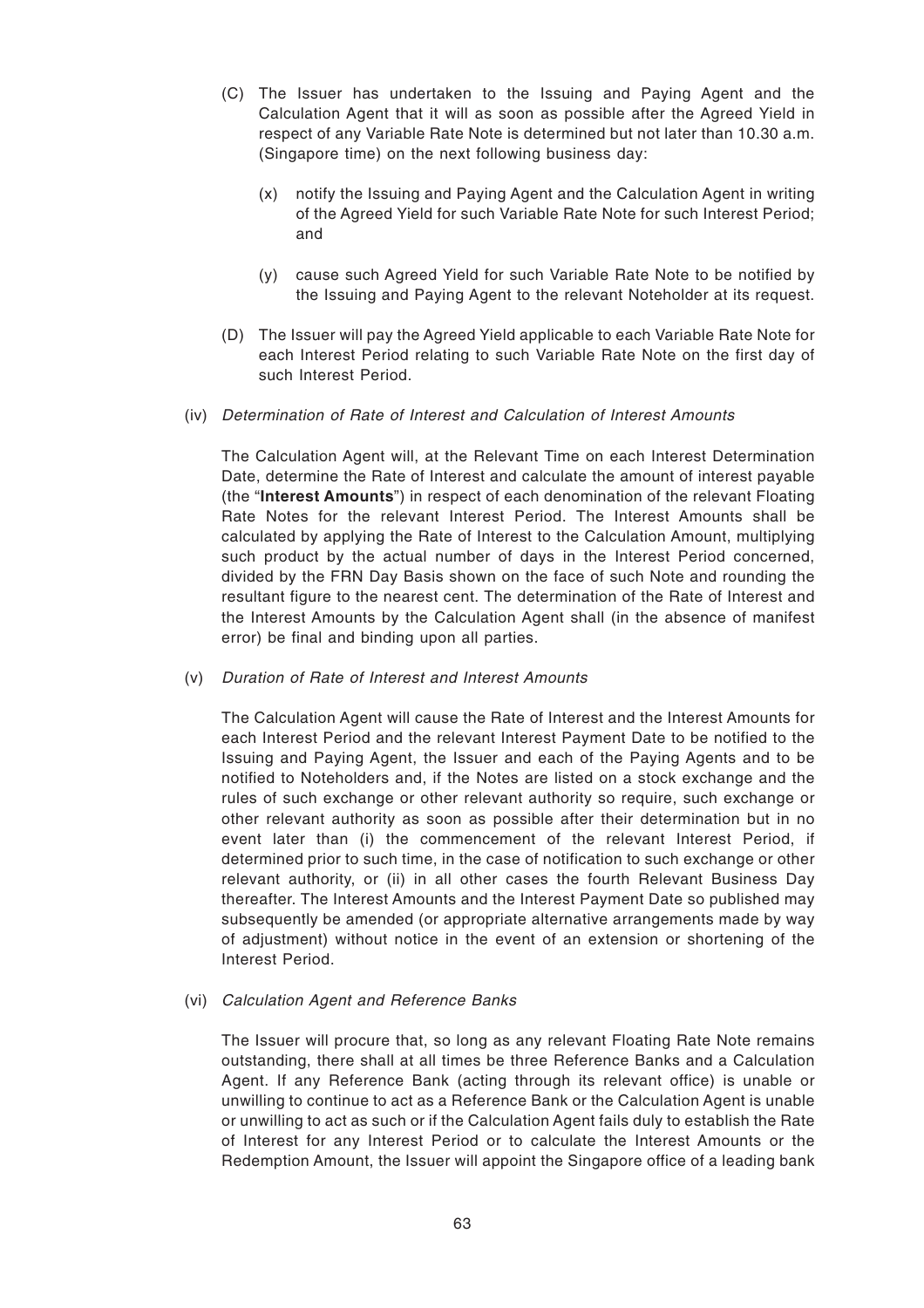or merchant bank engaged in the Singapore interbank market to act as such in its place and will notify such change(s) to the Noteholders. The Calculation Agent may not resign its duties without a successor having been appointed as aforesaid.

(vii) Definitions

As used in this Condition 4(n):

"**Calculation Agent**" means the calculation agent designated for the relevant Notes;

"**Calculation Amount**" means the amount specified as such on the face of any Note, or if no such amount is so specified, the Denomination Amount of such Note as shown on the face thereof;

"**Interest Commencement Date**" means, in the case of the first issue of a Note or Notes of a Series, the (Issue Date) or such other date as may be specified as the Interest Commencement on the face of such Note and, in the case of a further issue of a Note or Notes of such Series, means the most recent Reference Date or, as the case may be, Interest Payment Date in relation to such first issue next preceding the date on which such further Note or Notes are issued or if there is no such date, the Interest Commencement Date in respect of such first issue;

"**Interest Determination Date**" means, in respect of any Interest Period, that number of business days prior thereto as is set out in the applicable Pricing Supplement or on the face of the relevant Note;

"**Reference Banks**" means the principal Singapore office of three major banks in the Singapore Inter-bank market, selected by the Calculation Agent or as specified in the applicable Pricing Supplement;

"**Relevant Dealer**" means, in respect of any Variable Rate Note, the Dealer (if any) party to the Program Agreement referred to in the Agency Agreement with whom the Issuer has concluded an agreement for the issue of such Variable Rate Note pursuant to the Program Agreement; and

"**Relevant Time**" means 11.00 a.m. (Singapore time).

#### **5 Redemption, Purchase and Options**

## (a) **Redemption by Installments and Final Redemption**:

(i) Unless previously redeemed, purchased and cancelled as provided in this Condition 5, each Note that provides for Installment Dates and Installment Amounts shall be partially redeemed on each Installment Date at the related Installment Amount specified in the applicable Pricing Supplement. The outstanding nominal amount of each such Note shall be reduced by the Installment Amount (or, if such Installment Amount is calculated by reference to a proportion of the nominal amount of such Note, such proportion) for all purposes with effect from the related Installment Date, unless payment of the Installment Amount is improperly withheld or refused, in which case, such amount shall remain outstanding until the Relevant Date relating to such Installment Amount.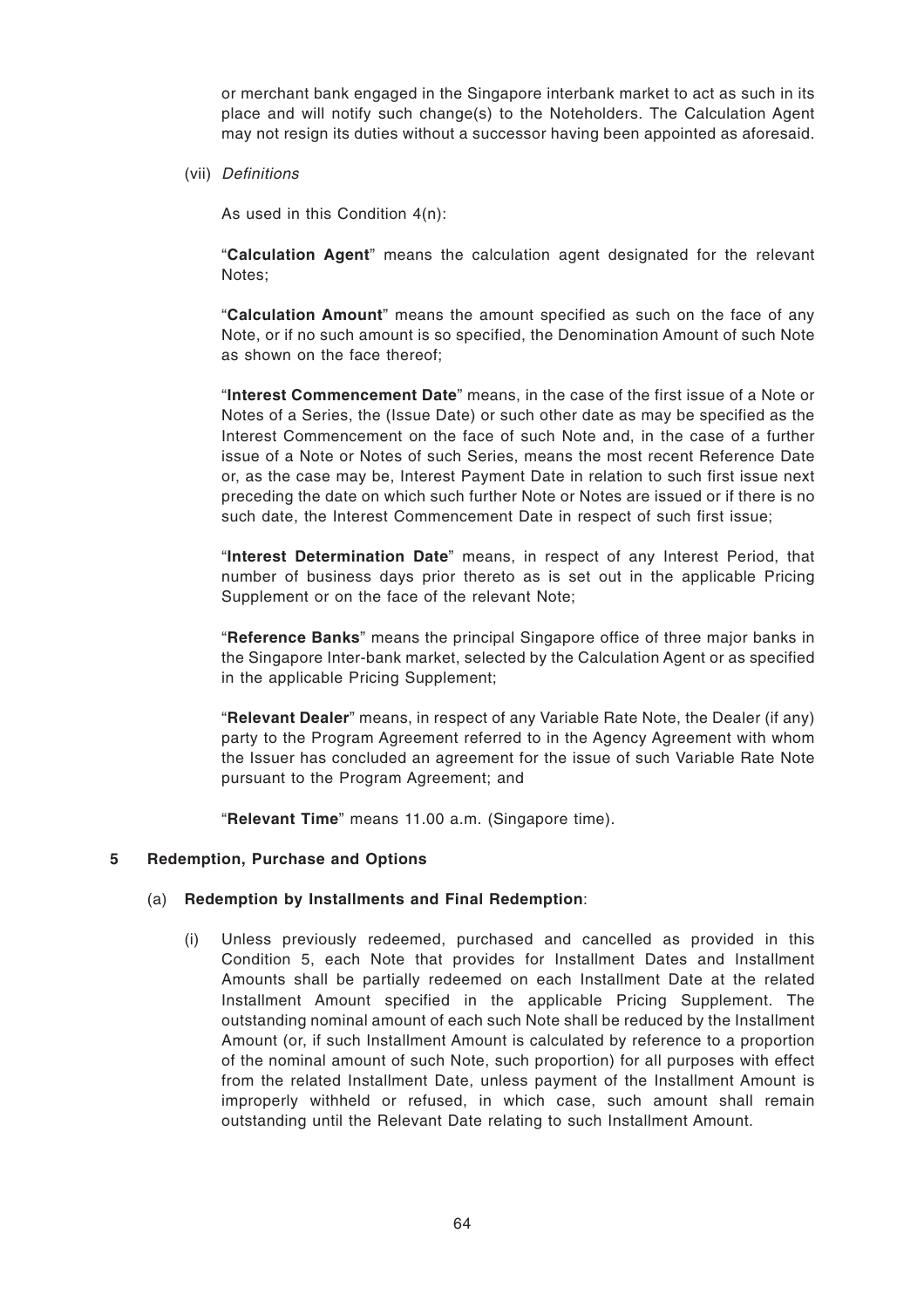(ii) Unless otherwise provided in the applicable Pricing Supplement and unless previously redeemed, purchased and cancelled as provided below, each Note shall be finally redeemed on the Maturity Date specified in the applicable Pricing Supplement at its Final Redemption Amount (which, unless otherwise provided in the applicable Pricing Supplement, is its nominal amount) or, in the case of a Note falling within Condition 5(a)(i) above, its final Installment Amount.

# (b) **Early Redemption**:

- (i) Zero Coupon Notes:
	- (A) The Early Redemption Amount payable in respect of any Zero Coupon Note, the Early Redemption Amount of which is not linked to an index and/or a formula, upon redemption of such Note pursuant to Condition 5(c) or upon it becoming due and payable as provided in Condition 10 shall be the Amortized Face Amount (calculated as provided below) of such Note unless otherwise specified in the applicable Pricing Supplement.
	- (B) Subject to the provisions of Condition  $5(b)(i)(C)$  below, the Amortized Face Amount of any such Note shall be the scheduled Final Redemption Amount of such Note on the Maturity Date discounted at a rate per annum (expressed as a percentage) equal to the Amortization Yield (which, if none is shown in the applicable Pricing Supplement, shall be such rate as would produce an Amortized Face Amount equal to the issue price of the Notes if they were discounted back to their issue price on the Issue Date) compounded annually.
	- (C) If the Early Redemption Amount payable in respect of any such Note upon its redemption pursuant to Condition 5(c) or upon it becoming due and payable as provided in Condition 10 is not paid when due, the Early Redemption Amount due and payable in respect of such Note shall be the Amortized Face Amount of such Note as defined in Condition 5(b)(i)(B) above, except that such Condition shall have effect as though the date on which the Note becomes due and payable were the Relevant Date. The calculation of the Amortized Face Amount in accordance with this Condition 5(b)(i)(C) shall continue to be made (both before and after judgment) until the Relevant Date, unless the Relevant Date falls on or after the Maturity Date, in which case the amount due and payable shall be the scheduled Final Redemption Amount of such Note on the Maturity Date together with any interest that may accrue in accordance with Condition 4(c).

Where such calculation is to be made for a period of less than one year, it shall be made on the basis of the Day Count Fraction shown in the applicable Pricing Supplement.

(ii) Other Notes: The Early Redemption Amount payable in respect of any Note (other than Notes described in (i) above), upon redemption of such Note pursuant to Condition 5(c) or upon it becoming due and payable as provided in Condition 10, shall be the Final Redemption Amount unless otherwise specified in the applicable Pricing Supplement.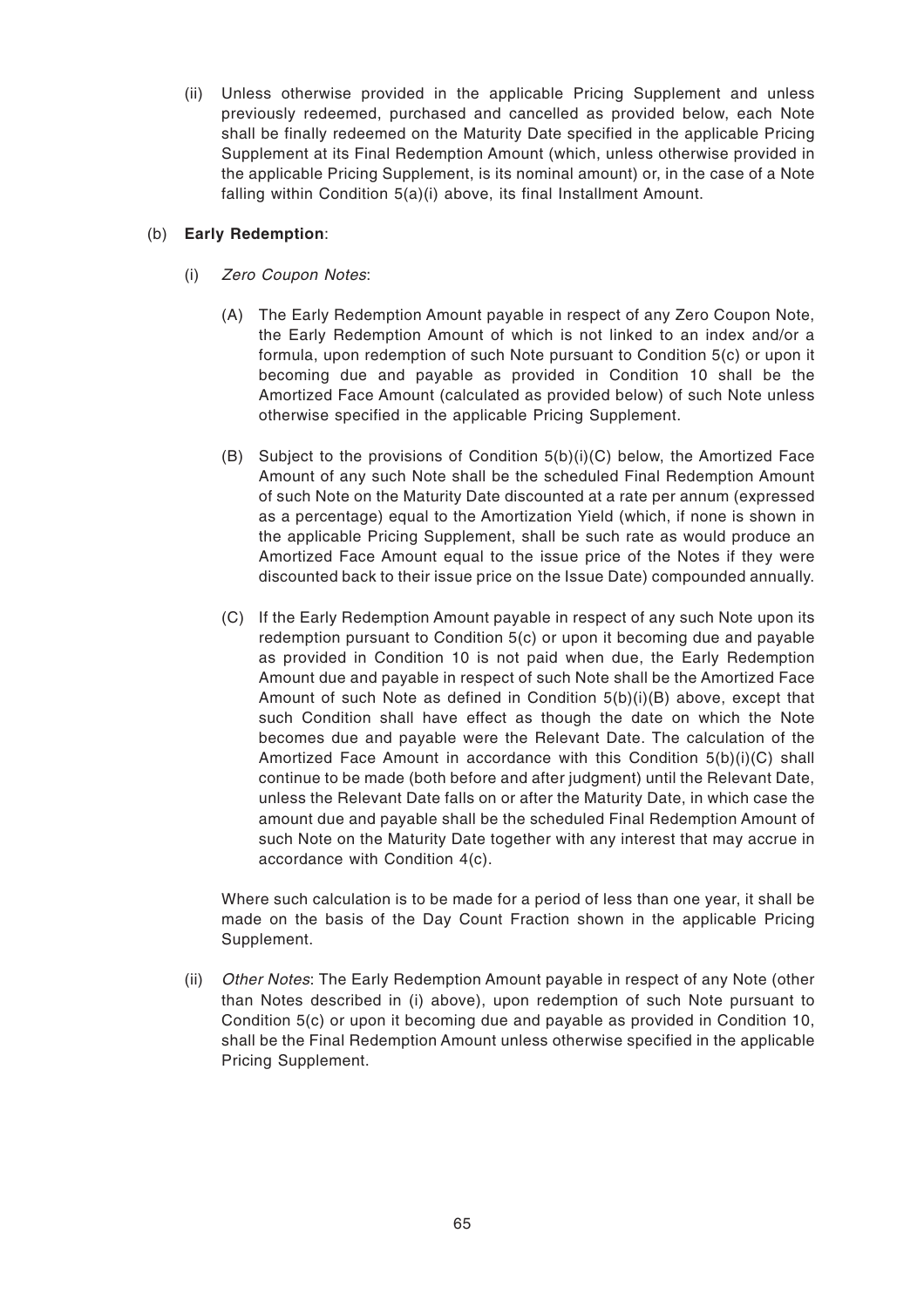#### (c) **Redemption for Taxation Reasons**:

(i) Senior Notes: The Senior Notes may be redeemed at the option of the Issuer in whole, but not in part, (the "**Senior Notes Optional Tax Redemption**") on any Interest Payment Date (if this Senior Note is either a Floating Rate Note or an Index Linked Note) or at any time (if this Senior Note is neither a Floating Rate Note nor an Index Linked Note), on giving not less than 30 nor more than 60 days' notice to the Noteholders (which notice shall be irrevocable) at their Early Redemption Amount (as described in Condition 5(b) above) together with interest accrued but unpaid (if any) to (but excluding) the date fixed for redemption or, if the Early Redemption Amount is not specified in the applicable Pricing Supplement, at their nominal amount together with interest accrued but unpaid (if any) to (but excluding) the date fixed for redemption, if (aa) the Issuer has paid or will or would on the next payment date be required to pay any Additional Amounts (as defined in Condition 8) as a result of any change in, or amendment to, the laws or regulations of a Relevant Taxing Jurisdiction (as defined in Condition 8) or any political subdivision or any authority therein or thereof having power to tax (or any taxing authority of any taxing jurisdiction in which the Issuer is a tax resident) or any generally published application or interpretation of such laws or regulations by any such relevant tax authority or any generally published pronouncement by any such tax authority, including a decision of any court or tribunal in any such jurisdiction, or the Notes do not qualify as "qualifying debt securities" for the purposes of the Income Tax Act, Chapter 134 of Singapore which change or amendment becomes effective on or after the date on which agreement is reached to issue the first Tranche of the Senior Notes, and (bb) such obligation cannot be avoided by the Issuer taking measures reasonably available to it, provided that, where the Issuer has or will become obliged to pay Additional Amounts, no such notice of redemption shall be given earlier than 90 days prior to the earliest date on which the Issuer would be obliged to pay such Additional Amounts were a payment in respect of the Senior Notes then due.

Before the publication of any notice of redemption pursuant to this Condition 5(c)(i), the Issuer shall deliver to (i) if the subject of the Senior Notes Optional Tax Redemption is Senior Notes other than AMTNs, the Trustee or (ii) if the subject of the Senior Notes Optional Tax Redemption is AMTNs, the Australian Agent, a certificate signed by two authorized signatories of the Issuer or, where the Relevant Issuer is any other Specified Issuer, one authorized signatory of such Specified Issuer of the Issuer stating that the payment of Additional Amounts cannot be avoided by the Issuer taking reasonable measures available to it and the Trustee or the Australian Agent, as the case may be, shall be entitled to accept such certificate without any further inquiry as sufficient evidence of the satisfaction of Condition  $5(c)(i)(aa)$  and (bb) above without liability to any person in which event it shall be conclusive and binding on the relevant Noteholders, Receiptholders and Couponholders. The Australian Agent will make such certificate available to the holders of the relevant AMTNs for inspection. Upon expiry of such notice, the Issuer shall redeem such Senior Notes in accordance with this Condition 5(c)(i).

(ii) Subordinated Notes: Subject to Condition  $5(m)$ , the Subordinated Notes may be redeemed at the option of the Issuer in whole, but not in part, on any Interest Payment Date (if this Subordinated Note is a Floating Rate Note) or at any time (if this Subordinated Note is not a Floating Rate Note), on giving not less than 30 but not more than 60 days' notice to the Noteholders (which notice shall be irrevocable) at their Early Redemption Amount (as described in Condition 5(b) above) together with interest accrued but unpaid (if any) to (but excluding) the date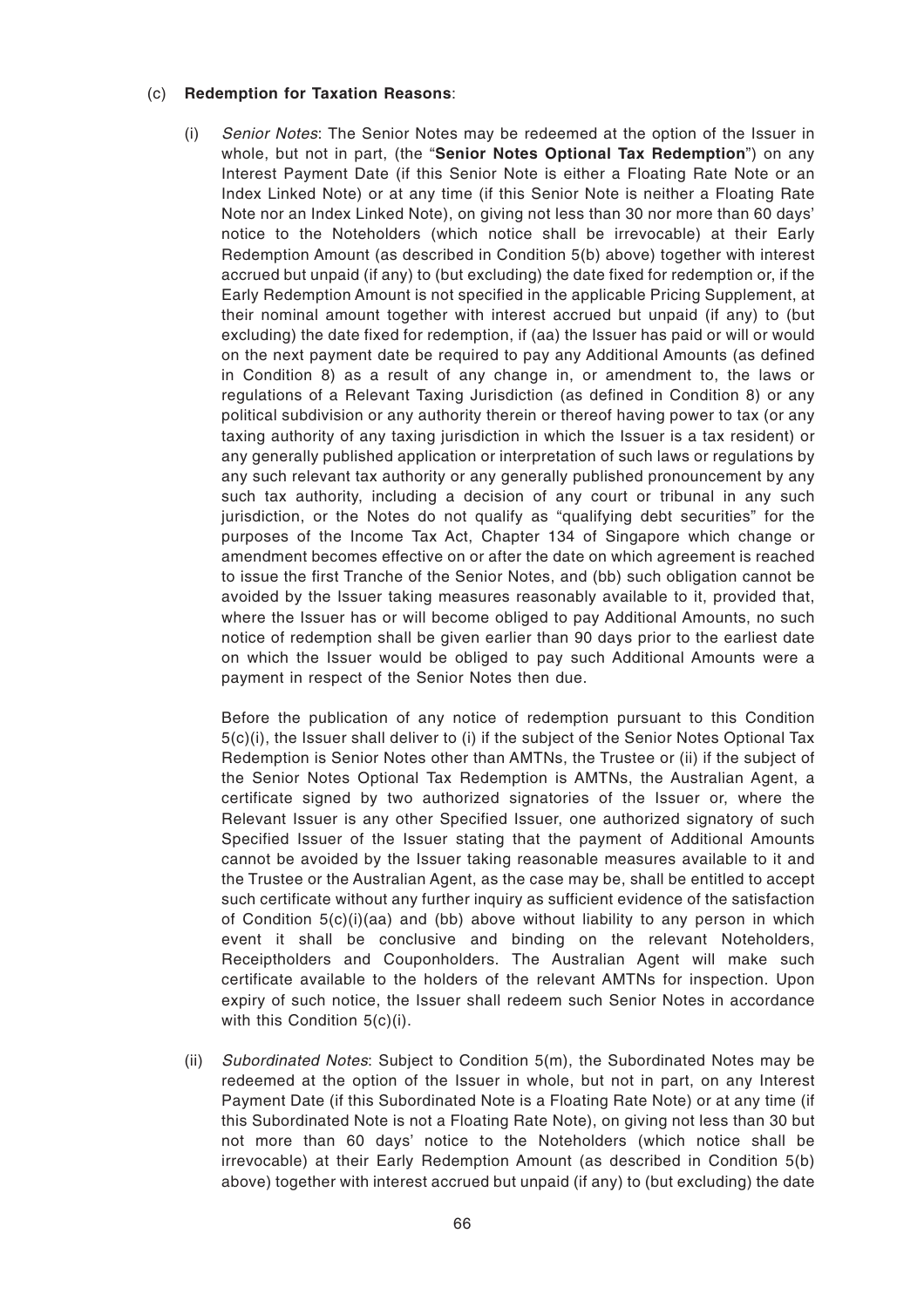fixed for redemption or, if the Early Redemption Amount is not specified in the applicable Pricing Supplement, at their nominal amount, together with interest accrued but unpaid (if any) to (but excluding) the date fixed for redemption, if:

- (A) the Issuer has paid or will or would on the next payment date be required to pay Additional Amounts (as defined in Condition 8); or
- (B) payments of interest on the Subordinated Notes will or would be treated as "**distributions**" or dividends within the meaning of the Income Tax Act, Chapter 134 of Singapore or any other act in respect of or relating to Singapore taxation or would otherwise be considered as payments of a type that are non-deductible for Singapore income tax purposes; or
- (C) the Subordinated Notes do not qualify as "qualifying debt securities" for the purposes of the Income Tax Act,

in each case as a result of any change in, or amendment to, the laws or regulations of Singapore or any political subdivision or any authority therein or thereof having power to tax (or any taxing authority of any taxing jurisdiction in which the Issuer is a tax resident) or any generally published application or interpretation of such laws or regulations by any such relevant tax authority or any generally published pronouncement by any such tax authority, including a decision of any court or tribunal in any such jurisdiction, which change or amendment becomes effective on or after the date on which agreement is reached to issue the Subordinated Notes, and such obligations cannot be avoided by the Issuer taking measures reasonably available to it, provided that, where the Issuer has or will become obliged to pay Additional Amounts, no such notice of redemption shall be given earlier than 90 days prior to the earliest date on which the Issuer would be obliged to pay such Additional Amounts were a payment in respect of the Subordinated Notes then due.

Before the publication of any notice of redemption pursuant to this Condition 5(c)(ii), the Issuer shall deliver to the Trustee a certificate signed by two authorized signatories of OCBC (and in the case of any other Issuer, one authorized signatory of such Issuer) of the Issuer stating that the payment of Additional Amounts, or that the non-deductibility of the payments of interest for Singapore income tax purposes, as the case may be, cannot be avoided by the Issuer taking reasonable measures available to it and the Trustee shall be entitled to accept such certificate without any further inquiry as sufficient evidence of the satisfaction of this Condition 5(c)(ii) above without liability to any person in which event it shall be conclusive and binding on Noteholders. Upon expiry of such notice, the Issuer shall redeem the Subordinated Notes in accordance with this Condition 5(c)(ii).

Any redemption of the Subordinated Notes by the Issuer pursuant to this Condition 5(c)(ii) is subject to the Issuer obtaining the prior approval of MAS.

#### (d) **Redemption at the option of the Issuer**:

(i) Senior Notes: If Call Option is specified in the applicable Pricing Supplement as applicable, the Issuer may, on giving not less than 15 but not more than 30 days' irrevocable notice to the Noteholders (or such other notice period as may be specified in the applicable Pricing Supplement) redeem all or, if so provided, some of the Senior Notes on the date(s) specified in the applicable Pricing Supplement (the "**Senior Notes Optional Redemption Date**"). Any such redemption of Senior Notes shall be at the Optional Redemption Amount specified in the applicable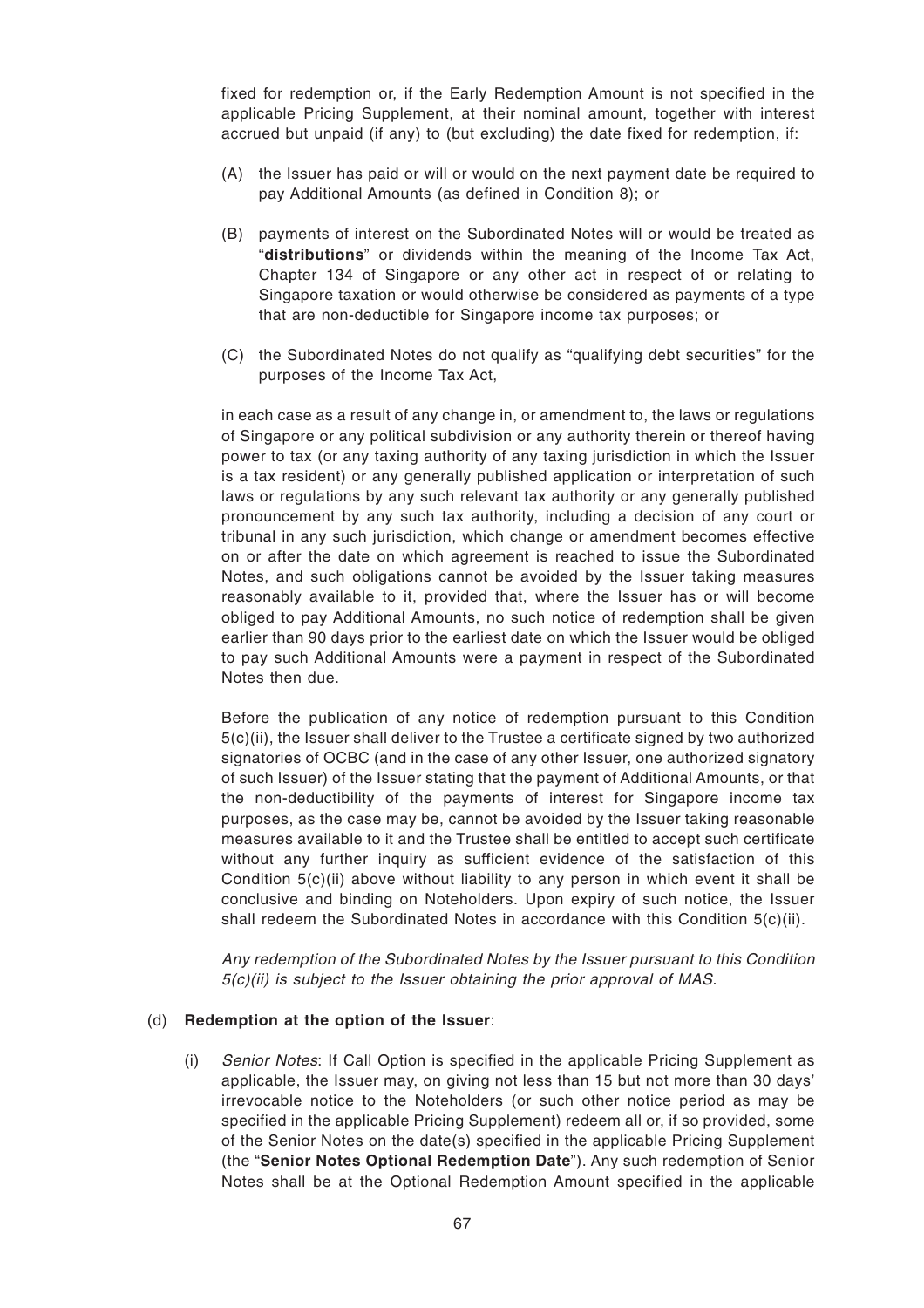Pricing Supplement together with interest accrued but unpaid (if any) to (but excluding) the date fixed for redemption or, if no Optional Redemption Amount is specified in the applicable Pricing Supplement, at their nominal amount together with interest accrued but unpaid (if any) to (but excluding) the date fixed for redemption, in accordance with these Conditions. Any such redemption or exercise must relate to Senior Notes of a nominal amount at least equal to the Minimum Redemption Amount to be redeemed specified in the applicable Pricing Supplement and no greater than the Maximum Redemption Amount to be redeemed specified in the applicable Pricing Supplement.

All Senior Notes in respect of which any such notice is given shall be redeemed on the date specified in such notice in accordance with this Condition 5(d)(i).

In the case of a partial redemption of Senior Notes other than AMTNs, the notice to Noteholders shall also contain the certificate numbers of the Bearer Notes, or in the case of Registered Notes shall specify the nominal amount of Registered Notes drawn and the holder(s) of such Registered Notes, to be redeemed, which shall have been drawn in such place as the Trustee may approve and in such manner as it deems appropriate, subject to compliance with any applicable laws and stock exchange or other relevant authority requirements.

In the case of a partial redemption of AMTNs, the AMTNs to be redeemed must be specified in the notice and selected (i) in a fair and reasonable manner; and (ii) in compliance with any applicable law, directive or requirement of any stock exchange or other relevant authority on which the AMTNs are listed.

(ii) Subordinated Notes: Subject to Condition 5(m), and unless otherwise specified in the Pricing Supplement, if Call Option is specified in the applicable Pricing Supplement as applicable, the Issuer may, on giving not less than 15 days' irrevocable notice to the Noteholders, elect to redeem all, but not some only, of the Subordinated Notes on (i) the relevant First Call Date specified in the applicable Pricing Supplement (which shall not be less than 5 years from the Issue Date); and (ii) any Interest Payment Date following such First Call Date at their Optional Redemption Amount specified in the applicable Pricing Supplement or, if no Optional Redemption Amount is specified in the applicable Pricing Supplement, at their nominal amount together with interest accrued but unpaid (if any) to (but excluding) the date fixed for redemption in accordance with these Conditions.

All Subordinated Notes in respect of which any such notice is given shall be redeemed on the date specified in such notice in accordance with this Condition 5(d)(ii).

The Maturity Date of the Subordinated Notes will not be less than five years from the Issue Date. Any redemption of the Subordinated Notes by the Issuer pursuant to this Condition  $5(d)(ii)$  is subject to the Issuer obtaining the prior approval of MAS.

(e) **Redemption at the option of holders of Senior Notes**: If Put Option is specified in the applicable Pricing Supplement, the Issuer shall, at the option of the holder of any such Senior Note, upon the holder of such Senior Note giving not less than 15 but not more than 30 days' notice to the Issuer (or such other notice period as may be specified in the applicable Pricing Supplement) redeem such Senior Note on the Optional Redemption Date(s) at the Optional Redemption Amount stated in the applicable Pricing Supplement together with interest accrued but unpaid (if any) to (but excluding) the date fixed for redemption.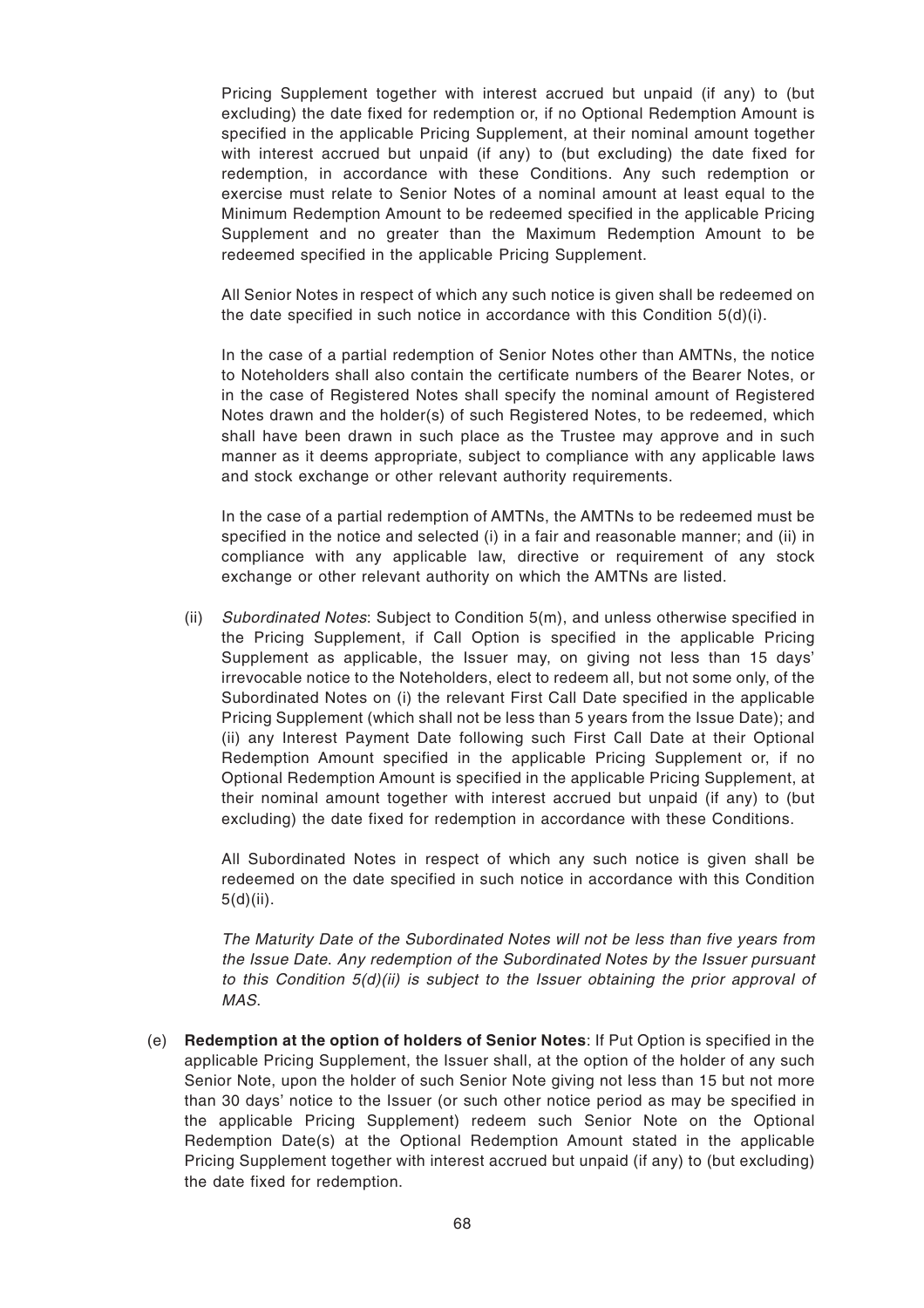To exercise such option the holder must deposit (in the case of Bearer Notes) such Senior Note (together with all unmatured Receipts and Coupons and unexchanged Talons) with any Paying Agent or (in the case of Registered Notes other than AMTNs) the Certificate representing such Senior Note(s) with the Registrar or any Transfer Agent at its specified office, together with a duly completed option exercise notice ("**Exercise Notice**") in the form obtainable from any Paying Agent, the Registrar or any Transfer Agent (as applicable) within the notice period. No such Senior Note so deposited and option exercised may be withdrawn (except as provided in the Agency Agreement) without the prior consent of the Issuer.

Unless otherwise provided in the applicable Pricing Supplement, the Subordinated Notes are not redeemable prior to the Maturity Date at the option of the Noteholders.

(f) **Purchase at the option of Noteholders of Senior Notes**: If VRN Purchase Option is specified in the applicable Pricing Supplement, each Noteholder shall have the option to have all or any of its Variable Rate Notes purchased by the Issuer at their nominal amount on any Interest Payment Date (as defined in Condition 4(n)) and the Issuer will purchase such Variable Rate Notes accordingly. To exercise such option, a Noteholder shall deposit any Variable Rate Notes to be purchased, together with all Coupons relating to such Variable Rate Notes which mature after the date fixed for purchase, together with a duly completed option exercise notice in the form obtainable from the Paying Agent, not later than 5.00 p.m. (Singapore time) on the last day of the VRN Purchase Option Period shown on the face hereof. Any Variable Rate Notes so deposited may not be withdrawn. Such Variable Rate Notes may be held, resold or surrendered to the Paying Agent for cancellation. The Variable Rate Notes so purchased, while held by or on behalf of the Issuer, shall not entitle the holder to vote at any meetings of the Noteholders and shall not be deemed to be outstanding for the purposes of calculating quorums at meetings of the Noteholders or for the purposes of Condition 11(a).

If Purchase Option is specified in the applicable Pricing Supplement, each Noteholder shall have the option to have all or any of its Notes purchased by the Issuer at their nominal amount on any date on which interest is due to be paid on such Notes and the Issuer will purchase such Notes accordingly. To exercise such option, a Noteholder shall deposit any such Notes to be purchased, together with all Coupons relating to such Notes which mature after the date fixed for purchase, together with a duly completed option exercise notice in the form obtainable from the Paying Agent, not later than 5.00 p.m. (Singapore time) on the last day of the Purchase Option shown on the face hereof. Any such Notes so deposited may not be withdrawn. Such Notes may be held, resold or surrendered to the Paying Agent for cancellation. The Notes so purchased, while held by or on behalf of the Issuer, shall not entitle the holder to vote at any meetings of the Noteholders and shall not be deemed to be outstanding for the purposes of calculating quorums at meetings of the Noteholders or for the purposes of Condition 11(a).

(g) **Redemption for Change of Qualification Event in respect of Subordinated Notes**: Subject to Condition 5(m), if as a result of a change or amendment to the relevant requirements issued by MAS, or any change in, or amendment to, the application of official or generally accepted and published interpretation of such relevant requirements issued by MAS or any relevant supervisory authority having jurisdiction over the Issuer, including a ruling or notice issued by MAS or any such relevant supervisory authority, or any interpretation or pronouncement by MAS or any such relevant supervisory authority that provides for a position with respect to such requirements issued by MAS that differs from the previously published official or such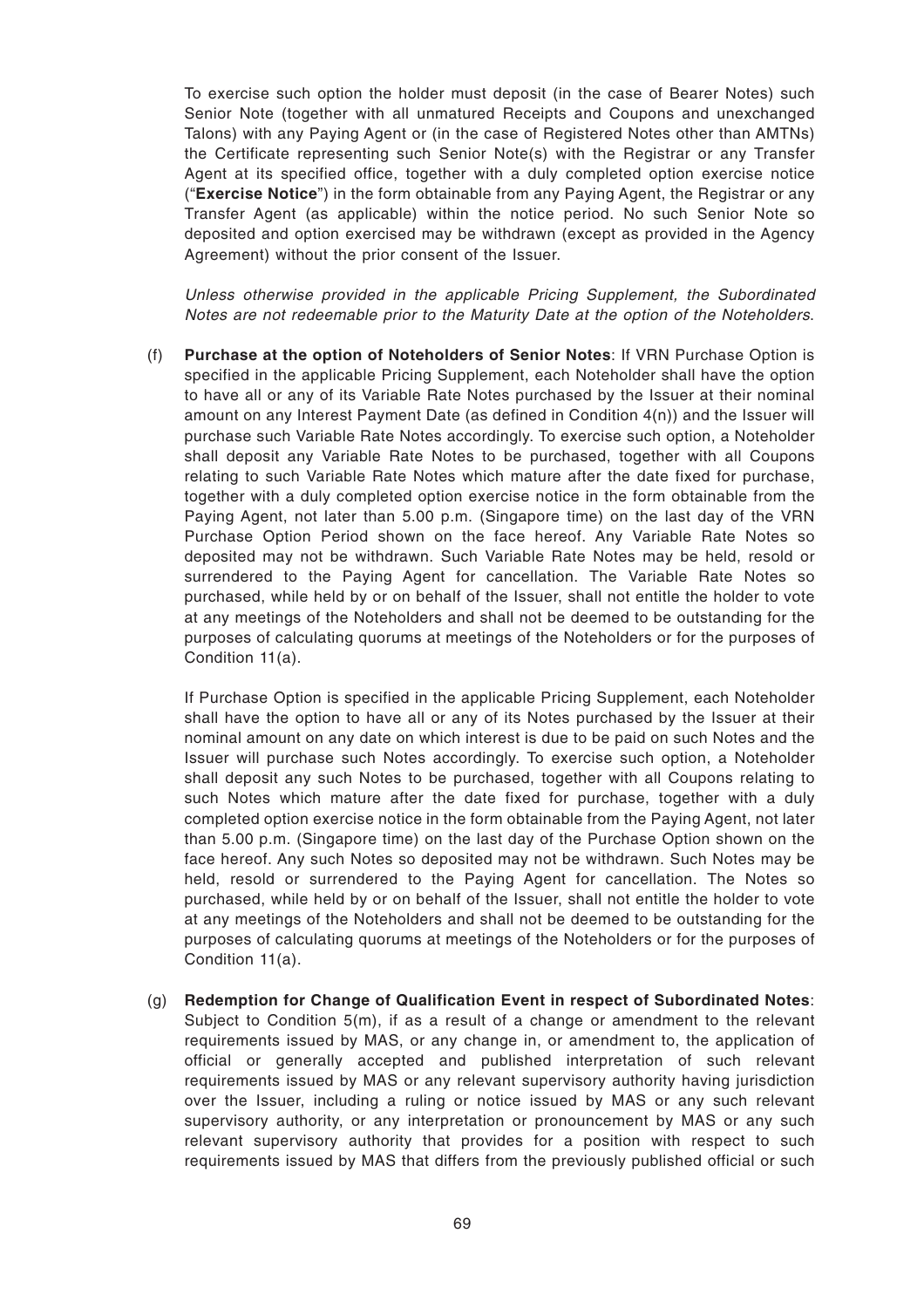generally accepted and published interpretation in relation to similar transactions or which differs from any specific written statements made by MAS or any relevant supervisory authority having jurisdiction over the Issuer in relation to:

- (i) the qualification of the Subordinated Notes as Tier II Capital Securities; or
- (ii) the inclusion of any Subordinated Notes in the calculation of the capital adequacy ratio,

in each case, of the Issuer (either on a consolidated or unconsolidated basis) ("**Eligible Capital**"), which change or amendment:

- (x) becomes, or would become, effective on or after the Issue Date; or
- (y) in the case of a change or amendment to the relevant requirements issued by MAS or any relevant authority, if such change or amendment is expected to be issued by MAS or any relevant supervisory authority on or after the Issue Date,

the relevant Subordinated Notes (in whole or in part) would not qualify as Tier II Capital Securities of the Issuer (excluding, for the avoidance of doubt, non-qualification solely by virtue of the Issuer already having, or coming to have, an issue of securities with an aggregate principal amount up to or in excess of the limit of Tier II Capital Securities permitted pursuant to the relevant legislation and statutory guidelines in force as at the Issue Date) (a "**Change of Qualification Event**"), then the Issuer may, having given not less than 30 but not more than 60 days' prior written notice to the Noteholders in accordance with Condition 16 (which notice shall be irrevocable), redeem in accordance with these Conditions on any Interest Payment Date (if this Subordinated Note is at the relevant time a Floating Rate Note) or at any time (if this Subordinated Note is at the relevant time not a Floating Rate Note) all, but not some only, of the relevant Subordinated Notes, at their Early Redemption Amount or, if no Early Redemption Amount is specified in the applicable Pricing Supplement, at their nominal amount together with interest accrued but unpaid (if any) to (but excluding) the date fixed for redemption in accordance with these Conditions.

Prior to the publication of any notice of redemption pursuant to this Condition  $5(q)$ , the Issuer shall deliver to the Trustee a certificate signed by two authorized signatories of OCBC (and in the case of any other Issuer, one authorized signatory of such Issuer) stating that a Change of Qualification Event has occurred and the Trustee shall be entitled to accept such certificate without any further inquiry as sufficient evidence of the satisfaction of the conditions set out above without liability to any person in which event it shall be conclusive and binding on the Noteholders. Upon expiry of such notice, the Issuer shall redeem the Subordinated Notes in accordance with this Condition  $5(q)$ .

Any redemption of Subordinated Notes by the Issuer pursuant to this Condition 5(g) is subject to the Issuer obtaining the prior approval of MAS.

## (h) **Variation of Subordinated Notes**:

Subject to Condition 5(m), where this Condition 5(h) is specified as being applicable in the relevant Pricing Supplement for the relevant Subordinated Notes, the Issuer may at any time, without any requirement for the consent or approval of the Noteholders and having given not less than 30 nor more than 60 days' notice to the Noteholders in accordance with Condition 16 (which notice shall be irrevocable), vary the terms of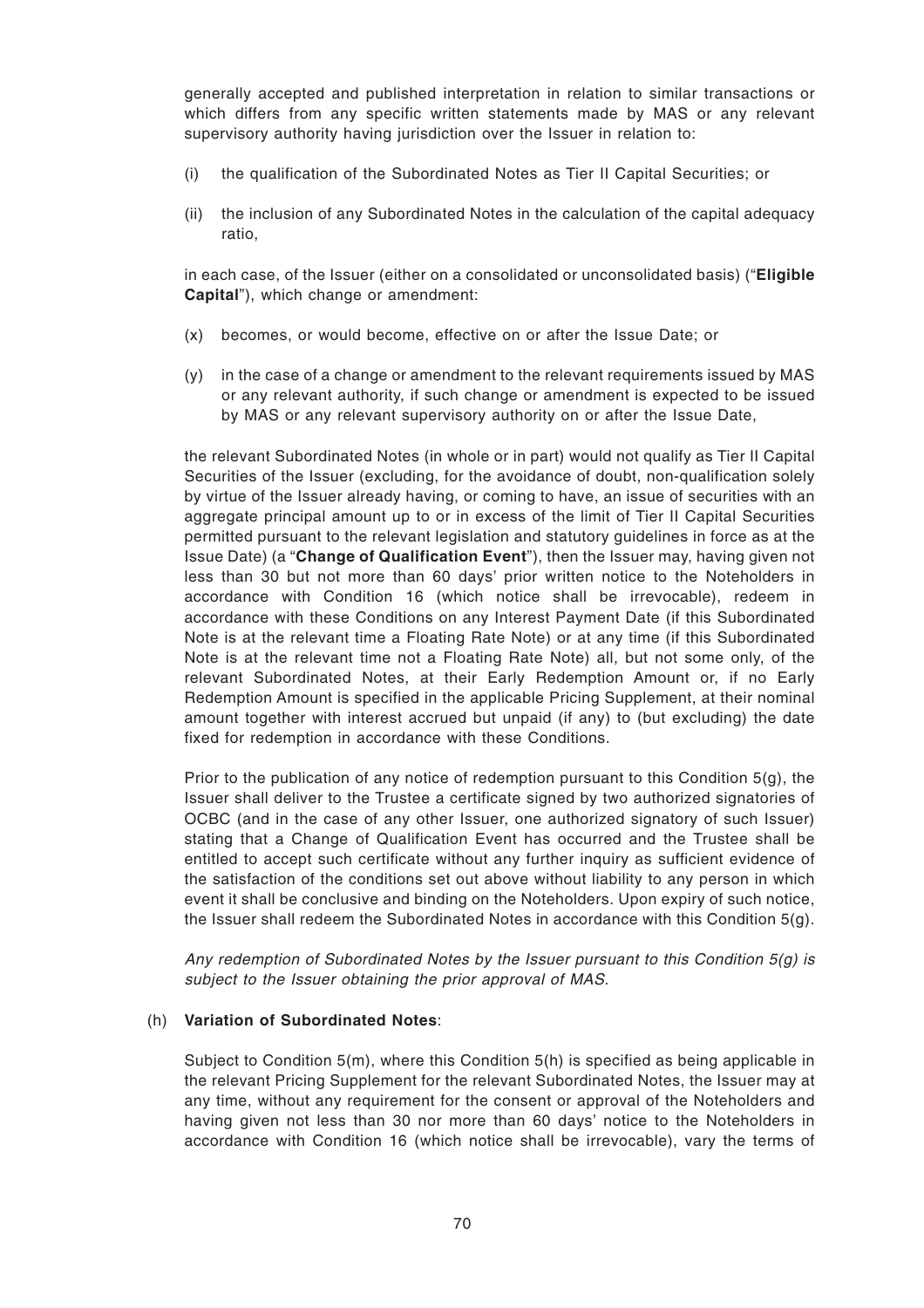those Subordinated Notes, where such variation does not result in terms that are materially less favorable to the Noteholders and so that they remain or, as appropriate, become Qualifying Securities and provided further that:

- (i) such variation does not itself give rise to any right of the Issuer to redeem the varied securities that is inconsistent with the redemption provisions of those Subordinated Notes;
- (ii) neither a Tax Event nor a Capital Event arises as a result of such variation; and
- (iii) the Issuer is in compliance with the rules of any stock exchange on which the Subordinated Notes are for the time being listed or admitted to trading.

In order to give effect to a variation pursuant to this Condition 5(h), the Issuer and the Trustee shall take all such steps, including executing any supplemental deed, as may be necessary or desirable to give effect to such variation. For the avoidance of doubt, the Trustee shall not be responsible or liable for verifying or certifying whether any of the provisions of this Condition 5(h) have been complied with nor incur any liability whatsoever for any failure to do so.

Any variation of the Subordinated Notes by the Issuer pursuant to this Condition 5(h) is subject to the Issuer obtaining the prior approval of MAS.

In this Condition 5(h):

"**Additional Amounts**" means such additional amounts the Issuer shall pay as will result (after withholding or deduction) in receipt by the Noteholders of the sums which would have been receivable (in the absence of such withholding or deduction) from it in respect of their Subordinated Notes;

a "**Capital Event**" will be deemed to have occurred if any Subordinated Notes are not, or cease to be, eligible in their entirety to be treated as Tier II Capital Securities of the Relevant Issuer;

"**Qualifying Securities**" means securities, whether debt, equity, interests in limited partnerships or otherwise, issued directly or indirectly by the Issuer that:

- (i) (A) qualify (in whole or in part) as Tier II Capital Securities; or
	- (B) may be included (in whole or in part) in the calculation of the capital adequacy ratio,

in each case of  $(x)$  the Issuer, on an unconsolidated basis, or  $(y)$  the Issuer and its subsidiaries, on a consolidated basis;

- (ii) shall:
	- (A) include a ranking at least equal to that of the Subordinated Notes;
	- (B) have at least the same interest rate and the same Interest Payment Dates as those from time to time applying to the Subordinated Notes;
	- (C) have the same redemption rights as the Subordinated Notes;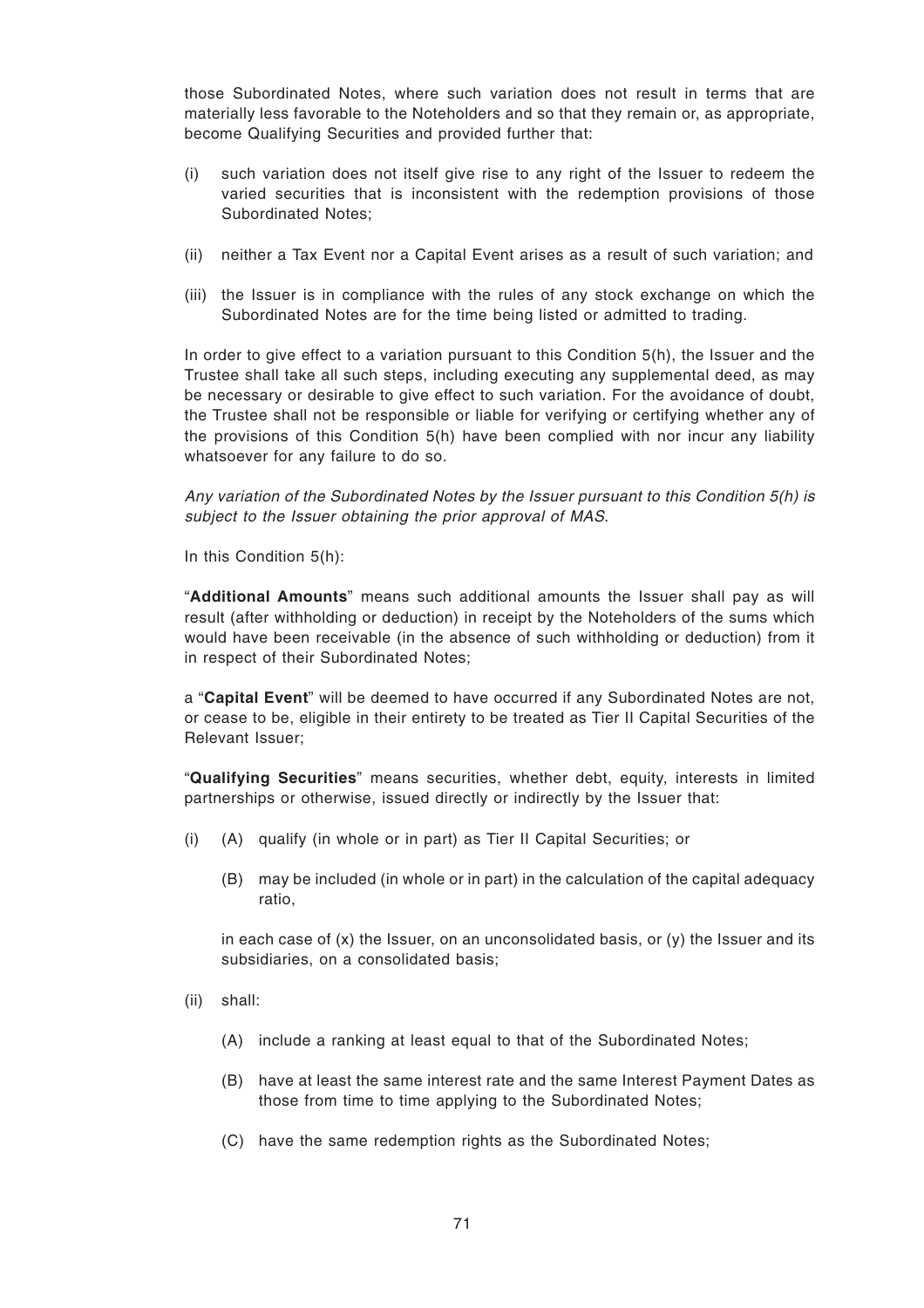- (D) preserve any existing rights under the Subordinated Notes to any accrued interest which has not been paid in respect of the period from (and including) the Interest Payment Date last preceding the date of variation; and
- (E) if applicable, are assigned (or maintain) the same or higher credit ratings as were assigned to the Subordinated Notes immediately prior to such variation; and
- (iii) are listed on the Singapore Exchange Securities Trading Limited (or such other stock exchange approved by the Trustee) if the Subordinated Notes were listed immediately prior to such variation.

a "**Tax Event**" is deemed to have occurred if, in making any payments on any Subordinated Notes, the Issuer has paid or will or would on the next payment date be required to pay any Additional Amounts under the laws or regulations of a Relevant Taxing Jurisdiction (as defined in Condition 8) or any political subdivision or any authority therein or thereof having power to tax (or any taxing authority of any taxing jurisdiction in which the Issuer is a tax resident) or any generally published application or interpretation of such laws or regulations by any relevant tax authority or any generally published pronouncement by any such tax authority, including a decision of any court or tribunal in any such jurisdiction, and the Issuer cannot avoid the foregoing by taking measures reasonably available to it.

If a variation has occurred pursuant to, or otherwise in accordance with, this Condition 5(h), such event will not constitute a Default under these Conditions.

- (i) **Partly Paid Notes**: If the Notes are specified in the applicable Pricing Supplement as being Partly Paid Notes, such Notes will be redeemed, whether at maturity, early redemption or otherwise, in accordance with the provisions of this Condition 5(h) and the provisions specified in the applicable Pricing Supplement.
- (j) **Purchases**: The Issuer and any of its subsidiaries (with the prior approval of MAS, for so long as the Issuer is required to obtain such approval, in the case of Subordinated Notes) may at any time purchase Notes (provided that all unmatured Receipts and Coupons and unexchanged Talons relating thereto are attached thereto or surrendered therewith) in the open market or otherwise at any price in accordance with all relevant laws and regulations and, for so long as the Notes are listed, the requirements of the relevant stock exchange. The Issuer or any such subsidiary may, at its option (with the prior approval of MAS, for so long as the Issuer is required to obtain such approval, in the case of Subordinated Notes), retain such purchased Notes for its own account and/or resell or cancel or otherwise deal with them at its discretion.
- (k) **Cancellation**: All Notes purchased by or on behalf of the Issuer or any of its subsidiaries may be surrendered for cancellation, in the case of Bearer Notes, by surrendering each such Note together with all unmatured Receipts and Coupons and all unexchanged Talons to the Issuing and Paying Agent and, in the case of Registered Notes (other than AMTNs), by surrendering the Certificate representing such Notes to the Registrar and, in each case, if so surrendered, shall, together with all Notes redeemed by the Issuer, be cancelled forthwith (together with all unmatured Receipts and Coupons and unexchanged Talons attached thereto or surrendered therewith). Any Notes so surrendered for cancellation may not be reissued or resold and the obligations of the Issuer in respect of any such Notes shall be discharged. Any Subordinated Note that is Written-off in full in accordance with Condition 6 or converted in full if and as described in the applicable Pricing Supplement shall be automatically cancelled.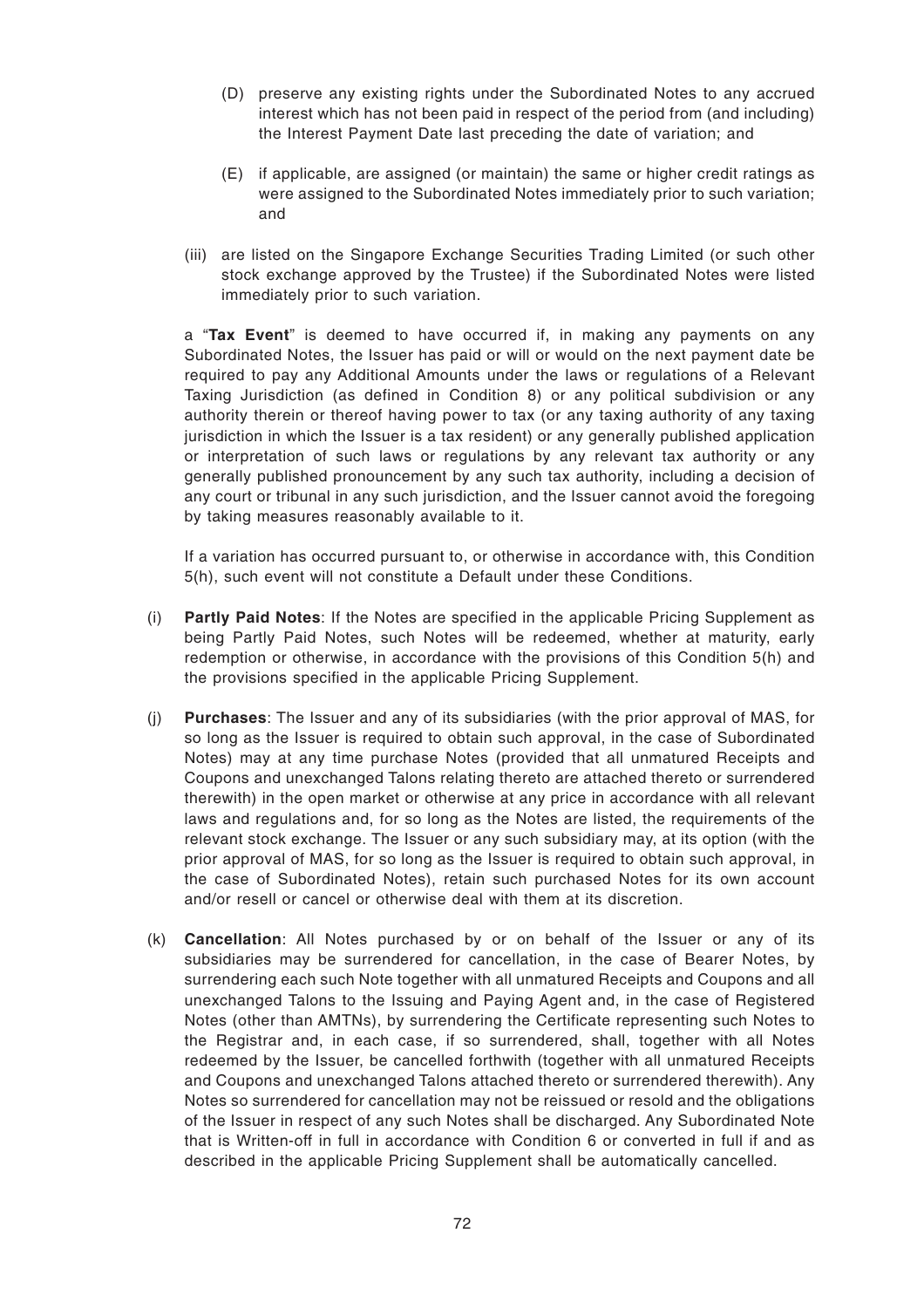If any AMTN represented by an AMTN Certificate is redeemed or purchased and cancelled in accordance with this Condition 5 then (i) the applicable AMTN Certificate will be deemed to be surrendered and cancelled without any further formality, and (ii) where some, but not all, of the AMTNs represented by that AMTN Certificate are so redeemed, the Issuer will, promptly and without charge, issue and deliver, and procure the authentication by the Australian Agent of, a new AMTN Certificate in respect of those AMTNs that had been represented by the original AMTN Certificate and which remain outstanding following such redemption.

- (l) **No Obligation to Monitor**: In the case of Notes other than AMTNs, the Trustee shall not be under any duty to monitor whether any event or circumstance has happened or exists within this Condition 5 and will not be responsible to the Noteholders, Receiptholders or Couponholders for any loss arising from any failure by it to do so. Unless and until the Trustee has notice in writing of the occurrence of any event or circumstance within this Condition 5, it shall be entitled to assume that no such event or circumstance exists.
- (m) **Redemption or Variation of Subordinated Notes**: Without prejudice to any provisions in this Condition 5, any redemption pursuant to Condition 5(c)(ii), Condition 5(d)(ii) or Condition 5(g) or variation pursuant to Condition 5(h) of Subordinated Notes by the Issuer is subject to the Issuer obtaining the prior approval of MAS.

These Conditions may be amended, modified or varied in relation to any Series of Notes by the terms of the applicable Pricing Supplement in relation to such Series.

# **6 Loss Absorption upon a Trigger Event in respect of Subordinated Notes**

(a) The applicable Pricing Supplement will specify whether "Write-off" or "Conversion" applies as the relevant Loss Absorption Option upon the occurrence of a Trigger Event in relation to the Subordinated Notes to which it relates. If "Write-off" is specified, the provisions of Conditions 6(b) and (c) shall apply. If "Conversion" is specified, the terms applicable thereto will be specified in the applicable Pricing Supplement.

## (b) **Write-off on a Trigger Event**:

- (i) If "Write-off" is specified as the Loss Absorption Option in the applicable Pricing Supplement for any Subordinated Notes, and if a Trigger Event occurs, the Issuer shall, upon the issue of a Trigger Event Notice, irrevocably and without the need for the consent of the Trustee or the holders of any Subordinated Notes, procure that the Registrar shall reduce the principal amount and cancel any accrued but unpaid interest of each Subordinated Note (in whole or in part) by an amount equal to the Trigger Event Write-off Amount per Subordinated Note (a "**Write-off**", and "**Written-off**" shall be construed accordingly). Once any principal or interest under a Subordinated Note has been Written-off, it will be extinguished and will not be restored in any circumstances, including where the relevant Trigger Event ceases to continue. No Noteholder may exercise, claim or plead any right to any Trigger Event Write-off Amount, and each Noteholder shall be deemed to have waived all such rights to such Trigger Event Write-off Amount.
- (ii) If a Trigger Event Notice has been given in respect of any Subordinated Notes in accordance with this Condition 6(b), transfers of any such Subordinated Notes that are the subject of such notice shall not be permitted during the Suspension Period. From the date on which a Trigger Event Notice in respect of any Subordinated Notes in accordance with this Condition 6(b) is issued by the Issuer to the end of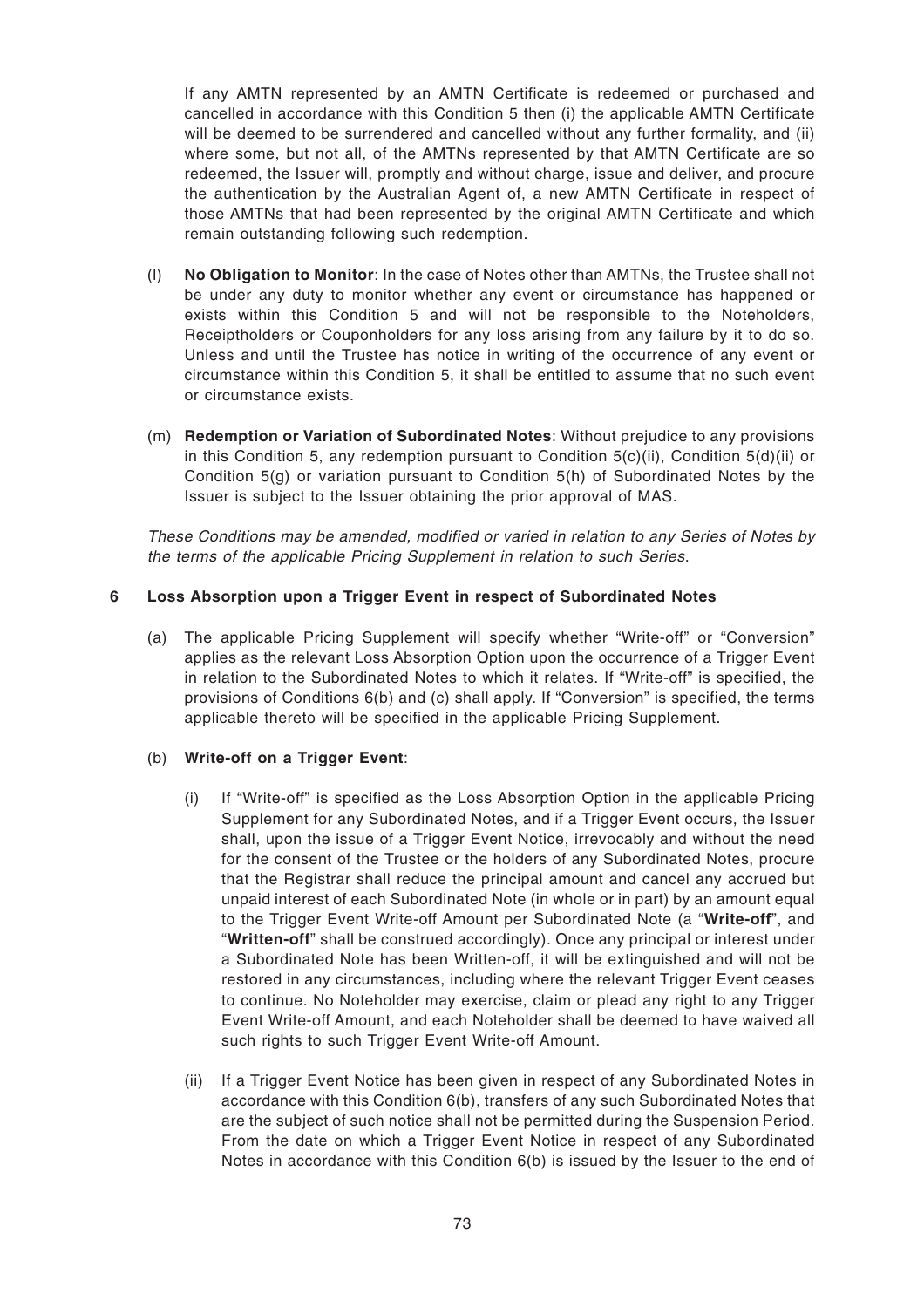the Suspension Period, the Trustee and the Registrar shall not register any attempted transfer of any Subordinated Notes. As a result, such an attempted transfer will not be effective.

(iii) Any reference in these Conditions to principal in respect of the Subordinated Notes shall refer to the principal amount of the Subordinated Note(s), reduced by any applicable Write-off(s).

Any Write-off of Subordinated Notes is subject to the availability of procedures to effect the Write-off in the relevant clearing systems. For the avoidance of doubt, however, any Write-off of any Subordinated Notes under this Condition 6 will be effective upon the date that the Issuer specifies in the Trigger Event Notice (or as may otherwise be notified in writing to Subordinated Noteholders, the Trustee and Agents by the Issuer) notwithstanding any inability to operationally effect any such Write-off in the relevant clearing system(s).

## (c) **Multiple Trigger Events and Write-offs in part**:

- (i) Where only part of the principal or interest of Additional Tier I Capital Securities or Tier II Capital Securities of the Issuer is to be Written-off, the Issuer shall use reasonable endeavors to conduct any Write-off such that:
	- (A) holders of any Series of Subordinated Notes are treated ratably and equally;
	- (B) the Write-off of any Subordinated Notes is conducted only to the extent that the Trigger Event Write-off Amount (as applicable) exceeds the aggregate nominal amount of all Additional Tier I Capital Securities of the Issuer that are capable of being written-off or converted under any applicable laws and/or their terms of issue, so as to Write-off Tier II Capital Securities of the Issuer (including the Subordinated Notes) in an aggregate nominal amount equal to the amount of that excess; and
	- (C) the Write-off of any Subordinated Notes is conducted on a pro rata and proportionate basis with all other Tier II Capital Securities of the Issuer, to the extent that such Tier II Capital Securities are capable of being written-off or converted under any applicable laws and/or their terms of issue analogous to these Conditions.

Any loss absorption action to be taken in respect of any Common Equity Tier I Capital shall not be required before a Write-off or conversion (if applicable) of any Subordinated Notes can be effected in accordance with these Conditions.

(ii) Any Series of Subordinated Notes may be subject to one or more Write-offs in part (as the case may be), except where such Series of Subordinated Notes has been Written-off in its entirety.

## (d) **Definitions**:

In this Condition 6:

"**Common Equity Tier I Capital**" means:

- (i) any security issued by the Issuer; or
- (ii) any other similar instrument issued by any subsidiary of the Issuer,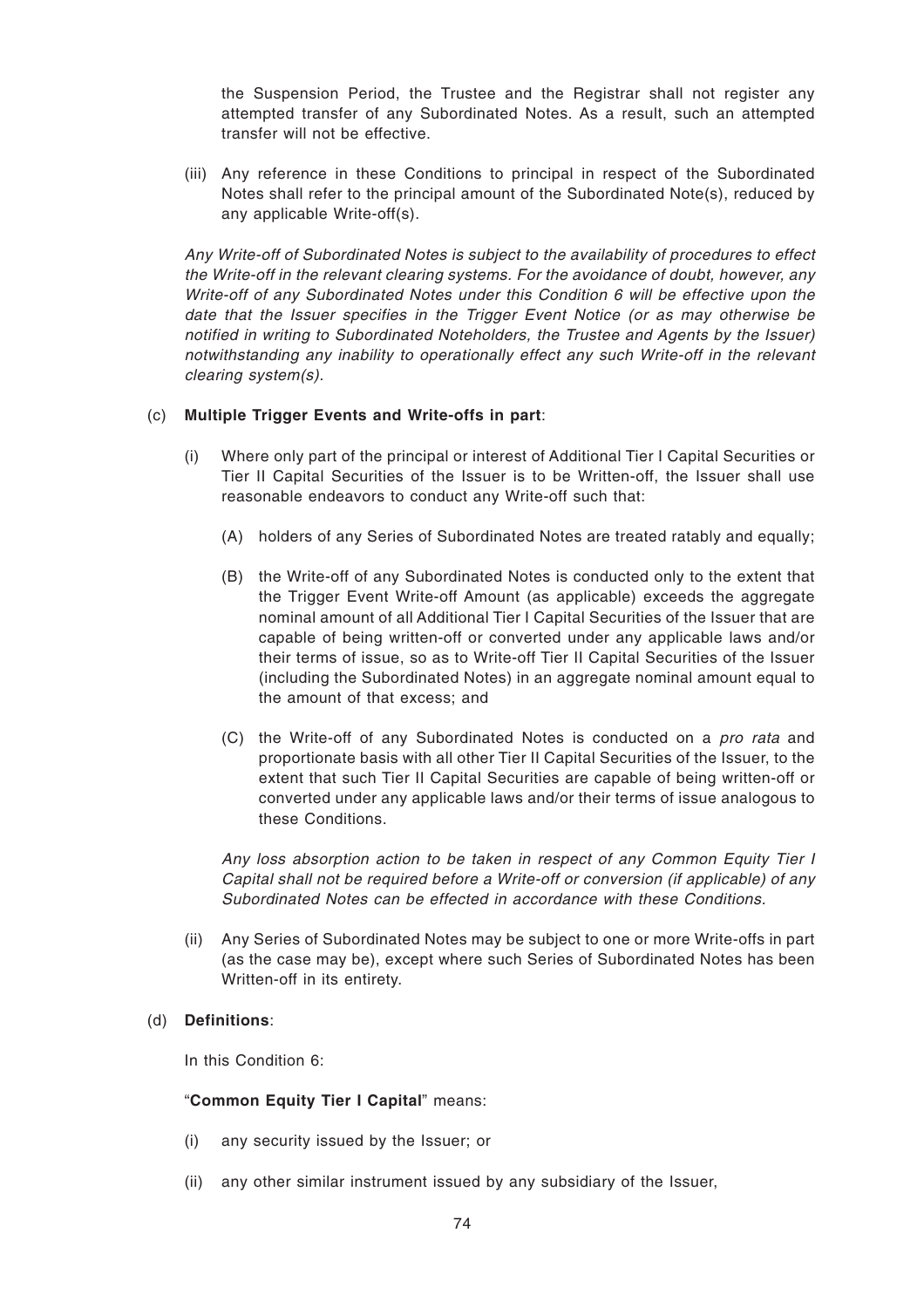that, in each case, constitutes Common Equity Tier I Capital of the Issuer, on an unconsolidated basis, pursuant to the relevant requirements set out in MAS Notice 637;

"**Loss Absorption Option**" means such loss absorption option as may be specified in the applicable Pricing Supplement in respect of any Subordinated Notes;

"**Trigger Event**" means the earlier of:

- (i) MAS notifying the Issuer in writing that it is of the opinion that a Write-off or conversion is necessary, without which the Issuer would become non-viable; and
- (ii) a decision by MAS to make a public sector injection of capital, or equivalent support, without which the Issuer would have become non-viable, as determined by MAS;

"**Trigger Event Notice**" means the notice specifying that a Trigger Event has occurred, which shall be issued by the Issuer not more than two Business Days after the occurrence of a Trigger Event to the holders of the Subordinated Notes, the Trustee and the Issuing and Paying Agent in accordance with Condition 16 and which shall state with reasonable detail the nature of the relevant Trigger Event and, if applicable, specify, as applicable (A) the Trigger Event Write-off Amount per Subordinated Note to be Written-off or (B) details of any conversion consistent with any mechanics specified in the applicable Pricing Supplement. For the purposes of this definition, a Trigger Event Notice shall be deemed to be delivered on a Business Day if it is received by the Trustee at its principal place of business and by the Issuing and Paying Agent and the Registrar at their respective specified offices during normal business hours;

"**Trigger Event Write-off Amount**" means the amount of interest and/or principal to be Written-off as the Issuer determines is required to be Written-off for the Trigger Event to cease to continue. For the avoidance of doubt, the Write-off will be effected in full even in the event that the amount Written-off is not sufficient for the Trigger Event to cease to continue.

## (e) **Role of the Issuer, the Trustee and the Agents**:

Notwithstanding anything to the contrary that may be set out in these Conditions, the Trust Deed, the Agency Agreement, the applicable Pricing Supplement or any other document relating to the Subordinated Notes:

- (i) neither the Trustee nor any Agent shall be under any duty to determine, monitor or report whether a Trigger Event has occurred or circumstances exist which may lead to the occurrence of a Trigger Event and will not be responsible or liable to the Noteholders or any other person for any loss arising from any failure by it to do so, except where such failure is due to the fraud, negligence or wilful misconduct of the Trustee or such Agent. Unless and until the Trustee and the Issuing and Paying Agent receive a Trigger Event Notice in accordance with this Condition 6 and the other Agents are expressly notified in writing, each of them shall be entitled to assume that no such event or circumstance has occurred or exists;
- (ii) each of the Trustee and each Agent shall be entitled without further enquiry and without liability to any Noteholder or any other person to rely on any Trigger Event Notice and such Trigger Event Notice shall be conclusive evidence of the occurrence of the Trigger Event and conclusive and binding on Noteholders;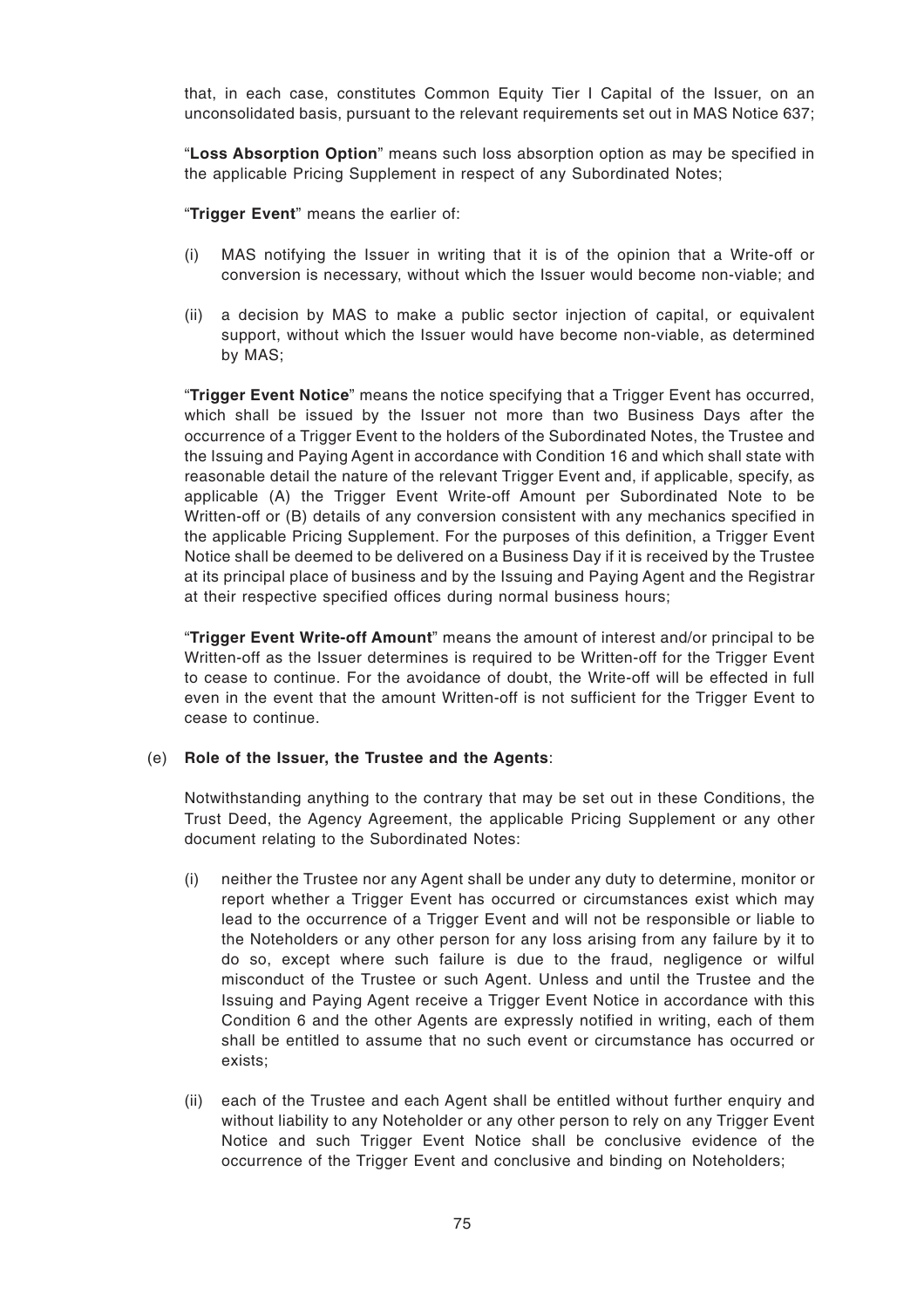- (iii) neither the Trustee nor any Agent shall be under any duty to determine or calculate, or verify any determination or calculation of or relating to, any Trigger Event Write-off Amount and will not be responsible or liable to the Noteholders or any other person for any loss arising from any failure by it to do so, except where such failure is due to the fraud, negligence or wilful misconduct of the Trustee or such Agent;
- (iv) each of the Trustee, the Agents, Euroclear, Clearstream, Luxembourg, CDP, The Depository Trust & Clearing Corporation (the "**DTC**") and any other relevant clearing system shall be entitled without further enquiry and without liability to any Noteholder or any other person to rely on any Trigger Event Notice and the Trigger Event Write-off Amount specified therein shall, as to the amount of interest and/or principal to be Written-off, be conclusive and binding on Noteholders;
- (v) as long as such Subordinated Notes are held in global form, neither the Trustee nor any Agent shall, in any circumstances, be responsible or liable to the Issuer, the Noteholders or any other person for any act, omission or default by Euroclear, Clearstream, Luxembourg, CDP, DTC or any other relevant clearing system, or its respective participants, members, any broker-dealer or any other relevant third party with respect to the notification and/or implementation of any Write-off by any of them in respect of such Subordinated Notes;
- (vi) once the Issuer has delivered a Trigger Event Notice to the Trustee pursuant to this Condition 6:
	- (A) the Trustee shall not be obliged to take any action pursuant to any direction, instruction or request provided to it pursuant to an Extraordinary Resolution (as defined in the Trust Deed) or a resolution passed at a meeting of Noteholders; and
	- (B) any direction, instruction or request given to the Trustee pursuant to an Extraordinary Resolution or a resolution passed at a meeting of Noteholders prior to the date of the Trigger Event Notice shall cease automatically and shall be null and void and of no further effect,

provided that any action taken by the Trustee in respect of any such Subordinated Notes shall only be taken after the relevant Suspension Period;

- (vii) the Issuer, the Trustee and each Agent shall, without the need for the consent or approval of the holders of any Subordinated Notes (or any further action or direction on the part of Noteholders), take any and all such steps in accordance with the Agency Agreement as may be necessary or desirable to give effect to any Trigger Event and any Write-off following the occurrence of the Trigger Event and to reflect the same in the records of Euroclear, Clearstream, Luxembourg, CDP, DTC or any other relevant clearing system; and
- (viii) the Trust Deed and Agency Agreement contain certain other protections and disclaimers as applicable to the Trustee and Agents in relation to Condition 6 and each Noteholder shall be deemed to have authorized, directed and requested the Trustee, the Registrar and the other Agents, as the case may be, to take any and all such steps as may be necessary or desirable to give effect to any Trigger Event and any Write-off following the occurrence of the Trigger Event.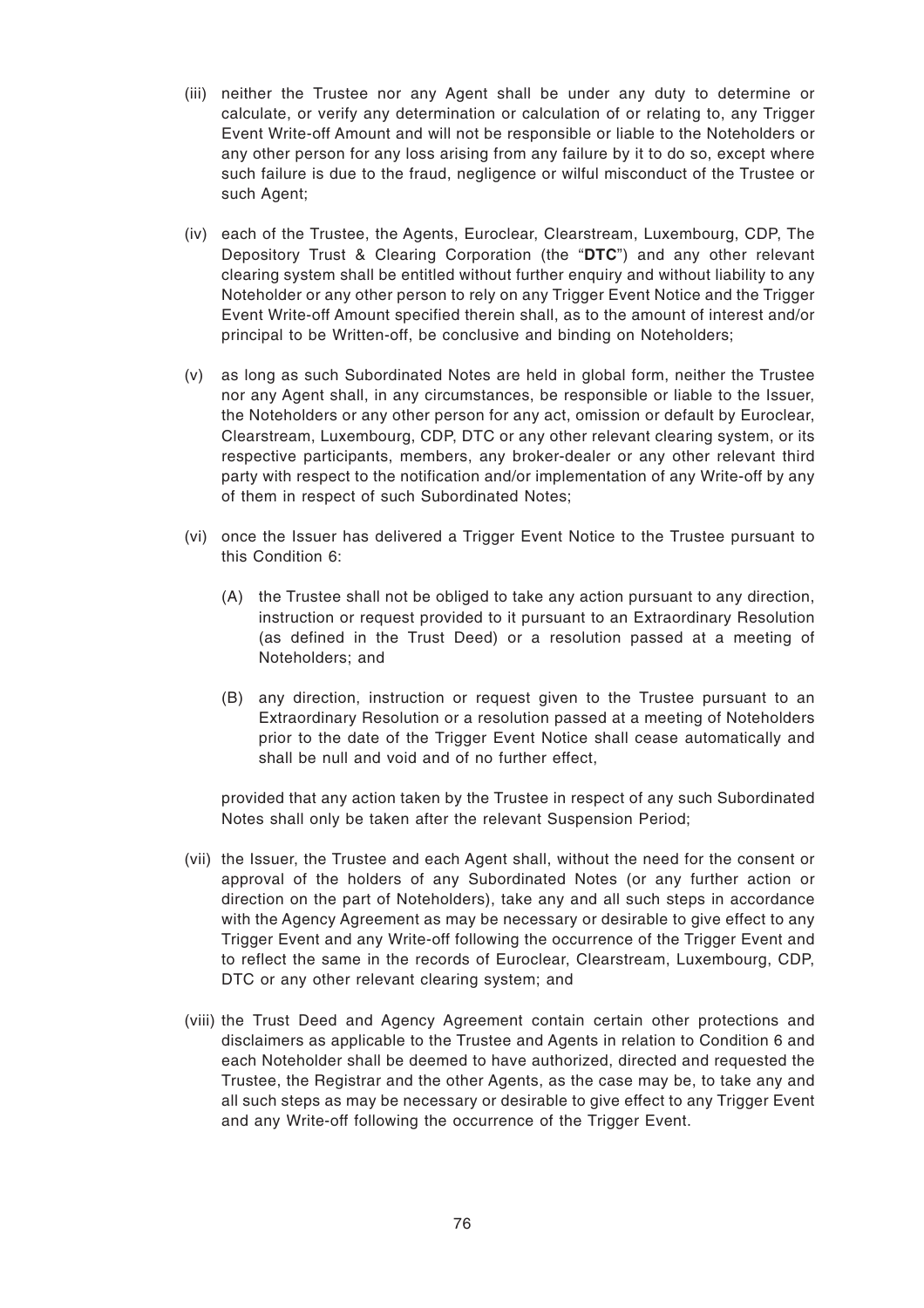## **7 Payments and Talons**

- (a) **Bearer Notes not held in the CMU**: Payments of principal and interest in respect of Bearer Notes not held in the CMU shall, subject as mentioned below, be made against presentation and surrender of the relevant Receipts (in the case of payments of Installment Amounts other than on the due date for redemption and provided that the Receipt is presented for payment together with its relevant Note), Notes (in the case of all other payments of principal and, in the case of interest, as specified in Condition  $7(h)(vi)$  or Coupons (in the case of interest, save as specified in Condition  $7(h)(ii)$ ), as the case may be:
	- (i) in the case of a currency other than Renminbi, at the specified office of any Paying Agent outside the United States by a check payable in the relevant currency drawn on, or, at the option of the holder, by transfer to an account denominated in such currency with, a Bank; and
	- (ii) in the case of Renminbi where the Notes are cleared through CDP, by transfer to a Renminbi account maintained by or on behalf of a Noteholder with a bank in Singapore or Hong Kong.

In this Condition 7(a), "**Bank**" means a bank in the principal financial center for such currency or, in the case of Euro, in a city in which banks have access to the TARGET System.

- (b) **Bearer Notes held in the CMU**: Payments of principal and interest in respect of Bearer Notes held in the CMU will be made to the person(s) for whose account(s) interests in the relevant Bearer Note are credited as being held with the CMU in accordance with the CMU Rules (as defined in the Agency Agreement) at the relevant time as notified to the CMU Lodging and Paying Agent by the CMU in a relevant CMU Instrument Position Report (as defined in the Agency Agreement) or any other relevant notification by the CMU, which notification shall be conclusive evidence of the records of the CMU (save in the case of manifest error) and payment made in accordance thereof shall discharge the obligations of the Issuer in respect of that payment.
- (c) **Registered Notes (other than AMTNs) not held in the CMU**: This Condition 7(c) does not apply to AMTNs.
	- (i) Payments of principal (which for the purposes of this Condition 7(c) shall include final Installment Amounts but not other Installment Amounts) in respect of Registered Notes shall be made against presentation and surrender of the relevant Certificates at the specified office of any of the Transfer Agents or of the Registrar and in the manner provided in Condition 7(a)(ii).
	- (ii) Interest (which for the purpose of this Condition 7(c) shall include all Installment Amounts other than final Installment Amounts) on Registered Notes shall be paid to the person shown on the Register at the close of business (i) on the fifteenth day before the due date for payment thereof or (ii) in the case of Renminbi, on the fifth day before the due date for payment thereof (the "**Record Date**"). Payments of interest on each Registered Note shall be made:
		- (x) in the case of a currency other than Renminbi, in the relevant currency by check drawn on a Bank and mailed to the holder (or to the first named of joint holders) of such Note at its address appearing in the Register. Upon application by the holder to the specified office of the Registrar or any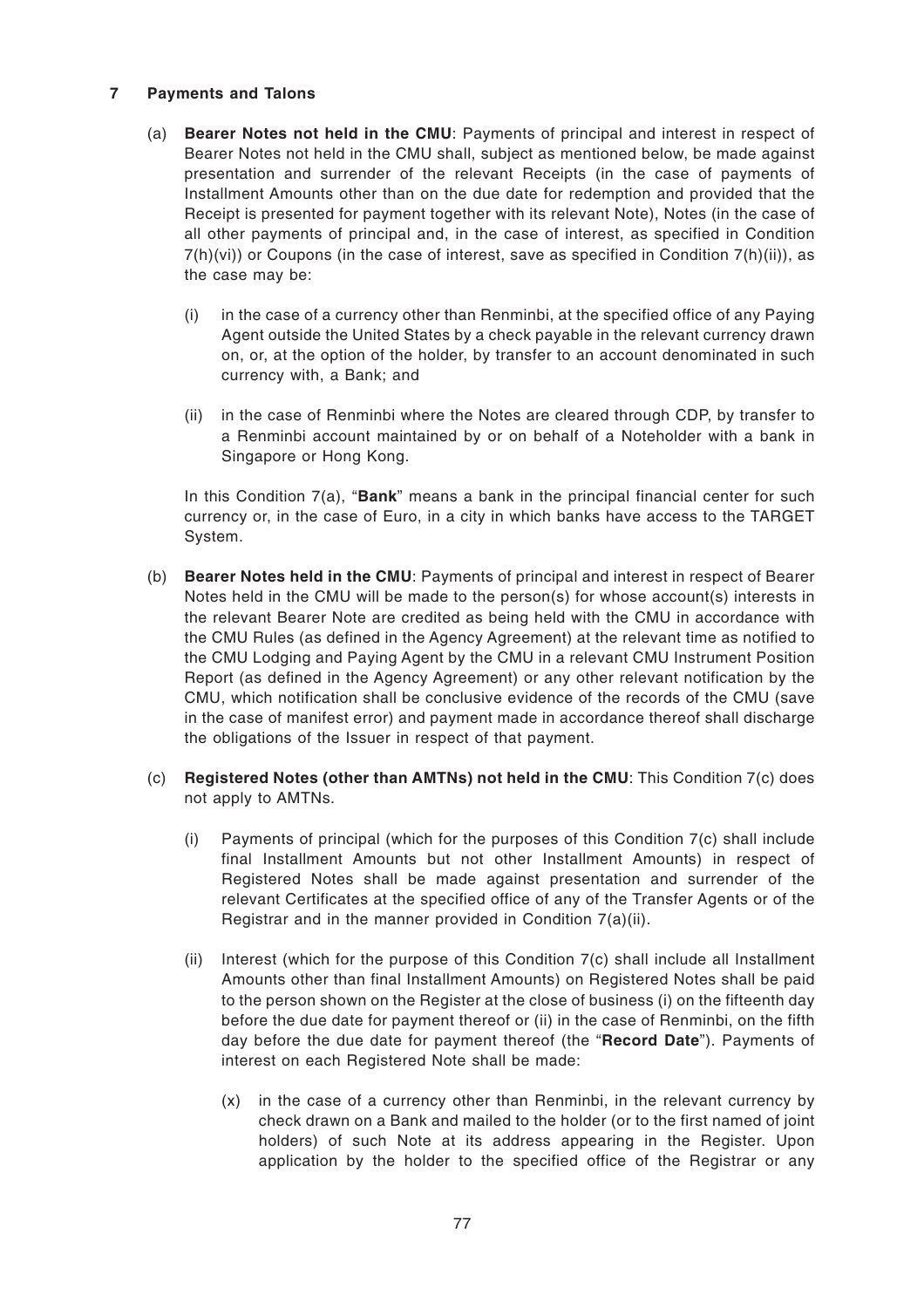Transfer Agent before the Record Date, such payment of interest may be made by transfer to an account in the relevant currency maintained by the payee with a Bank; and

 $(y)$  in the case of Renminbi where the Notes are cleared through CDP, by transfer to the registered account of the Noteholder.

In this Condition 7(c)(ii), "**registered account**" means the Renminbi account maintained by or on behalf of the Noteholder with a bank in Singapore or Hong Kong, details of which appear on the Register at the close of business on the fifth business day before the due date for payment.

- (iii) Noteholders will not be entitled to any interest or other payment for any delay after the due date in receiving the amount due on a Note if the due date is not a relevant business day, if the Noteholder is late in surrendering or cannot surrender its Certificate (if required to do so) or if a check mailed in accordance with Condition 7(c)(ii) arrives after the due date for payment.
- (d) **Registered Notes (other than AMTNs) held in the CMU**: This Condition 7(d) does not apply to AMTNs.

Payments of principal and interest in respect of Registered Notes held in the CMU will be made to the person(s) for whose account(s) interests in the relevant Registered Note are credited as being held with the CMU in accordance with the CMU Rules (as defined in the Agency Agreement) at the relevant time as notified to the CMU Lodging and Paying Agent by the CMU in a relevant CMU Instrument Position Report (as defined in the Agency Agreement) or any other relevant notification by the CMU, which notification shall be conclusive evidence of the records of the CMU (save in the case of manifest error) and payment made in accordance thereof shall discharge the obligations of the Issuer in respect of that payment.

For so long as any of the Notes that are cleared through the CMU are represented by a Global Note or a Global Certificate, payments of interest or principal will be made to the persons for whose account a relevant interest in that Global Note or, as the case may be, that Global Certificate is credited as being held by the operator of the CMU at the relevant time, as notified to the CMU Lodging and Paying Agent by the operator of the CMU in a relevant CMU instrument position report (as defined in the rules of the CMU) or in any other relevant notification by the operator of the CMU. Such payment will discharge the Issuer's obligations in respect of that payment. Any payments by the CMU participants to indirect participants will be governed by arrangements agreed between the CMU participants and the indirect participants and will continue to depend on the inter-bank clearing system and traditional payment methods. Such payments will be the sole responsibility of such CMU participants.

(e) **Payments in the United States**: Notwithstanding the foregoing, if any Bearer Notes are denominated in U.S. dollars, payments in respect thereof may be made at the specified office of any Paying Agent in New York City in the same manner as aforesaid if (i) the Issuer shall have appointed Paying Agents with specified offices outside the United States with the reasonable expectation that such Paying Agents would be able to make payment of the amounts on the Notes in the manner provided above when due, (ii) payment in full of such amounts at all such offices is illegal or effectively precluded by exchange controls or other similar restrictions on payment or receipt of such amounts and (iii) such payment is then permitted by United States law, without involving, in the opinion of the Issuer, any adverse tax consequence to the Issuer.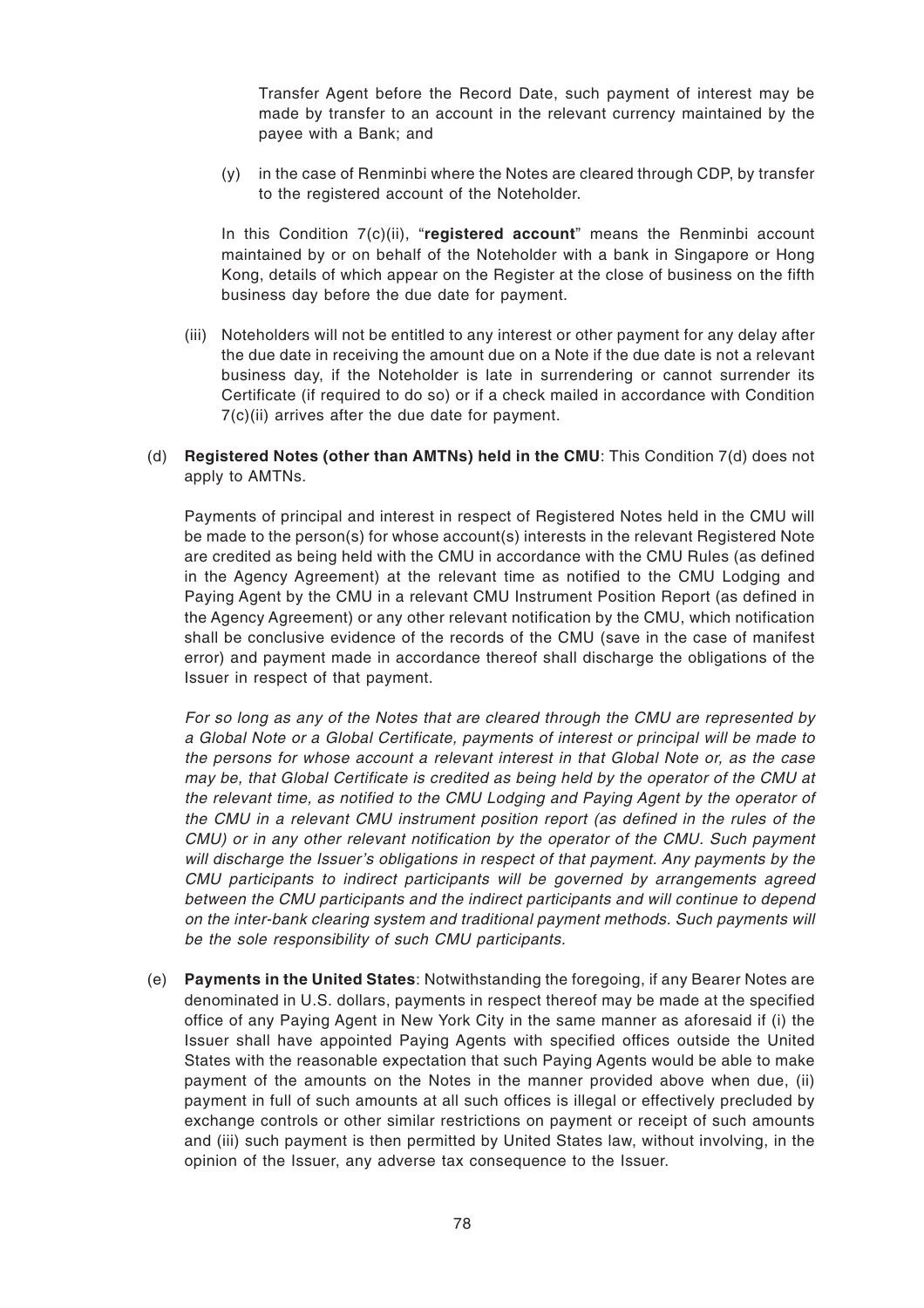- (f) **Payments subject to fiscal laws**: All payments are subject in all cases to any applicable fiscal or other laws, regulations and directives in the place of payment or other laws to which the Issuer agrees to be subject and the Issuer will not be liable for any taxes or duties of whatever nature imposed or levied by such laws, regulations, directives or agreements, but without prejudice to the provisions of Condition 8. No commission or expenses shall be charged to the Noteholders, Receiptholders or Couponholders in respect of such payments.
- (g) **Appointment of Agents**: The Issuing and Paying Agent, the CMU Lodging and Paying Agent, the CDP Paying Agent, the Paying Agents, the Registrar, the Australian Agent, the Transfer Agents and the Calculation Agent initially appointed by the Issuer and their respective specified offices are listed below. The Issuing and Paying Agent, the CMU Lodging and Paying Agent, the CDP Paying Agent, the Paying Agents, the Registrar, the Australian Agent, the Transfer Agents and the Calculation Agent act solely as agents of the Issuer and do not assume any obligation or relationship of agency or trust for or with any Noteholder, Receiptholders or Couponholder. The Issuer reserves the right at any time with the approval of the Trustee to vary or terminate the appointment of the Issuing and Paying Agent, the CMU Lodging and Paying Agent, the CDP Paying Agent, any other Paying Agent, the Registrar, the Australian Agent, any Transfer Agent or the Calculation Agent(s) and to appoint additional or other Paying Agents or Transfer Agents, provided that the Issuer shall at all times maintain (i) an Issuing and Paying Agent, (ii) a Registrar or Australian Agent (as applicable) in relation to Registered Notes, (iii) a Transfer Agent in relation to Registered Notes, (iv) a CMU Lodging and Paying Agent in relation to Notes cleared through the CMU, (v) a CDP Paying Agent in relation to Notes cleared through CDP, (vi) one or more Calculation Agent(s) where these Conditions so require, (vii) such other agents as may be required by any other stock exchange on which the Notes may be listed in each case, as approved by the Trustee and (viii) a Paying Agent with a specified office in a European Union member state that will not be obliged to withhold or deduct tax pursuant to any law implementing European Council Directive 2003/48/EC or any other Directive implementing the conclusions of the ECOFIN Council meeting of 26-27 November 2000.

In addition, the Issuer shall forthwith appoint a Paying Agent in New York City in respect of any Bearer Notes denominated in U.S. dollars in the circumstances described in Condition 7(e) above.

Notice of any such change or any change of any specified office shall promptly be given to the Noteholders.

## (h) **Unmatured Coupons and Receipts and unexchanged Talons**:

(i) Upon the due date for redemption of Bearer Notes which comprise Fixed Rate Notes such Notes should be surrendered for payment together with all unmatured Coupons (if any) relating thereto, failing which an amount equal to the face value of each missing unmatured Coupon (or, in the case of payment not being made in full, that proportion of the amount of such missing unmatured Coupon that the sum of principal so paid bears to the total principal due) shall be deducted from the Final Redemption Amount, Early Redemption Amount or Optional Redemption Amount, as the case may be, due for payment. Any amount so deducted shall be paid in the manner mentioned above against surrender of such missing Coupon within a period of 10 years from the Relevant Date for the payment of such principal (whether or not such claim in relation to such Coupon has become void pursuant to Condition 9).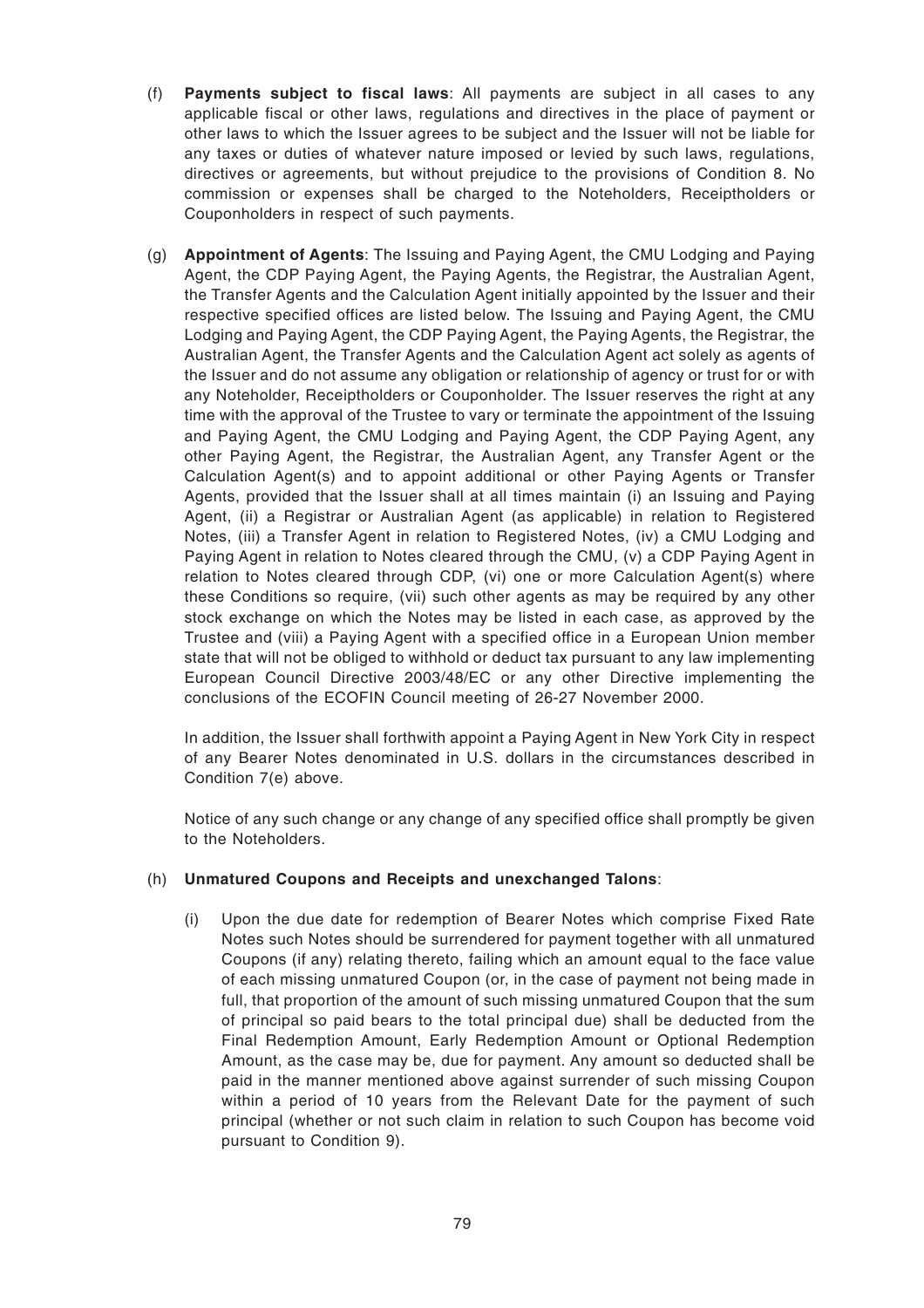- (ii) Upon the due date for redemption of any Bearer Note which does not comprise a Fixed Rate Note, unmatured Coupons relating to such Note (whether or not attached) shall become void and no payment shall be made in respect of them.
- (iii) Upon the due date for redemption of any Bearer Note, any unexchanged Talon relating to such Note (whether or not attached) shall become void and no Coupon shall be delivered in respect of such Talon.
- (iv) Upon the due date for redemption of any Bearer Note that is redeemable in installments, all Receipts relating to such Note having an Installment Date falling on or after such due date (whether or not attached) shall become void and no payment shall be made in respect of them.
- (v) Where any Bearer Note that provides that the relevant unmatured Coupons are to become void upon the due date for redemption of those Notes is presented for redemption without all unmatured Coupons, and where any Bearer Note is presented for redemption without any unexchanged Talon relating to it, redemption shall be made only against the provision of such indemnity as the Issuer may require.
- (vi) If the due date for redemption of any Note is not a due date for payment of interest, interest accrued from the preceding due date for payment of interest or the Interest Commencement Date, as the case may be, shall only be payable against presentation (and surrender if appropriate) of the relevant Bearer Note or Certificate representing it, as the case may be. Interest accrued on a Note that only bears interest after its Maturity Date shall be payable on redemption of such Note against presentation of the relevant Note or Certificate representing it, as the case may be.
- (i) **Talons**: On or after the Interest Payment Date for the final Coupon forming part of a Coupon sheet issued in respect of any Bearer Note, the Talon forming part of such Coupon sheet may be surrendered at the specified office of the Issuing and Paying Agent in exchange for a further Coupon sheet (and if necessary another Talon for a further Coupon sheet) (but excluding any claims in relation to Coupons that may have become void pursuant to Condition 9).
- (j) **Non-Business Days**: If any date for payment in respect of any Note, Receipt or Coupon is not a business day, the holder shall not be entitled to payment until the next following business day nor to any interest or other sum in respect of such postponed payment. In this Condition 7(j), "**business day**" means a day (other than a Saturday or a Sunday) on which banks and foreign exchange markets are open for business in the relevant place of presentation, in such other jurisdictions as shall be specified as "Financial Centers" in the applicable Pricing Supplement and:
	- (i) (in the case of a payment in a currency other than Euro and Renminbi) where payment is to be made by transfer to an account maintained with a bank in the relevant currency, on which foreign exchange transactions may be carried on in the relevant currency in the principal financial center of the country of such currency or
	- (ii) (in the case of a payment in Euro) which is a TARGET Business Day or
	- (iii) (in the case of Renminbi where the Notes are cleared through the CMU) on which banks and foreign exchange markets are open for business and settlement of Renminbi payments in Hong Kong or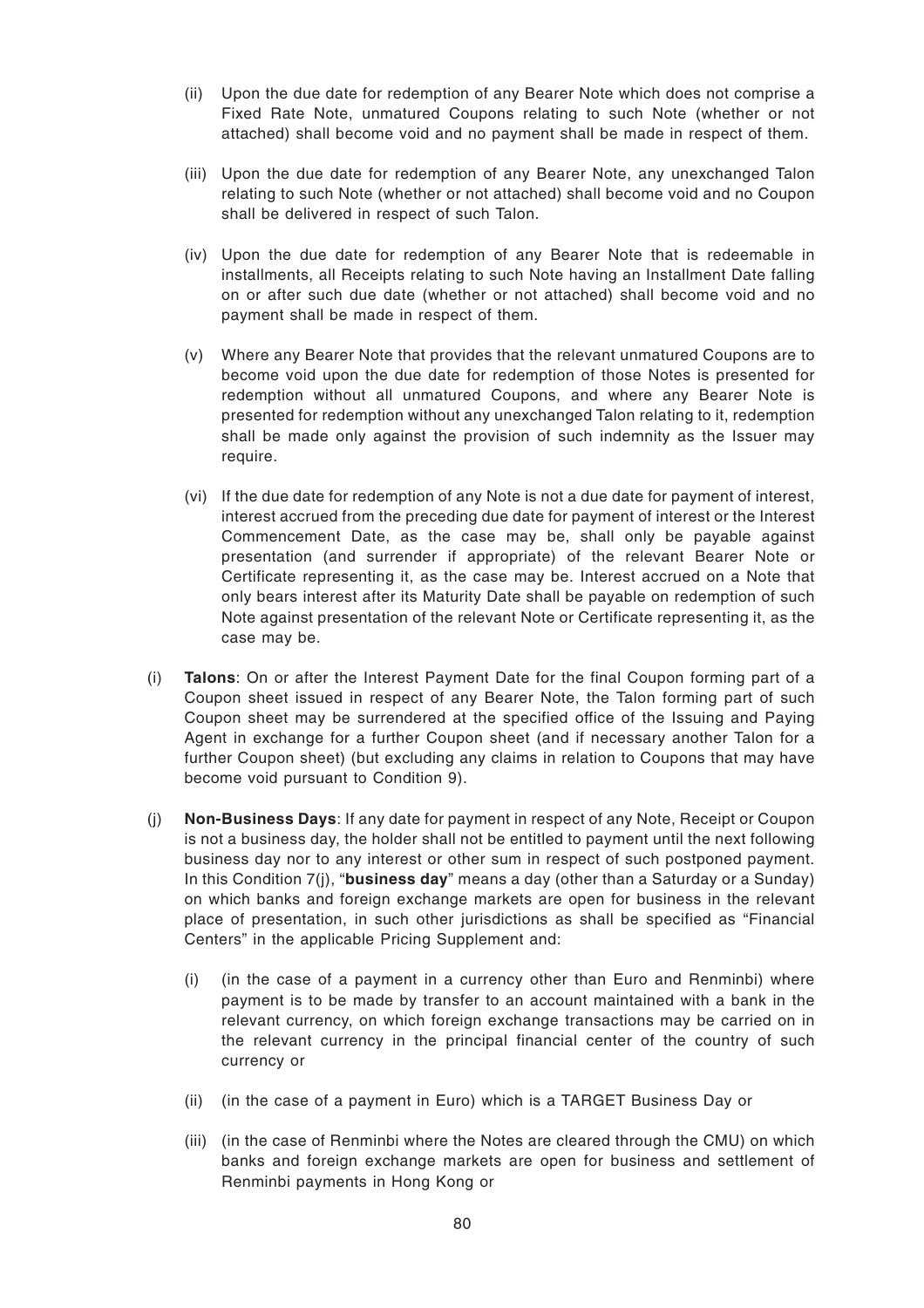- (iv) (in the case of Renminbi where the Notes are cleared through CDP) on which banks and foreign exchange markets are open for business and settlement of Renminbi payments in Singapore and Hong Kong.
- (k) **Renminbi Disruption Fallback**: Notwithstanding the foregoing, if by reason of Inconvertibility, Non-transferability or Illiquidity, the Issuer is not able to satisfy payments of principal or interest in respect of the Notes when due in Renminbi (in the case of Notes cleared through CMU) in Hong Kong or (in the case of Notes cleared through CDP) in Singapore, the Issuer shall, on giving not less than five nor more than 30 days' irrevocable notice to the Noteholders prior to the due date for payment, settle any such payment (in the case of Notes cleared through CMU) in U.S. dollars on the due date at the U.S. Dollar Equivalent, or (in the case of Notes cleared through CDP) in Singapore dollars on the due date at the Singapore Dollar Equivalent, of any such Renminbi denominated amount. The due date for payment shall be the originally scheduled due date or such postponed due date as shall be specified in the notice referred to above, which postponed due date may not fall more than 20 days after the originally scheduled due date. Interest on the Notes will continue to accrue up to but excluding any such date for payment of principal.

In such event, payments of the U.S. Dollar Equivalent or the Singapore Dollar Equivalent (as applicable) of the relevant principal or interest in respect of the Notes shall be made by:

- (i) in the case of Notes cleared through CMU, transfer to a U.S. dollar denominated account maintained by the payee with, or by a U.S. dollar denominated check drawn on, or, at the option of the holder, by transfer to a U.S. dollar account maintained by the holder with, a bank in New York City; or
- (ii) in the case of Notes cleared through CDP, transfer to a Singapore dollar denominated account maintained by the payee with, or by a Singapore dollar denominated check drawn on, a bank in Singapore.

For the purposes of this Condition 7:

"**Determination Business Day**" means a day (other than a Saturday or Sunday) on which commercial banks are open for general business (including dealings in foreign exchange):

- (i) in the case of Notes cleared through CMU, in Hong Kong and New York City; or
- (ii) in the case of Notes cleared through CDP, in Singapore.

"**Determination Date**" means the day which:

- (i) in the case of Notes cleared through CMU, is two Determination Business Days before the due date for payment of the relevant amount under these Conditions; or
- (ii) in the case of Notes cleared through CDP, is seven Determination Business Days before the due date of the relevant amount under these Conditions.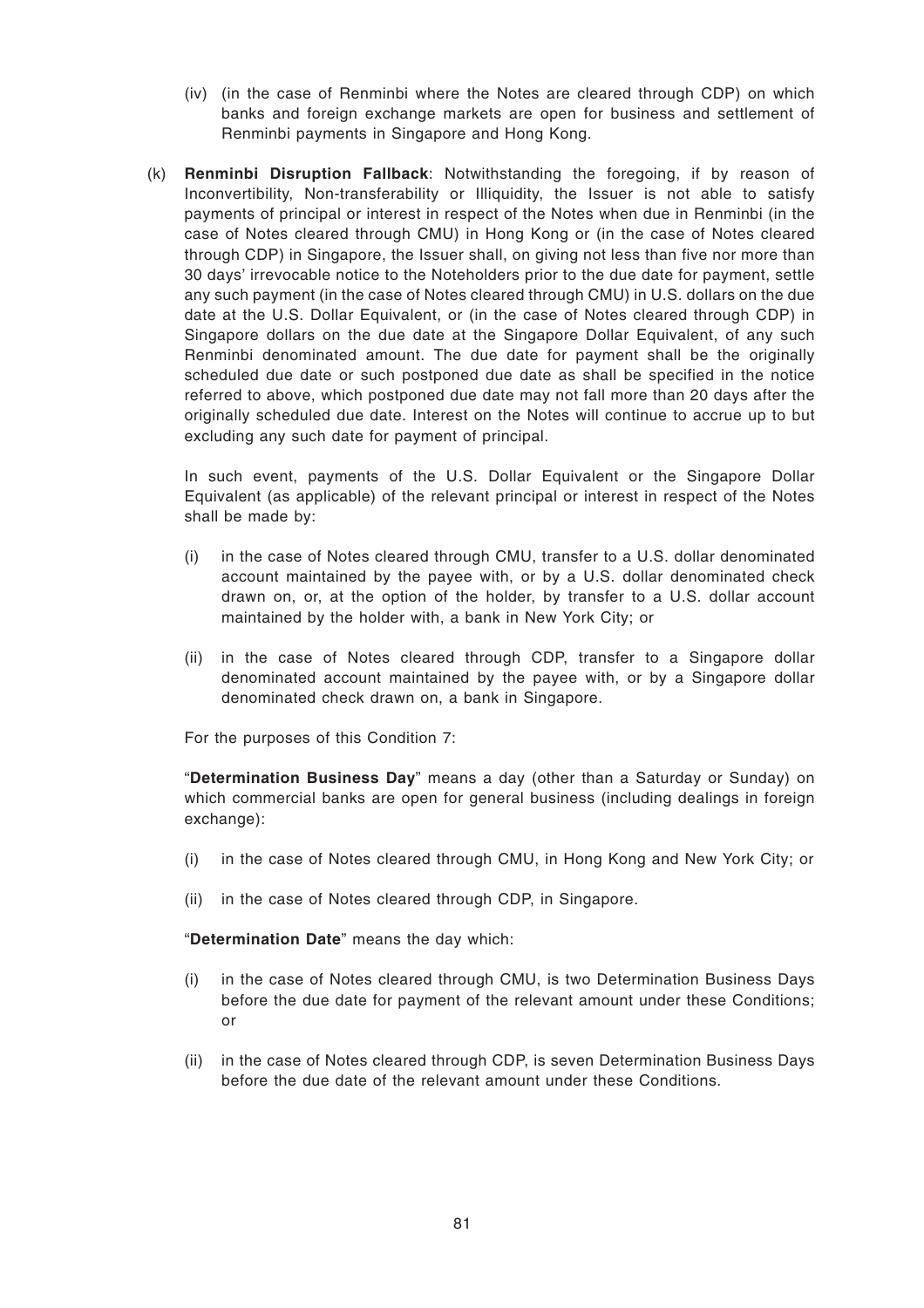#### "**Governmental Authority**" means:

- (i) in the case of Notes cleared through CMU, any de facto or de jure government (or any agency or instrumentality thereof), court, tribunal, administrative or other governmental authority or any other entity (private or public) charged with the regulation of the financial markets (including the central bank) of Hong Kong; or
- (ii) in the case of Notes cleared through CDP, MAS or any other governmental authority or any other entity (private or public) charged with the regulation of the financial markets of Singapore.

## "**Illiquidity**" means:

- (i) in the case of Notes cleared through CMU, the general Renminbi exchange market in Hong Kong becomes illiquid as a result of which the Issuer cannot obtain sufficient Renminbi in order to satisfy its obligation to pay interest or principal in respect of the Notes as determined by the Issuer in good faith and in a commercially reasonable manner following consultation with two Renminbi Dealers selected by the Issuer; or
- (ii) in the case of Notes cleared through CDP, the general Renminbi exchange market in Singapore becomes illiquid as a result of which the Issuer cannot obtain sufficient Renminbi in order to satisfy its obligation to pay interest or principal in respect of the Notes as determined by the Issuer in good faith and in a commercially reasonable manner following consultation with two Renminbi Dealers selected by the Issuer.

"**Inconvertibility**" means the occurrence of any event that makes it impossible (where it had been previously possible) for the Issuer to convert any amount due in respect of the Notes in the general Renminbi exchange market in (in the case of Notes cleared through CMU) Hong Kong or (in the case of Notes cleared through CDP) Singapore, other than where such impossibility is due solely to the failure of the Issuer to comply with any law, rule or regulation enacted by any Governmental Authority (unless such law, rule or regulation is enacted after the Trade Date and it is impossible for the Issuer, due to an event beyond its control, to comply with such law, rule or regulation).

"**Non-transferability**" means the occurrence of any event that makes it impossible for the Issuer to transfer Renminbi between accounts:

- (i) in the case of Notes cleared through CMU, inside Hong Kong or from an account inside Hong Kong to an account outside Hong Kong, other than where such impossibility is due solely to the failure of the Issuer to comply with any law, rule or regulation enacted by any Governmental Authority (unless such law, rule or regulation is enacted after the Trade Date and it is impossible for the Issuer, due to an event beyond its control, to comply with such law, rule or regulation); or
- (ii) in the case of Notes cleared through CDP, inside Singapore or from an account inside Singapore to an account outside Singapore and outside the PRC or from an account outside Singapore and outside the PRC to an account inside Singapore, other than where such impossibility is due solely to the failure of the Issuer to comply with any law, rule or regulation enacted by any Governmental Authority (unless such law, rule or regulation is enacted after the Trade Date and it is impossible for the Issuer, due to an event beyond its control, to comply with such law, rule or regulation).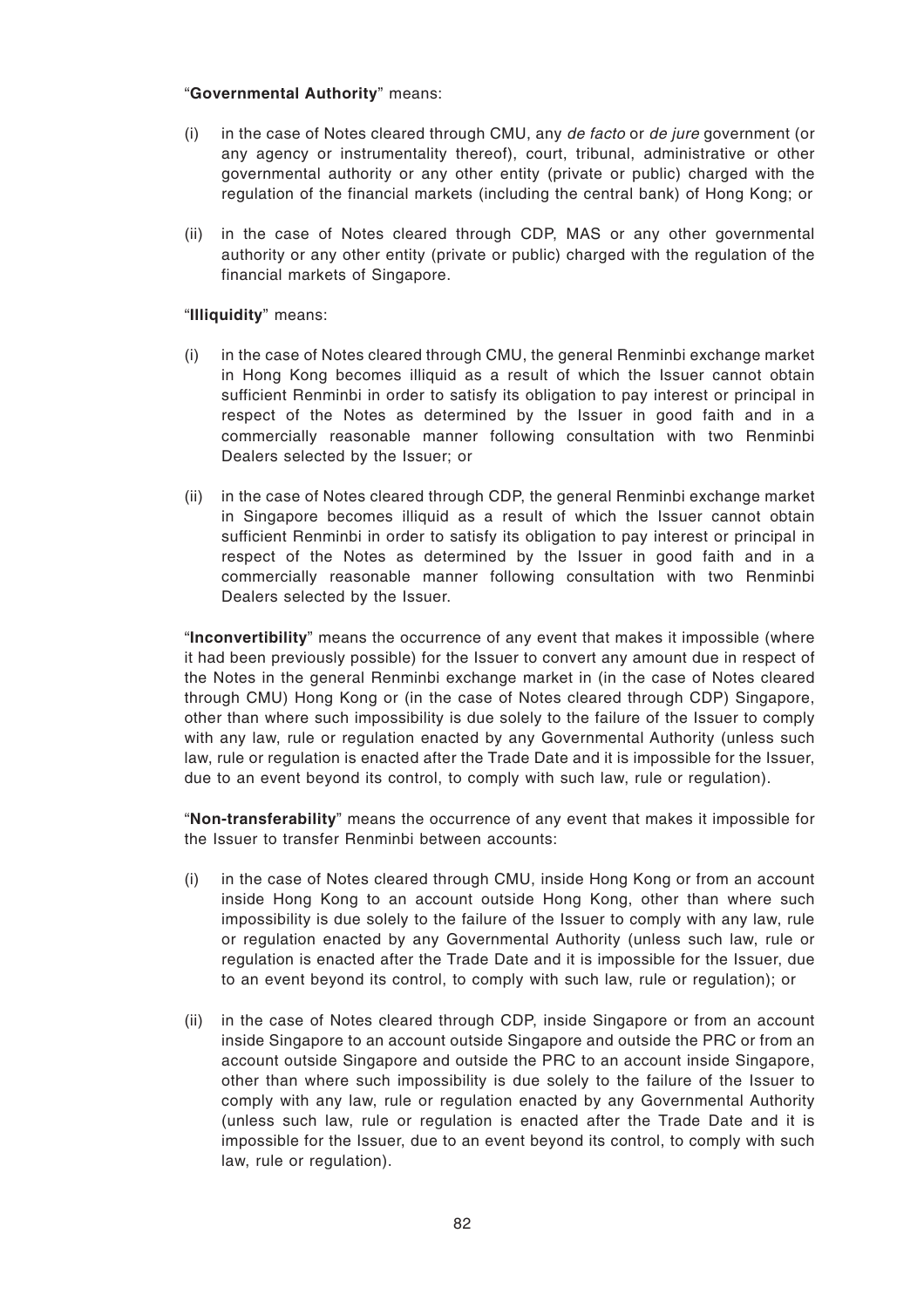"**PRC**" means the People's Republic of China (excluding the Hong Kong Special Administrative Region, the Macau Special Administrative Region and Taiwan).

"**Renminbi Dealer**" means an independent foreign exchange dealer of international repute active in the Renminbi exchange market in (in the case of Notes cleared through CMU) Hong Kong or (in the case of Notes cleared through CDP) Singapore.

"**Singapore Dollar Equivalent**" means the Renminbi amount converted into Singapore dollars using the relevant Spot Rate for the relevant Determination Date, as promptly notified to the Issuer and the Paying Agents.

## "**Spot Rate**" means:

(i) in the case of Notes cleared through CMU, the spot CNY/U.S. dollar exchange rate for the purchase of U.S. dollars with Renminbi in the over-the-counter Renminbi exchange market in Hong Kong for settlement in two Determination Business Days, as determined by the Calculation Agent at or around 11.00 a.m. (Hong Kong time) on the Determination Date, on a deliverable basis by reference to Reuters Screen Page TRADCNY3, or if no such rate is available, on a non-deliverable basis by reference to Reuters Screen Page TRADNDF.

If such rate is not available, the Calculation Agent will determine the Spot Rate at or around 11.00 a.m. (Hong Kong time) on the Determination Date as the most recently available CNY/U.S. dollar official fixing rate for settlement in two Determination Business Days reported by The State Administration of Foreign Exchange of the PRC, which is reported on the Reuters Screen Page CNY=SAEC. Reference to a page on the Reuters Screen means the display page so designated on the Reuter Monitor Money Rates Service (or any successor service) or such other page as may replace that page for the purpose of displaying a comparable currency exchange rate; or

(ii) in the case of Notes cleared through CDP, the spot CNY/Singapore dollar exchange rate as determined by the Issuer at or around 11.00 a.m. (Singapore time) on the Determination Date in good faith and in a reasonable commercial manner, and if a spot rate is not readily available, the Issuer may determine the rate taking into consideration all available information which the Issuer deems relevant, including pricing information obtained from the Renminbi non-deliverable exchange market in Singapore or elsewhere and the PRC domestic foreign exchange market in Singapore.

All notifications, opinions, determinations, certificates, calculations, quotations and decisions given, expressed, made or obtained for the purposes of the provisions of this Condition 7(k) by the Calculation Agent, will (in the absence of willful default, bad faith or manifest error) be binding on the Issuer, the Agents and all Noteholders.

"**U.S. Dollar Equivalent**" means the Renminbi amount converted into U.S. dollars using the Spot Rate for the relevant Determination Date as promptly notified to the Issuer and the Paying Agents.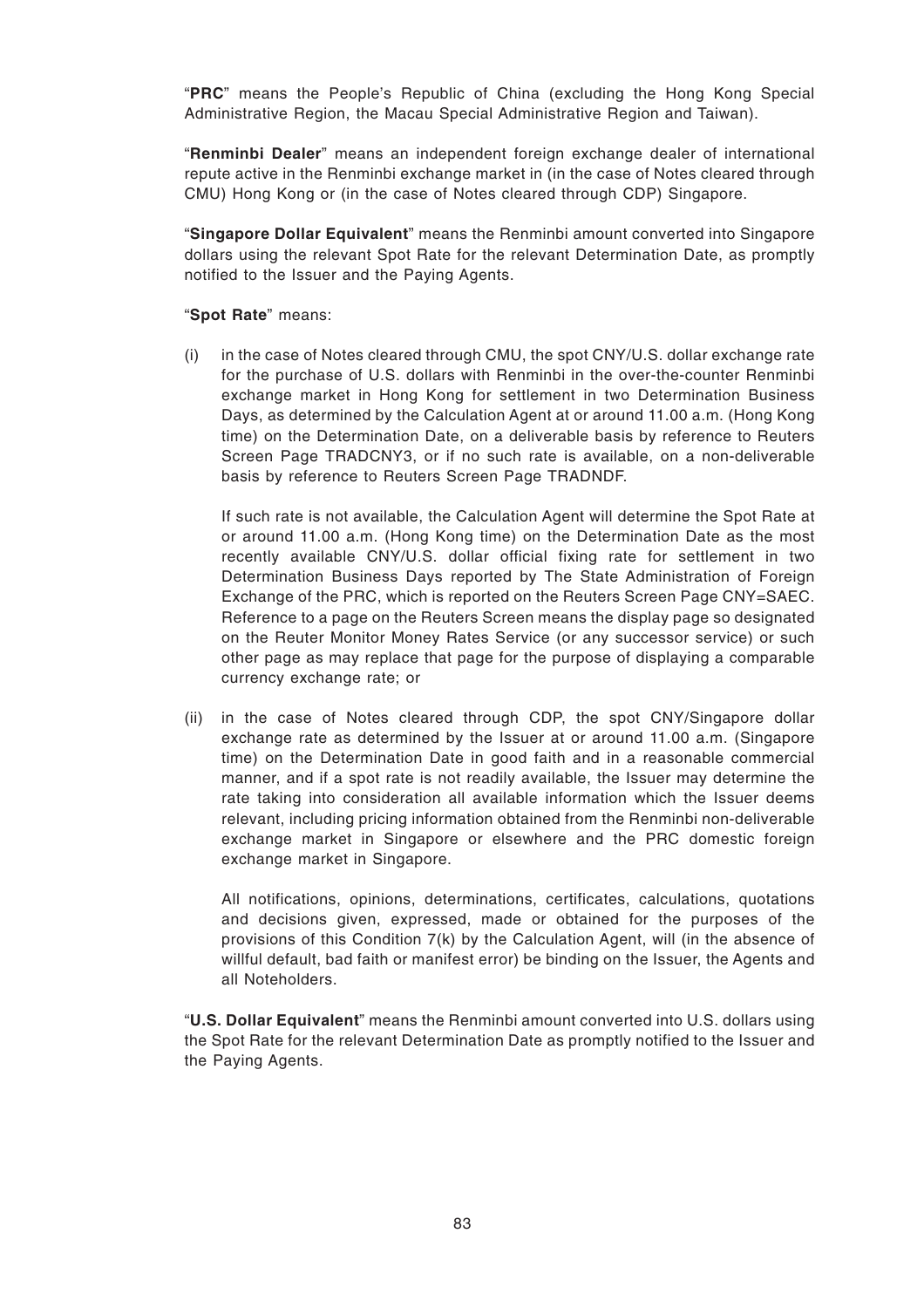#### (l) **AMTNs**:

- (i) The Australian Agent will act (through its office in Sydney) as paying agent for AMTNs pursuant to the Australian Agency Agreement and:
	- (A) if the AMTN is in the clearing system (the "**Austraclear System**") operated by Austraclear, by crediting on the relevant Interest Payment Date or Maturity Date (as the case may be) the amount then due to the account (held with a bank in Australia) of Austraclear in accordance with the rules and regulations known as the "**Austraclear System Regulations**" established by Austraclear (as amended or replaced from time to time) to govern the use of the Austraclear System;
	- (B) if the AMTN is not in the Austraclear System, by crediting on the Interest Payment Date or Maturity Date (as the case may be), the amount then due to an account (held with a bank in Australia) previously notified in writing by the holder of the AMTN to the Issuer and the Australian Agent.

If a payment in respect of the AMTN is prohibited by law from being made in Australia, such payment will be made in an international financial center for the account of the relevant payee, and on the basis that the relevant amounts are paid in immediately available funds, freely transferrable at the order of the payee.

For the purposes of this Condition 7(l), in relation to AMTNs, "**Business Day**" has the meaning given in the Australian Agency Agreement.

- (ii) Payments of principal and interest will be made in Sydney in Australian dollars to the persons registered at the close of business in Sydney on the relevant Record Date (as defined below) as the holders of such AMTNs, subject in all cases to normal banking practice and all applicable laws and regulations. Payment will be made by checks drawn on the Sydney branch of an Australian bank dispatched by post on the relevant payment date at the risk of the Noteholder or, at the option of the Noteholder, by the Australian Agent giving in Sydney irrevocable instructions for the effecting of a transfer of the relevant funds to an Australian dollar account in Australia specified by the Noteholder to the Australian Agent (or in any other manner in Sydney which the Australian Agent and the Noteholder agree).
- (iii) In the case of payments made by electronic transfer, payments will for all purposes be taken to be made when the Australian Agent gives irrevocable instructions in Sydney for the making of the relevant payment by electronic transfer, being instructions which would be reasonably expected to result, in the ordinary course of banking business, in the funds transferred reaching the account of the Noteholder on the same day as the day on which the instructions are given.
- (iv) If a check posted or an electronic transfer for which irrevocable instructions have been given by the Australian Agent is shown, to the satisfaction of the Australian Agent, not to have reached the Noteholder and the Australian Agent is able to recover the relevant funds, the Australian Agent may make such other arrangements as it thinks fit for the effecting of the payment in Sydney.
- (v) Interest will be calculated in the manner specified in Condition 4 and will be payable to the persons who are registered as Noteholders at the close of business in Sydney on the relevant Record Date and checks will be made payable to the Noteholder (or, in the case of joint Noteholders, to the first-named) and sent to their registered address, unless instructions to the contrary are given by the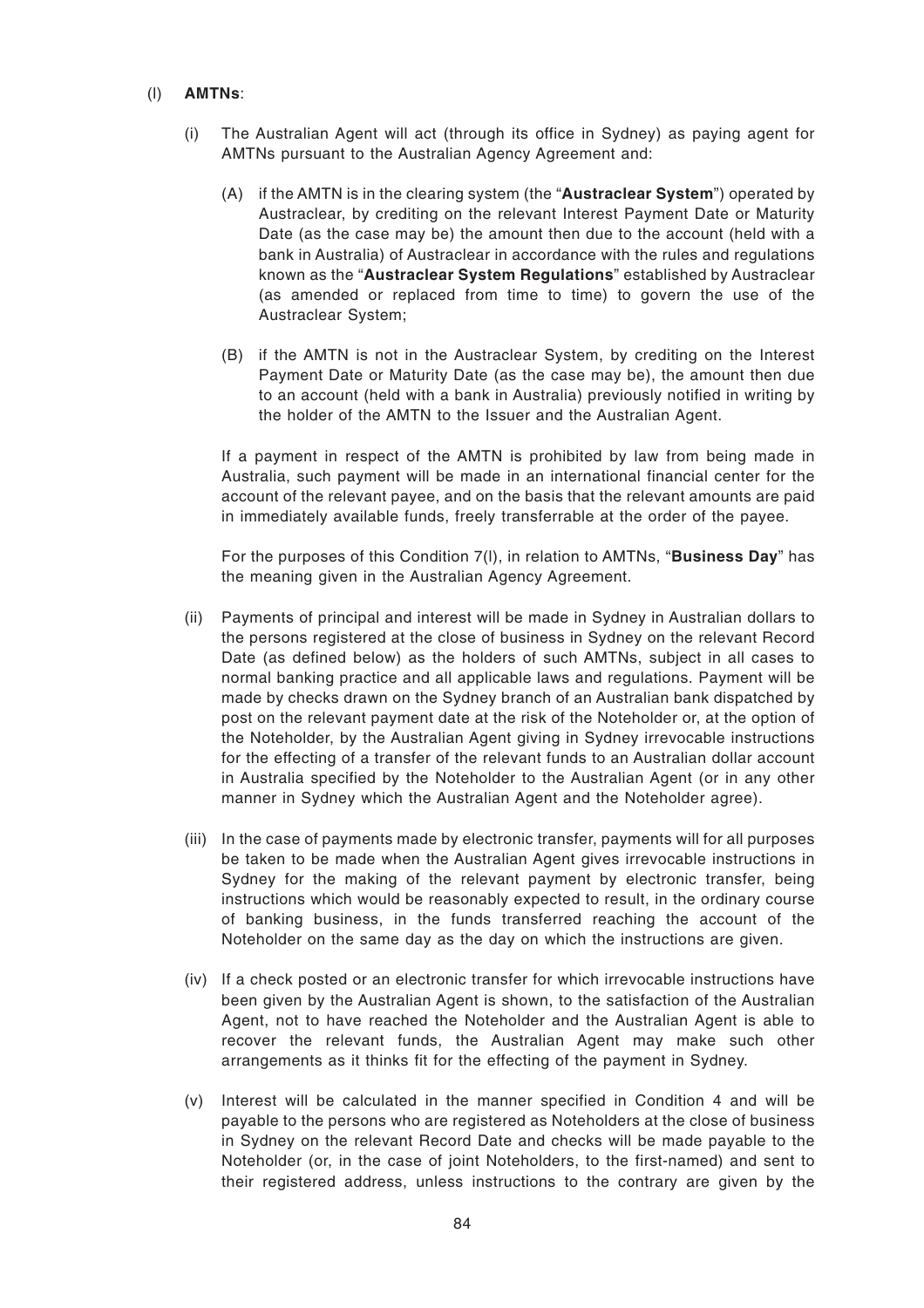Noteholder (or, in the case of joint Noteholders, by all the Noteholders) in such form as may be prescribed by the Australian Agent. Payments of principal will be made to, or to the order of, the persons who are registered as Noteholders at the close of business in Sydney on the relevant Record Date, subject, if so directed by the Australian Agent, to receipt from them of such instructions as the Australian Agent may require.

- (vi) If any day for payment in respect of any AMTN is not a Business Day, such payment shall not be made until the next day which is a Business Day, and no further interest shall be paid in respect of the delay in such payment.
- (vii) Payments will be subject in all cases to any fiscal or other laws and regulations applicable thereto. Neither the Issuer nor the Australian Agent shall be liable to any Noteholder or other person for any commissions, costs, losses or expenses in relation to or resulting from such payments.

In this Condition 7(l) in relation to AMTNs, "**Record Date**" means, in the case of payments of principal or interest, the close of business in Sydney on the date which is the fifteenth calendar day before the due date of the relevant payment of principal or interest.

# **8 Taxation**

All payments of principal and interest by or on behalf of the Issuer in respect of the Notes, the Receipts and the Coupons shall be made free and clear of, and without withholding or deduction for, any taxes, duties, assessments or governmental charges of whatever nature imposed, levied, collected, withheld or assessed by a Relevant Taxing Jurisdiction or any authority therein or thereof having power to tax, unless such withholding or deduction is required by law. In that event, the Issuer shall pay such additional amounts (the "**Additional Amounts**") as shall result in receipt by the Noteholders, Receiptholders and Couponholders of such amounts as would have been received by them had no such withholding or deduction been required, except that no such Additional Amounts shall be payable with respect to any Note, Receipt or Coupon:

- (a) **Other connection**: to, or to a third party on behalf of, a holder who is (i) treated as a resident of the Relevant Taxing Jurisdiction or as having a permanent establishment in the Relevant Taxing Jurisdiction for tax purposes or (ii) liable to such taxes, duties, assessments or governmental charges in respect of such Note, Receipt, Talon or Coupon by reason of his having some connection with the Relevant Taxing Jurisdiction other than the mere holding or ownership of the Note, Receipt, Talon or Coupon or receiving income therefrom, or the enforcement thereof; or
- (b) **Lawful avoidance of withholding**: to, or to a third party on behalf of, a holder who could lawfully avoid (but has not so avoided) such deduction or withholding by complying or procuring that any third party complies with any statutory requirements or by making or procuring that any third party makes a declaration of non-residence or other similar claim for exemption to any tax authority in the place where the relevant Note (or the Certificate representing it), Receipt or Coupon is presented for payment; or
- (c) **Presentation more than 30 days after the Relevant Date**: presented (or in respect of which the Certificate representing it is presented) for payment more than 30 days after the Relevant Date except to the extent that the holder of it would have been entitled to such Additional Amounts on presenting it for payment on the thirtieth such day; or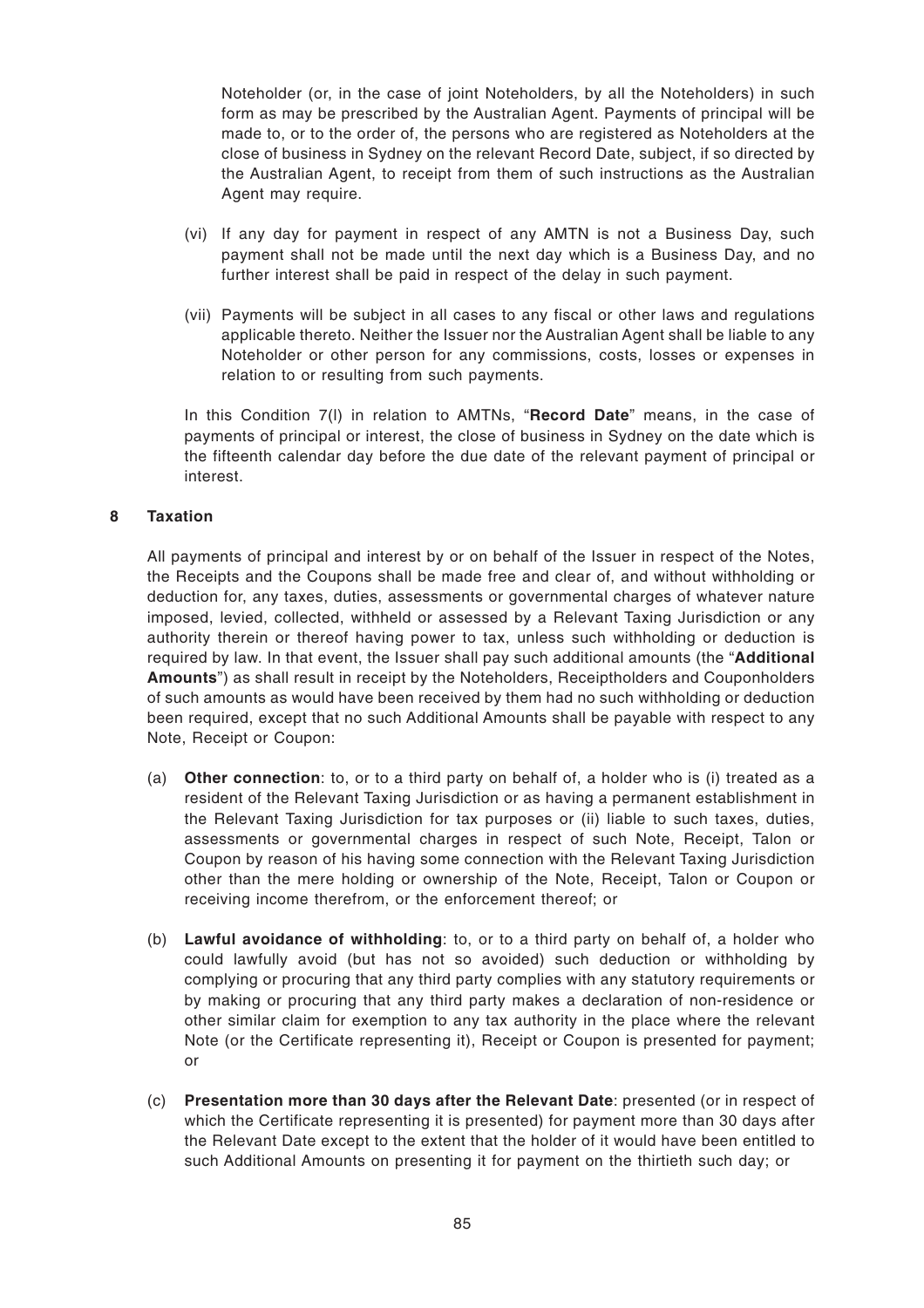- (d) **Payment to individuals**: where such withholding or deduction is imposed on a payment to an individual and is required to be made pursuant to any law implementing European Council Directive 2003/48/EC or any other Directive implementing the conclusions of the ECOFIN Council meeting of 26-27 November 2000 on the taxation of savings income or any law implementing or complying with or introduced in order to conform to, such Directive; or
- (e) **Payment by another Paying Agent**: (except in the case of Registered Notes) presented for payment by or on behalf of a holder who would have been able to avoid such withholding or deduction by presenting the relevant Note, Receipt or Coupon to another Paying Agent in a Member State of the European Union;
- (f) **Payment to an associate**: to, or to a third party on behalf of, a holder of a Note issued by the Issuer through its Australian branch or by a Specified Issuer that is a resident of Australia (and who is not acting through a branch outside of Australia) who is an "associate" (as that term is defined in section 128F(9) of the Income Tax Assessment Act 1936 of Australia) of the Issuer or Specified Issuer, as relevant and such holder is not acting in the capacity of a clearing house, paying agent, custodian, funds manager or responsible entity of a registered scheme within the meaning of the Australian Corporations Act; or
- (g) **Australian tax file number/Australian Business Number withholding tax**: to, or to a third party on behalf of, a holder of a Registered Note, if that person has not supplied an appropriate Australian tax file number, Australian Business Number or details of an applicable exemption from these requirements.

For the avoidance of doubt, neither the Issuer nor any other person shall be required to pay any Additional Amounts or otherwise indemnify a holder for any withholding or deduction required pursuant to an agreement described in Section 1471(b) of the United States Internal Revenue Code (the "**Code**") as amended or otherwise imposed pursuant to Sections 1471 through 1474 of the Code (or any regulations thereunder or official interpretations thereof) or an intergovernmental agreement between the United States and another jurisdiction facilitating the implementation thereof (or any law implementing such an intergovernmental agreement).

As used in these Conditions,

(i) "**Relevant Date**" in respect of any Note, Receipt or Coupon means the date on which payment in respect of it first becomes due or (if any amount of the money payable is improperly withheld or refused) the date on which payment in full of the amount outstanding is made or (if earlier) the date seven days after that on which notice is duly given to the Noteholders that, upon further presentation of the Note (or relevant Certificate), Receipt or Coupon being made in accordance with these Conditions, such payment will be made, provided that payment is in fact made upon such presentation. References in these Conditions to (i) "principal" shall be deemed to include any premium payable in respect of the Notes, all Installment Amounts, Final Redemption Amounts, Early Redemption Amounts, Optional Redemption Amounts, Amortized Face Amounts and all other amounts in the nature of principal payable pursuant to Condition 5 or any amendment or supplement to it, (ii) "interest" shall be deemed to include all Interest Amounts and all other amounts payable pursuant to Condition 4 or any amendment or supplement to it and (iii) "principal" and/or "interest" shall be deemed to include any additional amounts that may be payable under this Condition 8 or any undertaking given in addition to or in substitution for it under the Trust Deed.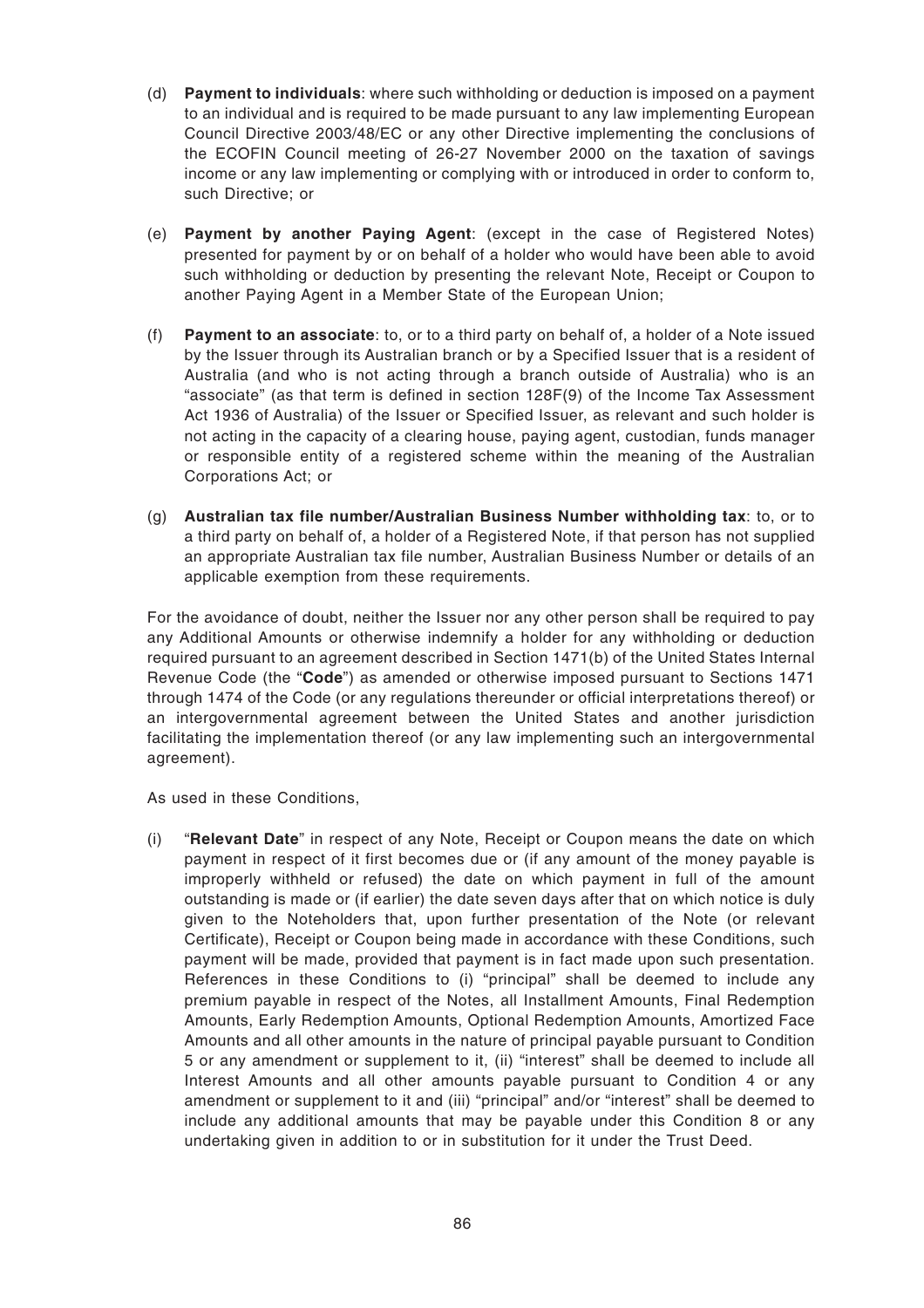(ii) "**Relevant Taxing Jurisdiction**" means, in respect of Senior Notes, Singapore or any country in which the branch of the Issuer through which the Issuer is issuing the Senior Notes is located or the country of the Specified Issuer and (ii) in respect of Subordinated Notes, Singapore.

Where interest, discount income, prepayment fee, redemption premium or break cost is derived from any of the Notes or Coupons (if applicable) by any person who is not resident in Singapore and who carries on any operations in Singapore through a permanent establishment in Singapore, the tax exemption available for qualifying debt securities (subject to certain conditions) under the Income Tax Act, Chapter 134 of Singapore (the "**Income Tax Act**"), shall not apply if such person acquires such Notes or Coupons (if applicable) using the funds and profits of such person's operations through a permanent establishment in Singapore. Any person whose interest, discount income, prepayment fee, redemption premium or break cost derived from the Notes is not exempt from tax (including for the reasons described above) shall include such income in a return of income made under the Income Tax Act.

## **9 Prescription**

Claims against the Issuer for payment in respect of the Notes, Receipts and Coupons (which, for this purpose, shall not include Talons) shall be prescribed and become void unless made within 10 years (in the case of principal) or five years (in the case of interest) from the appropriate Relevant Date in respect of them.

#### **10 Events of Default**

#### (a) **Senior Notes**:

If any of the following events ("**Events of Default**") occurs and is continuing, (i) in the case of Senior Notes (other than AMTNs), the Trustee at its absolute discretion may, and if so requested by holders of at least one-quarter in nominal amount of the Senior Notes then outstanding or if so directed by an Extraordinary Resolution shall (subject in each case to its being indemnified and/or secured to its satisfaction) give notice to the Issuer that the Senior Notes are, and they shall immediately become, due and payable at their Early Redemption Amount together (if applicable) with accrued interest or (ii) in the case of AMTNs, the holder of an AMTN may, give written notice to the Australian Agent and the Issuer that such AMTN is immediately repayable, whereupon the Early Redemption Amount of such AMTN together (if applicable) with accrued interest to the date of payment shall become immediately due and payable, unless such event of default shall have been remedied prior to the receipt of such notice by the Australian Agent or the Issuer:

- (i) Non-Payment: default is made for more than 14 days in the payment on the due date of interest or principal in respect of any of the Senior Notes; or
- (ii) Breach of Other Obligations: the Issuer does not perform or comply with any one or more of its other obligations under the Senior Notes, the Trust Deed or the Note (AMTN) Deed Poll, which default has not been remedied within 60 days after notice of such default shall have been given to the Issuer by the Trustee or a holder of the relevant AMTNs; or
- (iii) Insolvency: the Issuer is (or is deemed by law or a court of competent jurisdiction to be) insolvent or bankrupt or unable to pay its debts as they fall due, stops, suspends or threatens to stop or suspend payment of all or a material part of its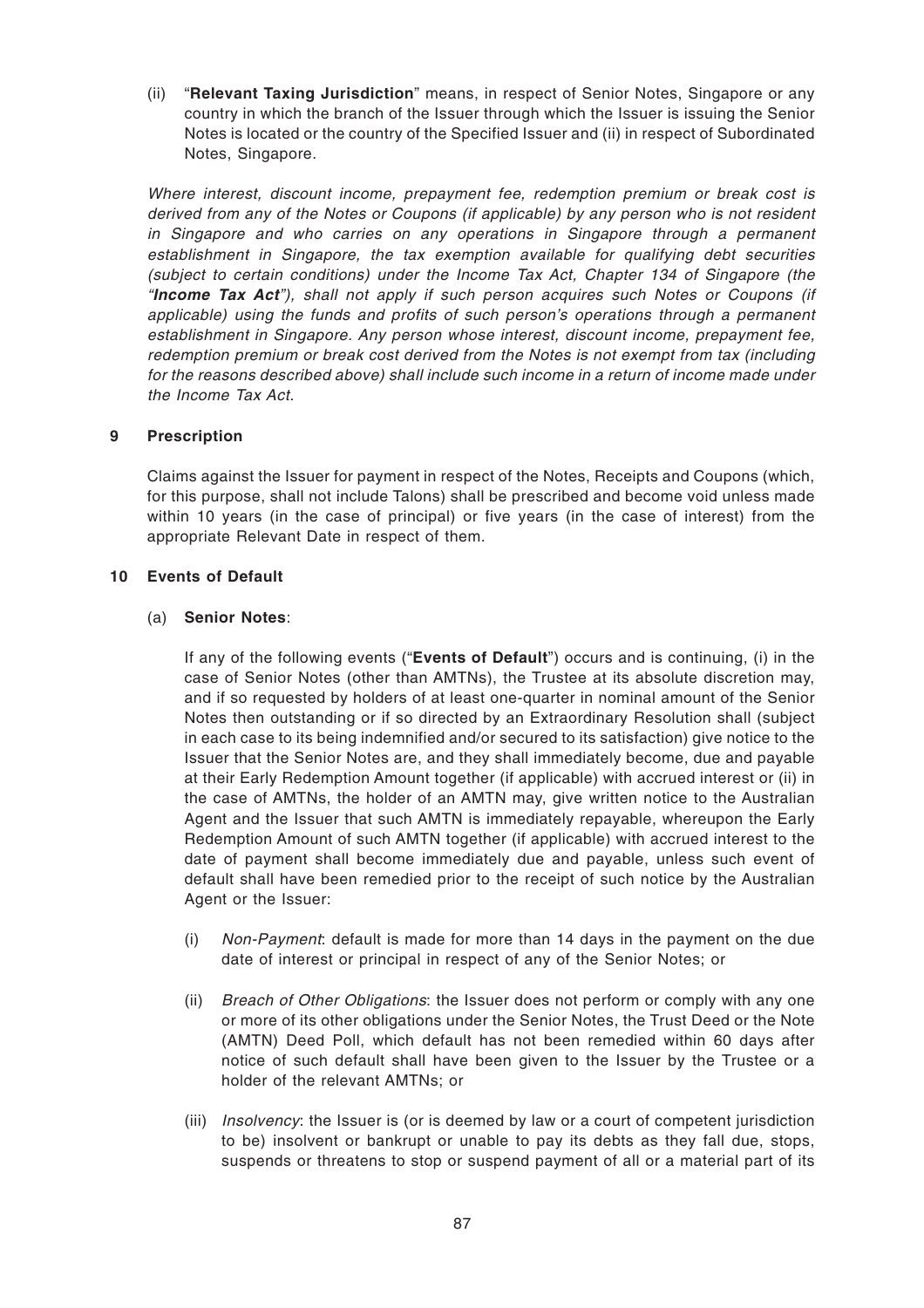debts, or makes a general assignment or an arrangement or composition with or for the benefit of all its creditors in respect of any such debts or a moratorium is agreed or declared in respect of all or a material part of the debts of the Issuer; or

- (iv) Winding-up: an order is made or an effective resolution passed for the winding-up or dissolution or administration of the Issuer, or the Issuer shall apply or petition for a winding-up or administration order in respect of itself or ceases or through an official action of its board of directors threatens to cease to carry on all or a substantial part of its business or operations, in each case except for the purpose of and followed by a reconstruction, amalgamation, reorganization, merger or consolidation.
- (b) **Subordinated Notes**: In the case of the Subordinated Notes:
	- (i) **Default**: "**Default**", wherever used in this Condition 10(b), means (except as expressly provided below, whatever the reason for such Default and whether or not it shall be voluntary or involuntary or be effected by the operation of law or pursuant to any judgment, decree or order of any court or any order, rule or regulation of any administrative or governmental body) failure to pay principal of or interest on any Subordinated Note (which default in the case of principal continues for seven Business Days and in the case of interest continues for 14 Business Days) after the due date for such payment.

If a Write-off or conversion has occurred pursuant to, or otherwise in accordance with, Condition 6 or (with respect to a conversion) any applicable Pricing Supplement, such event will not constitute a Default under these Conditions.

(ii) **Enforcement**: If a Default occurs and is continuing, the Trustee may in its absolute discretion institute proceedings in Singapore (but not elsewhere) for the winding-up of the Issuer. The Trustee shall have no right to enforce payment under or accelerate payment of any Subordinated Note in the case of such Default in payment on such Subordinated Note or a default in the performance of any other covenant of the Issuer in such Subordinated Note or in the Trust Deed except as provided for in this Condition 10 and Clause 7 of the Trust Deed.

Subject to the subordination provisions as set out in Condition 3, in Clause 5 and Clause 7.2 of the Trust Deed, if a court order is made or an effective resolution is passed for the winding-up of the Issuer, there shall be payable on the Subordinated Notes after the payment in full of all claims of all Senior Creditors, but in priority to holders of share capital of the Issuer and Additional Tier I Capital Securities and/or as otherwise specified in the applicable Pricing Supplement or in a supplement to the Offering Memorandum, such amount remaining after the payment in full of all claims of all Senior Creditors up to, but not exceeding, the nominal amount of the Subordinated Notes together with interest accrued to the date of repayment.

(iii) **Rights and Remedies upon Default**: If a Default in respect of the payment of principal of or interest on the Subordinated Notes occurs and is continuing, the sole remedy available to the Trustee shall be the right to institute proceedings in Singapore (but not elsewhere) for the winding-up of the Issuer. If the Issuer shall default in the performance of any obligation contained in the Trust Deed, other than a Default specified in Condition 10(b)(i) above, the Trustee and the Noteholders shall be entitled to every right and remedy given hereunder or thereunder or now or hereafter existing at law or in equity or otherwise, provided,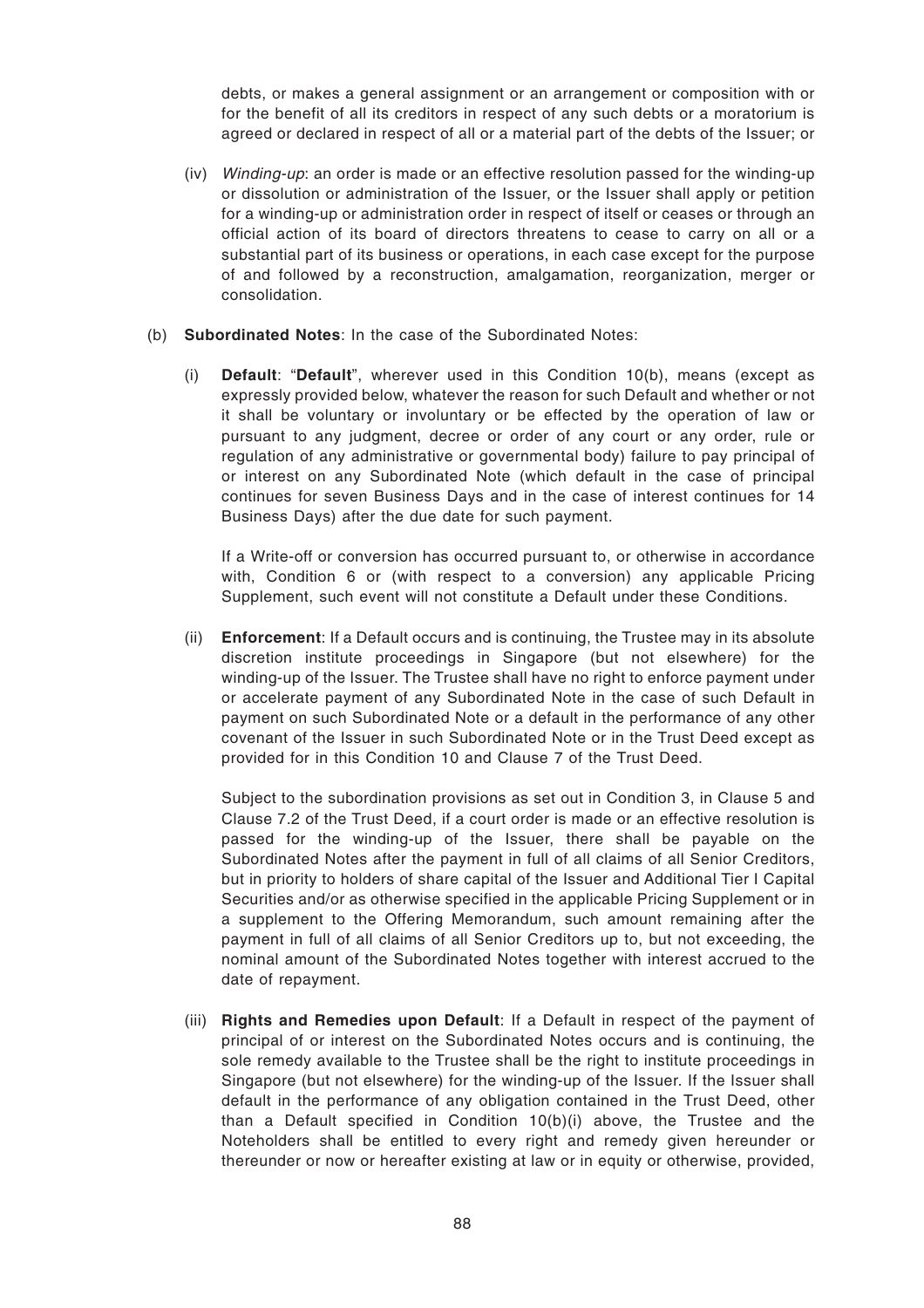however, that the Trustee shall have no right to enforce payment under or accelerate payment of any Subordinated Note except as provided in this Condition 10(b)(iii) and Clause 7.2 of the Trust Deed.

If any court awards money damages or other restitution for any default with respect to the performance by the Issuer of its obligations contained in the Trust Deed, the payment of such money damages or other restitution shall be subject to the subordination provisions set out herein and in Clause 5 and Clause 7.2 of the Trust Deed.

- (iv) **Entitlement of the Trustee**: The Trustee shall not be bound to take any of the actions referred to in Condition 10(b)(ii) or Condition 10(b)(iii) above or Clause 7.2 of the Trust Deed or any other action under the Trust Deed unless (i) it shall have been so requested by an Extraordinary Resolution (as defined in the Trust Deed) of the Noteholders or in writing by the holders of at least one-quarter in nominal amount of the Subordinated Notes then outstanding and (ii) it shall have been indemnified and/or secured to its satisfaction.
- (v) **Rights of Holders**: No Noteholder shall be entitled to proceed directly against the Issuer or to institute proceedings for the winding-up of the Issuer in Singapore or to prove in any winding-up of the Issuer unless the Trustee, having become so bound to proceed (in accordance with the terms of the Trust Deed) or being able to prove in such winding-up, fails to do so within a reasonable period and such failure shall be continuing, in which case the Noteholder shall have only such rights against the Issuer as those which the Trustee is entitled to exercise.

No remedy against the Issuer, other than as referred to in this Condition 10 and Clause 7 of the Trust Deed, shall be available to the Trustee or any Noteholder whether for the recovery of amounts owing in relation to or arising from the Subordinated Notes and/or the Trust Deed or in respect of any breach by the Issuer of any of its other obligations relating to or arising from the Subordinated Notes and/or the Trust Deed.

## **11 Meetings of Noteholders, Modification and Waiver**

Condition 11(a), Condition 11(b) and Condition 11(c) do not apply to AMTNs.

(a) **Meetings of Noteholders**: The Trust Deed contains provisions for convening meetings of Noteholders to consider any matter affecting their interests, including the sanctioning by Extraordinary Resolution (as defined in the Trust Deed) of a modification of any of these Conditions or any provisions of the Trust Deed. Such a meeting may be convened by Noteholders holding not less than 10% in nominal amount of the Notes for the time being outstanding. The quorum for any meeting convened to consider an Extraordinary Resolution shall be two or more persons holding or representing a clear majority in nominal amount of the Notes for the time being outstanding, or at any adjourned meeting two or more persons being or representing Noteholders whatever the nominal amount of the Notes held or represented, unless the business of such meeting includes consideration of proposals, *inter alia*, (i) to amend the dates of maturity or redemption of the Notes, any Installment Date or any date for payment of interest or Interest Amounts on the Notes, (ii) to reduce or cancel the nominal amount of, or any Installment Amount of, or any premium payable on redemption of, the Notes, (iii) to reduce the rate or rates of interest in respect of the Notes or to vary the method or basis of calculating the rate or rates or amount of interest or the basis for calculating any Interest Amount in respect of the Notes, (iv) if a Minimum and/or a Maximum Rate of Interest, Installment Amount or Redemption Amount is shown in the applicable Pricing Supplement, to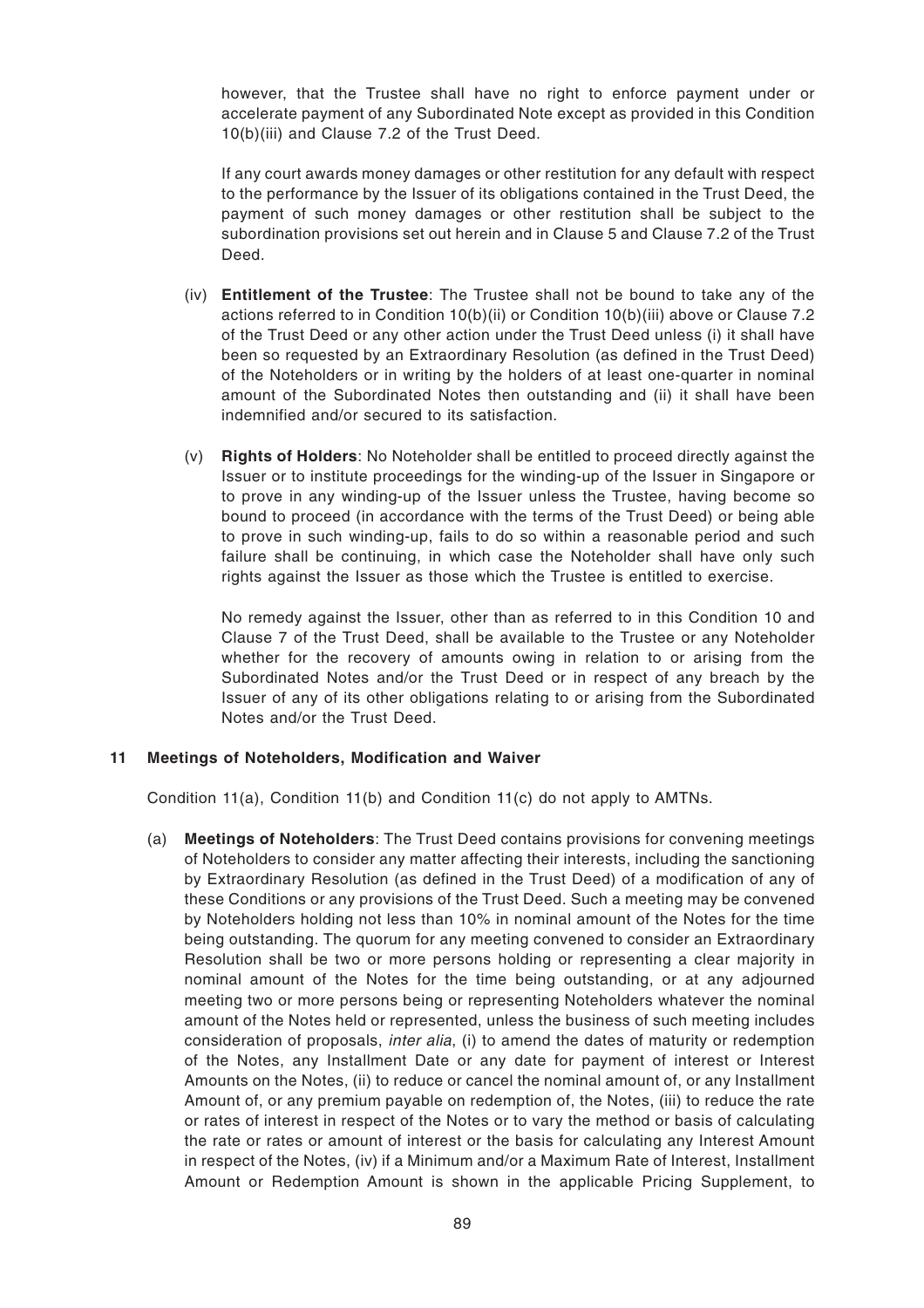reduce any such Minimum and/or Maximum, (v) to vary any method of, or basis for, calculating the Final Redemption Amount, the Early Redemption Amount or the Optional Redemption Amount, including, in the case of Zero Coupon Notes, the method of calculating the Amortized Face Amount, (vi) to vary the currency or currencies of payment or the Specified Denomination of the Notes, (vii) to take any steps that as specified in the applicable Pricing Supplement may only be taken following approval by an Extraordinary Resolution to which the special quorum provisions apply, (viii) to modify the provisions concerning the quorum required at any meeting of Noteholders or the majority required to pass the Extraordinary Resolution, (ix) to modify Condition 3 in respect of the Subordinated Notes, (x) to modify Condition 5(i) where Condition 5(i) is specified as being applicable in the Pricing Supplement for the relevant Subordinated Notes or (xi) to sanction the exchange or substitution for the Notes of, or the conversion of the Notes into, shares, bonds or other obligations or securities of the Issuer or any other entity in circumstances other than where "Conversion" is specified in the applicable Pricing Supplement and as contemplated by such provisions, in which case the necessary quorum shall be two or more persons holding or representing not less than 75%, or at any adjourned meeting not less than 25%, in nominal amount of the Notes for the time being outstanding. Any Extraordinary Resolution duly passed shall be binding on Noteholders (whether or not they were present at the meeting at which such resolution was passed) and on all Couponholders and Receiptholders.

The Trust Deed provides that a resolution in writing signed by or on behalf of the holders of not less than 90% in nominal amount of the Notes outstanding shall for all purposes be as valid and effective as an Extraordinary Resolution passed at a meeting of Noteholders duly convened and held. Such a resolution in writing may be contained in one document or several documents in the same form, each signed by or on behalf of one or more Noteholders.

These Conditions may be amended, modified or varied in relation to any Series of Notes by the terms of the applicable Pricing Supplement in relation to such Series.

- (b) **Modification of the Trust Deed and waiver**: The Trustee may agree, without the consent of the Noteholders, Receiptholders or Couponholders, to (i) any modification of any of the provisions of the Trust Deed which is, in its opinion, of a formal, minor or technical nature or is made to correct a manifest error or to comply with any mandatory provision of law, and (ii) any other modification (except as mentioned in the Trust Deed), and waive or authorize, on such terms as seem expedient to it, any breach or proposed breach, of any of the provisions of the Trust Deed that is in the opinion of the Trustee not materially prejudicial to the interests of the Noteholders. Notwithstanding any other provision of these Conditions or the Trust Deed, for Notes specified in the applicable Pricing Supplement as being Subordinated Notes, no modification to any Condition or any provision of the Trust Deed may be made without the prior approval of MAS where such modifications could impact the eligibility of the Subordinated Notes as Tier II Capital Securities. Any such modification, authorization or waiver shall be binding on the Noteholders, Receiptholders and the Couponholders and, if the Trustee so requires, such waiver or authorization shall be notified by the Issuer to the Noteholders as soon as practicable.
- (c) **Entitlement of the Trustee**: In connection with the exercise of its functions (including but not limited to those referred to in this Condition 11(c)) the Trustee shall have regard to the interests of the Noteholders, Receiptholders or Couponholders as a class and shall not have regard to the consequences of such exercise for individual Noteholders, Receiptholders or Couponholders and the Trustee shall not be entitled to require, nor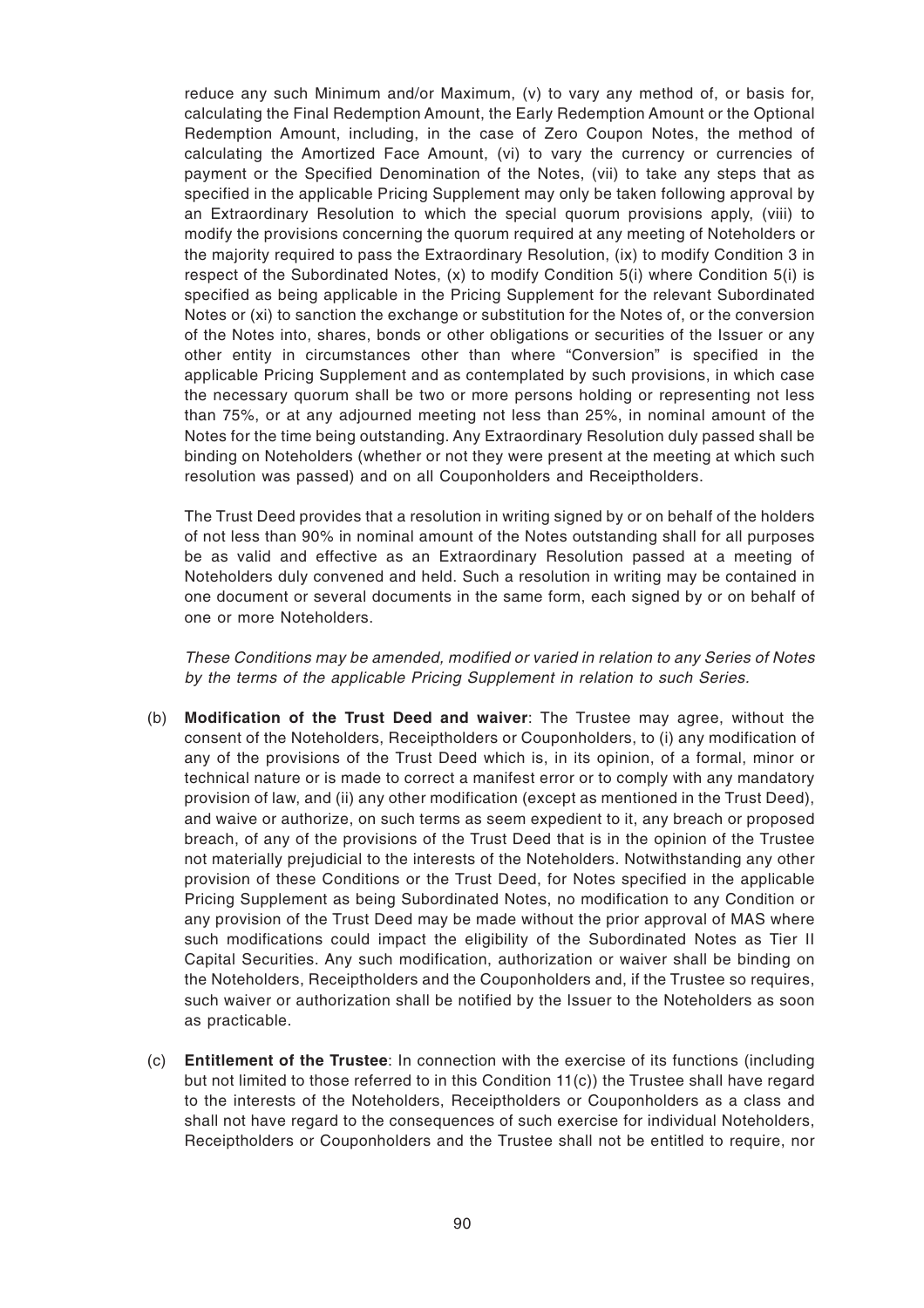shall any Noteholder, Receiptholders or Couponholder be entitled to claim, from the Issuer any indemnification or payment in respect of any tax consequence of any such exercise upon individual Noteholders, Receiptholders or Couponholders.

(d) **Meetings of AMTN holders**: The Note (AMTN) Deed Poll contains provisions for convening meetings of holders of AMTNs to consider any matter affecting their interests.

## **12 Enforcement in respect of Senior Notes**

In the case of Senior Notes (that are not AMTNs), at any time after the Senior Notes become due and payable, the Trustee may, in its absolute discretion and without further notice, institute such proceedings against the Issuer as it may think fit to enforce the terms of the Trust Deed, the Senior Notes, the Receipts and the Coupons, but it need not take any such proceedings unless (a) it shall have been so directed by an Extraordinary Resolution or so requested in writing by Noteholders holding at least one-quarter in nominal amount of the Senior Notes outstanding, and (b) it shall have been indemnified and/or secured to its satisfaction. No Noteholder, Receiptholder or Couponholder in respect of Senior Notes (that are not AMTNs) may proceed directly against the Issuer unless the Trustee, having become bound so to proceed, fails to do so within a reasonable time and such failure is continuing, in which case such Noteholder, Receiptholder or Couponholder shall have only such rights against the Issuer as those which the Trustee is entitled to exercise. In the case of any AMTN, at any time after such AMTN becomes due and payable, the holder of such AMTN may at its discretion and without further notice, institute such proceeding against the Issuer as it may think fit to enforce the terms of the Note (AMTN) Deed Poll and such AMTN.

#### **13 Indemnification of the Trustee**

The Trust Deed contains provisions for the indemnification of the Trustee and for its relief from responsibility. The Trustee is entitled to enter into business transactions with the Issuer and any entity related to the Issuer without accounting for any profit.

The Trustee may accept and rely without liability to Noteholders, Receiptholders or Couponholders on a report, confirmation or certificate or any advice of any accountants, financial advisors, financial institution or any other expert, whether or not addressed to it and whether their liability in relation thereto is limited (by its terms or by any engagement letter relating thereto entered into by the Trustee or in any other manner) by reference to a monetary cap, methodology or otherwise. Such report, confirmation or certificate or advice shall be binding on the Issuer, the Trustee, the Noteholders, Receiptholders and the Couponholders.

## **14 Replacement of Notes, Certificates, AMTN Certificates, Receipts, Coupons and Talons**

If a Note, Certificate, Receipt, Coupon or Talon is lost, stolen, mutilated, defaced or destroyed, it may be replaced, subject to applicable laws, regulations and stock exchange or other relevant authority regulations, at the specified office of the Issuing and Paying Agent (in the case of Bearer Notes, Receipts, Coupons or Talons) and of the Registrar (in the case of Certificates) or such other Paying Agent or Transfer Agent, as the case may be, as may from time to time be designated by the Issuer for the purpose and notice of whose designation is given to Noteholders, in each case on payment by the claimant of the fees and costs incurred in connection therewith and on such terms as to evidence, security and indemnity (which may provide, *inter alia*, that if the allegedly lost, stolen or destroyed Note, Certificate, Receipt, Coupon or Talon is subsequently presented for payment or, as the case may be, for exchange for further Coupons, there shall be paid to the Issuer on demand the amount payable by the Issuer in respect of such Notes, Certificates, Receipts, Coupons or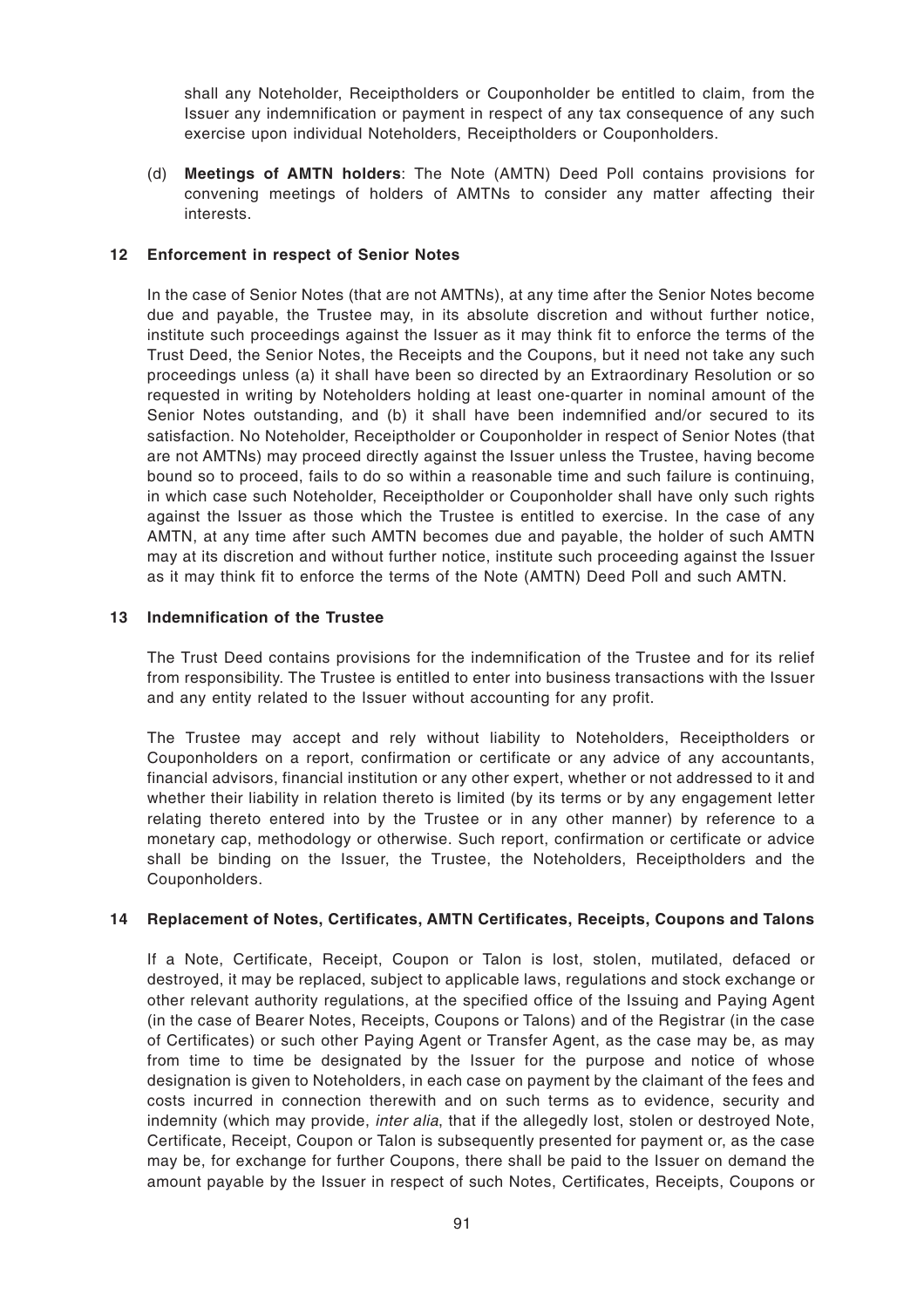further Coupons) and otherwise as the Issuer or such agent may require. Mutilated or defaced Notes, Certificates, Receipts, Coupons or Talons must be surrendered before replacements will be issued.

Should any AMTN Certificate be lost, stolen, mutilated, defaced or destroyed, upon written notice of such having been received by the Issuer and the Australian Agent:

- (a) that AMTN Certificate will be deemed to be cancelled without any further formality; and
- (b) the Issuer will, promptly and without charge, issue and deliver, and procure the authentication by the Australian Agent of, a new AMTN Certificate to represent the holding of the AMTNs that had been represented by the original AMTN Certificate.

## **15 Further Issues**

The Issuer may from time to time without the consent of the Noteholders, Receiptholders or Couponholders create and issue further securities either having the same terms and conditions as the Notes in all respects (or in all respects except for the first payment of interest on them) and so that such further issue shall be consolidated and form a single Series with the outstanding securities of any Series (including the Notes) or upon such terms as the Issuer may determine at the time of their issue. References in these Conditions to the Notes include (unless the context requires otherwise) any other securities issued pursuant to this Condition 15 and forming a single Series with the Notes. Any further securities forming a single series with the outstanding securities of any Series (including the Notes) constituted by the Trust Deed or any deed supplemental to it shall, and any other securities may (with the consent of the Trustee), be constituted by the Trust Deed. The Trust Deed contains provisions for convening a single meeting of the Noteholders and the holders of securities of other Series where the Trustee so decides.

## **16 Notices**

Notices to the holders of Registered Notes shall be mailed to them at their respective addresses in the Register and deemed to have been given on the fourth (or seventh if being given internationally) weekday (being a day other than a Saturday or a Sunday) after the date of mailing. Notices to the holders of Bearer Notes shall be valid if published in a daily newspaper of general circulation in Singapore (which is expected to be The Business Times but may be another leading daily English language newspaper with general circulation in Singapore) and so long as the Notes are listed on the Singapore Exchange Securities Trading Limited ("**SGX-ST**") and the rules of the SGX-ST so require, published on the website of the SGX-ST (www.sgx.com). Any such notice shall be deemed to have been given on the date of such publication or, if published more than once or on different dates, on the first date on which publication is made, as provided above. Notices regarding AMTNs may also be published in a leading daily newspaper of general circulation in Australia. If so given, it is expected that such notices will be published in The Australian Financial Review. Any such notice will be deemed to have been given on the date of such publication.

Couponholders and Receiptholders shall be deemed for all purposes to have notice of the contents of any notice given to the holders of Bearer Notes in accordance with this Condition 16.

So long as the Notes are represented by the Global Certificate and the Global Certificate is held on behalf of DTC, Euroclear or Clearstream, Luxembourg or the Alternative Clearing System (as defined in the form of the Global Certificate), notices to Noteholders shall be given by delivery of the relevant notice to DTC, Euroclear or Clearstream, Luxembourg or the Alternative Clearing System, for communication by it to entitled accountholders in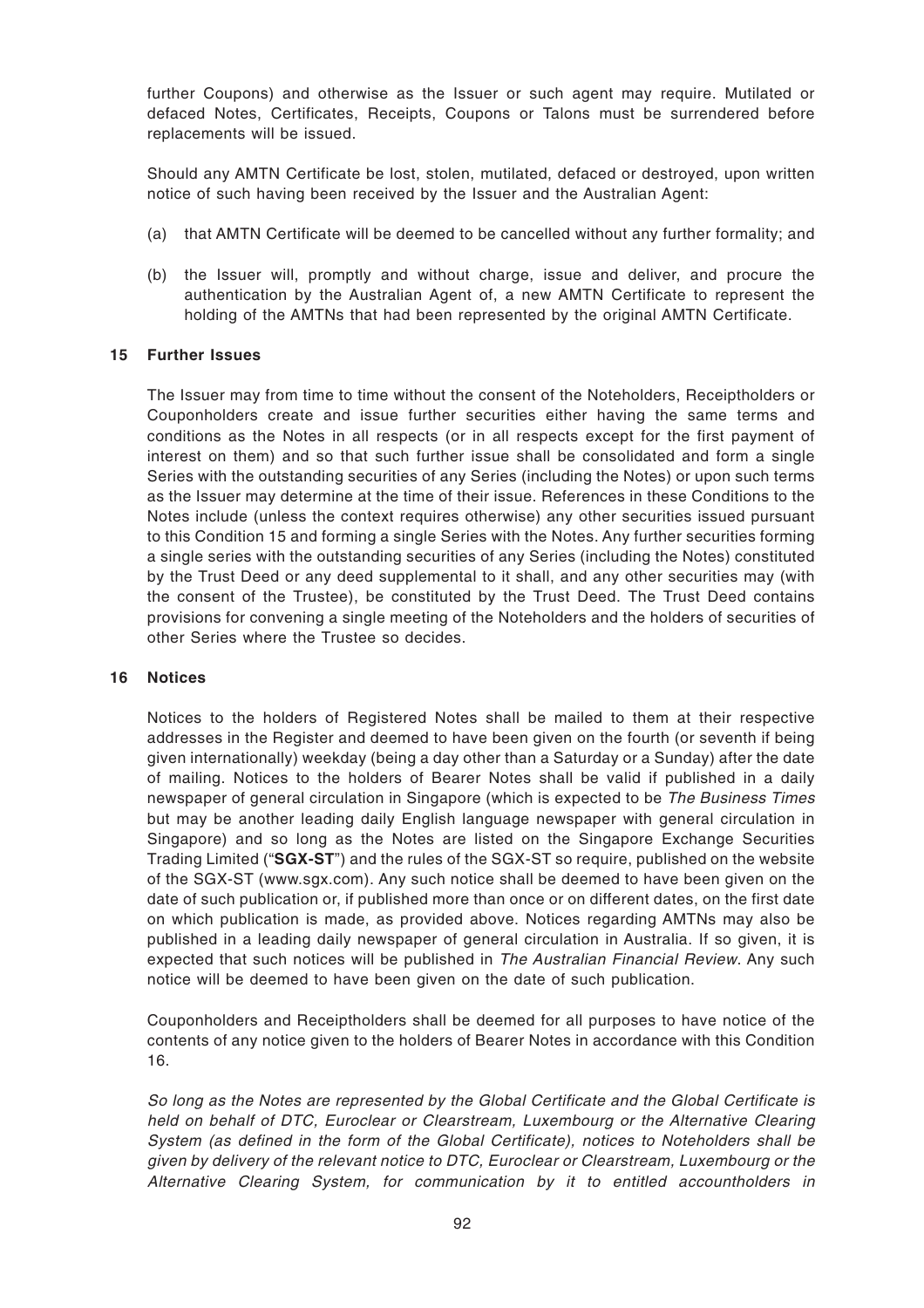substitution for notification as required by these Conditions except that if the Notes are listed on the SGX-ST, and the rules of the SGX-ST so require, notice will in any event be published as provided above.

A Trigger Event Notice to the holders of any Subordinated Notes shall be deemed to have been validly given on the date on which such notice is published in a daily newspaper of general circulation in Singapore (which is expected to be The Business Times but may be another leading daily English language newspaper with general circulation in Singapore) and so long as the Subordinated Notes are listed on the SGX-ST and the rules of the SGX-ST so require, published on the website of the SGX-ST (www.sgx.com). Any such notice shall be deemed to have been given on the date of such publication or, if published more than once or on different dates, on the first date on which publication is made, as provided above.

# **17 Contracts (Rights of Third Parties) Act 1999**

No person shall have any right to enforce any term or condition of the Notes under (i) if the Notes are specified in the applicable Pricing Supplement as being governed by English law, the Contracts (Rights of Third Parties) Act 1999 or (ii) if the Notes are specified in the applicable Pricing Supplement as being governed by Singapore law, Contracts (Rights of Third Parties) Act, Chapter 53B of Singapore.

## **18 Governing Law and Jurisdiction**

Condition 18(a), Condition 18(b) and Condition 18(c) do not apply to AMTNs.

- (a) **Governing Law**: The Trust Deed and, if the Notes are specified in the applicable Pricing Supplement as being governed by Singapore law, as supplemented by the Singapore Supplemental Trust Deed, the Notes, the Receipts, the Coupons and the Talons and any non-contractual obligations arising out of or in connection with them are governed by, and shall be construed in accordance with, English or Singapore law, as specified in the applicable Pricing Supplement, save that Condition 3(b), Condition 3(c), Condition 3(d), Condition 10(b)(ii) and Condition 10(b)(iii) for Notes specified in the applicable Pricing Supplement as Subordinated Notes are in all cases governed by, and shall be construed in accordance with, Singapore law.
- (b) **Jurisdiction**: If the Notes are specified in the applicable Pricing Supplement as being governed by English law, the courts of England, or if the Notes are specified in the applicable Pricing Supplement as being governed by Singapore law, the courts of Singapore, are to have jurisdiction to settle any disputes that may arise out of or in connection with any Notes, Receipts, Coupons or Talons and accordingly any legal action or proceedings arising out of or in connection with any Notes, Receipts, Coupons or Talons ("**Proceedings**") may be brought in such courts. For Notes for which English law is specified as the governing law in the applicable Pricing Supplement, the Issuer has in the Trust Deed irrevocably submitted to the jurisdiction of such courts and waives any objection to Proceedings in such courts on the ground of venue or on the ground that the Proceedings have been brought in an inconvenient forum. These submissions are made for the benefit of each of the holders of the Notes, Receipts, Coupons and Talons and shall not affect the right of any of them to take Proceedings in any other court of competent jurisdiction nor shall the taking of Proceedings in one or more jurisdictions preclude the taking of Proceedings in any other jurisdiction (whether concurrently or not).